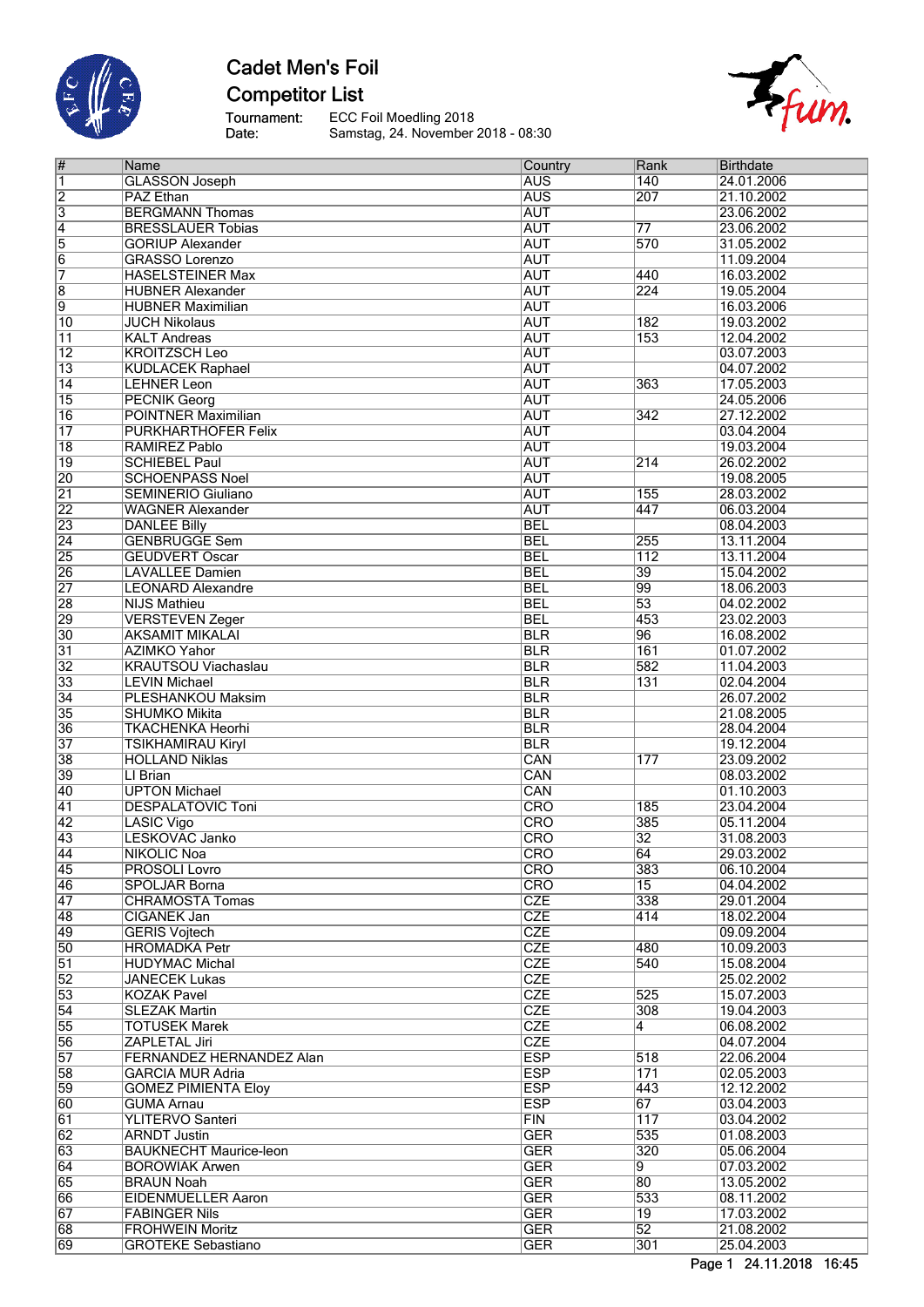| #                | Name                           | Country    | Rank             | <b>Birthdate</b> |
|------------------|--------------------------------|------------|------------------|------------------|
| 70               | <b>HEGGE Maurus</b>            | <b>GER</b> | 419              | 18.02.2003       |
| $\overline{71}$  | <b>HELLMUND Vincent</b>        | <b>GER</b> | $\overline{148}$ | 19.12.2002       |
| $\overline{72}$  | <b>KAPPUS Bastian</b>          | <b>GER</b> | $\overline{97}$  | 13.09.2004       |
| 73               | <b>LENK Hendrik dion</b>       | <b>GER</b> | 546              | 08.03.2002       |
| $\overline{74}$  | <b>LENSCHOW Nick-malte</b>     | <b>GER</b> |                  | 19.03.2002       |
| 75               | <b>LEYENDECKER Piet</b>        | <b>GER</b> | 237              | 11.04.2002       |
| 76               | <b>LIEBSCHER David</b>         | <b>GER</b> | 98               | 12.06.2002       |
| $\overline{77}$  | <b>MARKLE Felix</b>            | <b>GER</b> | 348              | 20.12.2002       |
| 78               |                                | <b>GER</b> | 118              | 07.01.2002       |
|                  | <b>RIEGER Laurenz</b>          |            |                  |                  |
| 79               | <b>SEE Benedikt</b>            | <b>GER</b> | 371              | 02.01.2002       |
| 80               | <b>SEMBACH Philipp</b>         | <b>GER</b> | 523              | 27.03.2003       |
| 81               | <b>SEMPER Leonard</b>          | <b>GER</b> | 333              | 23.06.2002       |
| 82               | MCGILLION-MOORE Jake           | IRL        | 130              | 07.03.2002       |
| 83               | <b>CIANI Joel</b>              | <b>ITA</b> | 192              | 24.03.2004       |
| 84               | <b>CONCETTI Leonardo</b>       | <b>ITA</b> | 461              | 02.07.2003       |
| 85               | <b>CORIO Elia</b>              | <b>ITA</b> |                  | 15.03.2003       |
| 86               | <b>DELL'AVERSANA Francesco</b> | <b>ITA</b> |                  | 26.02.2003       |
| 87               | <b>FRANCHI Guido</b>           | <b>ITA</b> |                  | 18.09.2002       |
| 88               | <b>MERONI</b> Lorenzo          | <b>ITA</b> |                  | 02.02.2004       |
| 89               | <b>MONDI Alberto</b>           | <b>ITA</b> |                  | 09.08.2002       |
| 90               | PELLEGRINO Davide              | <b>ITA</b> | 219              | 23.04.2003       |
| $\overline{91}$  | <b>PELLIS Marco</b>            | <b>ITA</b> |                  | 11.07.2003       |
| 92               | <b>POLICANO Ludovico</b>       | <b>ITA</b> |                  | 14.07.2004       |
| 93               | POMPILIO Matteo                | <b>ITA</b> |                  | 25.12.2003       |
| 94               | <b>QUINTABA Tommaso</b>        | <b>ITA</b> |                  | 06.09.2004       |
| 95               | <b>RAIMONDI Mattia</b>         | <b>ITA</b> |                  | 08.09.2004       |
| 96               | <b>RAMPIONI Riccardo</b>       | <b>ITA</b> |                  | 14.11.2003       |
| 97               |                                | <b>ITA</b> |                  | 11.04.2004       |
|                  | <b>RANZA Luigi</b>             |            |                  |                  |
| 98               | ROSSI Lorenzo                  | <b>ITA</b> | 109              | 01.04.2002       |
| 99               | <b>SCALA Emanuel</b>           | <b>ITA</b> | 149              | 21.12.2002       |
| 100              | <b>ALEKSEJENKO Jegors</b>      | LAT        |                  | 22.10.2002       |
| 101              | <b>BAJEVS Natans</b>           | LAT        |                  | 01.01.2002       |
| 102              | <b>GAFE Alekss</b>             | LAT        |                  | 01.01.2005       |
| 103              | <b>HUSAINOVS Zans</b>          | LAT        | 123              | 17.03.2003       |
| 104              | <b>KAIGORODOVS Bogdans</b>     | LAT        | 280              | 20.02.2002       |
| 105              | <b>KOVALCUKS Vladislavs</b>    | LAT        | 230              | 19.08.2002       |
| 106              | <b>KUCEBA Nikita</b>           | LAT        |                  | 01.01.2004       |
| 107              | <b>DE JONG Nighel</b>          | <b>NED</b> | 401              | 12.02.2003       |
| 108              | <b>JOEMRATI Ashwan</b>         | <b>NED</b> | 46               | 02.08.2002       |
| 109              | <b>KOWALCZYK Fynn</b>          | <b>NED</b> | 141              | 19.05.2003       |
| $\overline{110}$ | <b>NAWAR Suhayl</b>            | <b>NED</b> | 232              | 11.01.2004       |
| 111              | <b>SLUMAN Patrick</b>          | <b>NED</b> | 266              | 11.07.2003       |
| 112              | <b>VERMEULEN Olof</b>          | <b>NED</b> | 162              | 15.10.2002       |
| $\overline{113}$ | <b>WALET Koen</b>              | <b>NED</b> | $\overline{274}$ | 30.01.2004       |
| $\overline{114}$ | WANYAMA Sam                    | <b>NED</b> | 75               | 21.02.2004       |
| 115              | <b>BIEDRZYCKI Mateusz</b>      | POL        | 38               | 27.02.2002       |
| $\overline{116}$ | <b>BOLDZILO Igor</b>           | POL        | 101              | 25.02.2002       |
| 117              | <b>CZERWINSKI Iwo</b>          | <b>POL</b> | 197              | 17.03.2002       |
| 118              | <b>HALADUDA Kacper</b>         | <b>POL</b> | 151              | 25.07.2002       |
| 119              | <b>JAKUBOWSKI Adam</b>         | POL        | 82               | 14.01.2003       |
| 120              | <b>KASKOW Piotr</b>            | <b>POL</b> | 58               | 12.07.2003       |
| 121              | <b>KWIATKOWSKI Mateusz</b>     | POL        | 299              | 06.06.2003       |
| 122              | <b>MLICKI Szymon</b>           | POL        | $\overline{13}$  | 15.03.2002       |
| 123              | <b>OSSENTOWSKI Mikolaj</b>     | POL        | 192              | 14.05.2003       |
| 124              | <b>PAWSKI Alan</b>             | POL        | $\overline{71}$  | 27.09.2002       |
| 125              | PICHLACZ Szymon                | POL        | 49               | 04.04.2002       |
| 126              | PLASZCZEWSKI Mikolaj           | POL        | 93               | 02.01.2003       |
| 127              | PODRALSKI Adam                 | <b>POL</b> | $\overline{3}$   | 24.01.2002       |
| $\overline{128}$ | SMUDA Jakub                    | POL        | 405              | 28.05.2003       |
| 129              | SURMA Jakub                    | POL        | 166              | 27.08.2003       |
| 130              | <b>SUROWIAK Teodor</b>         | <b>POL</b> | 246              | 30.10.2002       |
| 131              | <b>TOMECZEK Kamil</b>          | <b>POL</b> | 235              | 10.10.2004       |
| 132              | <b>WIECZOREK Michal</b>        | POL        | 223              | 03.02.2004       |
|                  | <b>WISNIK Olaf</b>             | <b>POL</b> | 133              | 20.11.2002       |
| 133<br>134       |                                | POL        | $\overline{111}$ | 04.04.2004       |
| 135              | <b>WOZNIAK Igor</b>            |            | 265              |                  |
|                  | <b>BURCEA Radu</b>             | <b>ROU</b> |                  | 10.10.2003       |
| 136              | <b>IONITA Luca</b>             | <b>ROU</b> | 260              | 28.07.2003       |
| 137              | <b>PAVEL Gabriel</b>           | <b>ROU</b> | 198              | 16.04.2003       |
| 138              | <b>ROSU Vlad</b>               | <b>ROU</b> | 105              | 15.07.2003       |
| 139              | <b>SURCEL Petru</b>            | <b>ROU</b> | 129              | 09.02.2003       |
| 140              | <b>AU EONG Tyen Haan</b>       | <b>SGP</b> | 561              | 17.07.2003       |
| 141              | CHIU Joel Ka Jyn               | <b>SGP</b> | $\overline{55}$  | 01.01.2003       |
| 142              | LIM Jonathan Tzien Yih         | <b>SGP</b> | 100              | 30.05.2002       |
| $\overline{143}$ | <b>NEO Max Wei Kit</b>         | <b>SGP</b> | 90               | 08.08.2002       |

Page 2 24.11.2018 16:45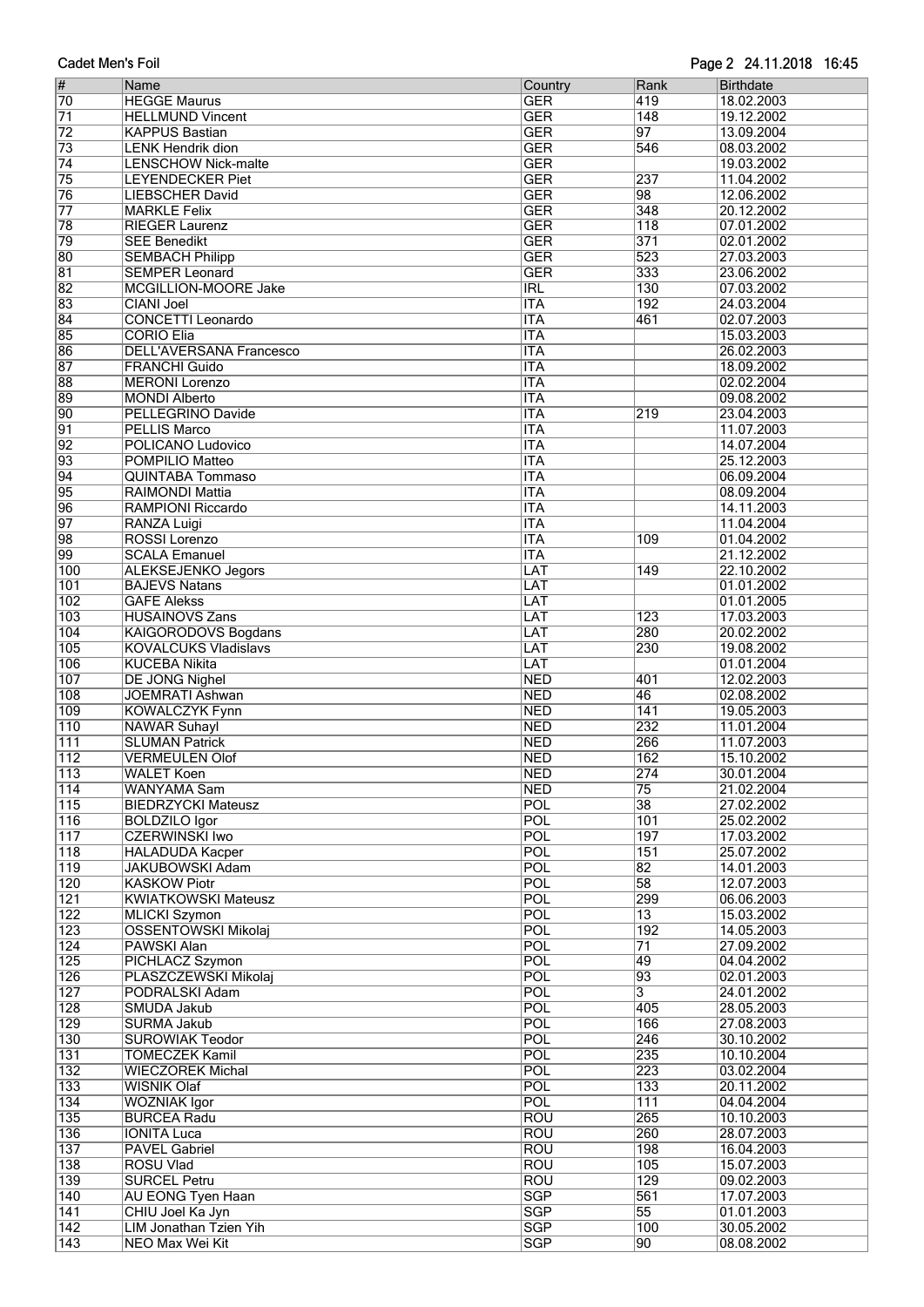| Page 3 24.11.2018 16:45<br><b>Cadet Men's Foil</b> |                                           |                         |                 |                          |  |  |  |  |  |  |
|----------------------------------------------------|-------------------------------------------|-------------------------|-----------------|--------------------------|--|--|--|--|--|--|
| #                                                  | Name                                      | Country                 | Rank            | <b>Birthdate</b>         |  |  |  |  |  |  |
| 144                                                | <b>SEAH Chad</b>                          | <b>SGP</b>              | 466             | 30.10.2004               |  |  |  |  |  |  |
| 145                                                | <b>SOH Jasper</b>                         | <b>SGP</b>              | 238             | 17.02.2002               |  |  |  |  |  |  |
| $\overline{146}$                                   | <b>TAN Chavez</b>                         | <b>SGP</b>              | 474             | 01.01.2002               |  |  |  |  |  |  |
| 147                                                | <b>TIO Maximus</b>                        | <b>SGP</b>              | 86              | 28.08.2002               |  |  |  |  |  |  |
| 148                                                | <b>ARDEBILI Emad Seyed</b>                | $\overline{\text{SLO}}$ | 589             | 13.07.2003               |  |  |  |  |  |  |
| 149                                                | <b>KOSMAC Filip</b>                       | $\overline{\text{SLO}}$ | 596             | 15.10.2002               |  |  |  |  |  |  |
| 150                                                | <b>MAJERLE Vitan</b>                      | $\overline{\text{SLO}}$ | 594             | 20.05.2003               |  |  |  |  |  |  |
| 151                                                | <b>SALOBIR Arne</b>                       | $\overline{\text{SLO}}$ |                 | 12.10.2003               |  |  |  |  |  |  |
| 152                                                | <b>BARSI Patrik</b>                       | <b>SRB</b>              | 251             | 24.01.2004               |  |  |  |  |  |  |
| 153                                                | <b>NESIC Stefan</b>                       | <b>SRB</b>              | 577             | 31.05.2004               |  |  |  |  |  |  |
| 154                                                | DE GOUMOENS Amedeo                        | $\overline{\text{SUI}}$ |                 | 16.09.2004               |  |  |  |  |  |  |
| 155                                                | <b>RIVA Dino</b>                          | $\overline{\text{SUI}}$ | 537             | 20.02.2003               |  |  |  |  |  |  |
| 156                                                | <b>ROPRAZ Aurelien</b>                    | $\overline{\text{SUI}}$ | 427             | 22.02.2003               |  |  |  |  |  |  |
| 157                                                | <b>BIELCIK Dominik</b>                    | <b>SVK</b>              | 423             | 21.03.2003               |  |  |  |  |  |  |
| 158                                                | <b>GYORGY Bendeguz</b>                    | <b>SVK</b>              | 35              | 04.03.2004               |  |  |  |  |  |  |
| 159                                                | <b>KUCHTA Leopold Marc</b>                | <b>SVK</b>              | 7               | 05.11.2003               |  |  |  |  |  |  |
| 160                                                | <b>PIRK Akos</b>                          | <b>SVK</b>              | 369             | 24.11.2004               |  |  |  |  |  |  |
| 161                                                | <b>SARMANY Zoltan</b>                     | <b>SVK</b>              | 48              | 01.02.2002               |  |  |  |  |  |  |
| 162                                                | <b>ASK Henri</b>                          | <b>SWE</b>              |                 | 01.07.2003               |  |  |  |  |  |  |
| 163                                                | <b>UNIYAL Nils</b>                        | <b>SWE</b>              | 113             | 07.10.2002               |  |  |  |  |  |  |
| 164                                                | <b>ALKAYA Batuhan</b>                     | <b>TUR</b>              |                 | 30.09.2003               |  |  |  |  |  |  |
| 165                                                | <b>AYDIN Ege</b>                          | <b>TUR</b>              | 587             | 11.04.2002               |  |  |  |  |  |  |
| 166                                                | <b>CETINEL Baha Baykal</b>                | <b>TUR</b>              | $\overline{50}$ | 15.04.2002               |  |  |  |  |  |  |
| 167                                                | <b>EYUPOGLU Alp</b>                       | <b>TUR</b>              | $\overline{33}$ | 29.01.2002               |  |  |  |  |  |  |
| 168                                                | <b>OZYALCIN Utku</b>                      | <b>TUR</b>              | 78              | 04.09.2002               |  |  |  |  |  |  |
| 169                                                | <b>SECER Neset</b>                        | <b>TUR</b>              | 69              | 03.04.2002               |  |  |  |  |  |  |
| 170                                                | <b>TARIMCI Arda</b>                       | <b>TUR</b>              | 225             | 29.05.2005               |  |  |  |  |  |  |
| 171                                                | <b>TUNCER Poyraz</b>                      | <b>TUR</b>              | $\overline{12}$ | 12.05.2003               |  |  |  |  |  |  |
| $\overline{172}$                                   | <b>BODNAR Mykhailo</b>                    | <b>UKR</b>              | 368             | 27.06.2002               |  |  |  |  |  |  |
| 173                                                | <b>KOKOROVETS OLEH</b>                    | <b>UKR</b>              | 379             | 24.08.2003               |  |  |  |  |  |  |
| 174                                                | <b>KULYKOV Mykyta</b>                     | <b>UKR</b>              | 529             | 10.05.2003               |  |  |  |  |  |  |
| 175                                                | <b>KYTAIEV Vladyslav</b>                  | <b>UKR</b>              | 364             | 06.08.2002               |  |  |  |  |  |  |
| 176                                                | LAZARENKO levgen                          | <b>UKR</b>              | 354             | 20.11.2003               |  |  |  |  |  |  |
| $\overline{177}$                                   | MALYNOVSKYI Mykyta                        | <b>UKR</b>              | 121             | 05.04.2002               |  |  |  |  |  |  |
| 178                                                | <b>MORGUNOV Marc</b>                      | <b>UKR</b>              |                 | 23.01.2005               |  |  |  |  |  |  |
| 179                                                | POSUNKO Luka                              | <b>UKR</b>              | 172             | 07.12.2002               |  |  |  |  |  |  |
| 180                                                | <b>TKACH Daniil</b>                       | <b>UKR</b>              | $\overline{37}$ | 17.12.2002               |  |  |  |  |  |  |
| 181                                                | <b>BAE Anthony</b>                        | <b>USA</b>              |                 | 08.01.2002               |  |  |  |  |  |  |
| 182                                                | <b>BINDER Zachary</b>                     | <b>USA</b>              | 44              | 21.03.2003               |  |  |  |  |  |  |
| 183                                                | <b>CHEN James</b>                         | <b>USA</b>              | 143             | 18.06.2003               |  |  |  |  |  |  |
| 184                                                | <b>CHUNG Andrew</b>                       | <b>USA</b>              | 119             | 05.08.2003               |  |  |  |  |  |  |
| 185                                                | <b>DAYTON Draper</b>                      | <b>USA</b>              |                 | 03.04.2002               |  |  |  |  |  |  |
| 186                                                | <b>EMMER Chase</b>                        | <b>USA</b>              |                 | 11.07.2004               |  |  |  |  |  |  |
| 187                                                | <b>GRIFFIN John</b>                       | <b>USA</b>              | 29              | 15.07.2003               |  |  |  |  |  |  |
| 188                                                | <b>HU Oliver</b>                          | <b>USA</b>              | $\overline{57}$ | 30.09.2002               |  |  |  |  |  |  |
| 189                                                | LI Brandon                                | <b>USA</b>              |                 | 02.05.2004               |  |  |  |  |  |  |
|                                                    |                                           | <b>USA</b>              |                 |                          |  |  |  |  |  |  |
| 190<br>191                                         | <b>LIAO Jun Heng</b><br><b>LIU Justin</b> | <b>USA</b>              | 43              | 02.02.2002<br>05.06.2003 |  |  |  |  |  |  |
| 192                                                | <b>LOUIE Bryce</b>                        | <b>USA</b>              | $ 22\rangle$    | 06.03.2002               |  |  |  |  |  |  |
| 193                                                | <b>LUTAR Lucas</b>                        | <b>USA</b>              | $\overline{18}$ | 14.11.2003               |  |  |  |  |  |  |
| 194                                                | <b>NDIAYE Edriss</b>                      | <b>USA</b>              |                 | 07.06.2002               |  |  |  |  |  |  |
| 195                                                |                                           | <b>USA</b>              |                 |                          |  |  |  |  |  |  |
|                                                    | <b>REID Clayton</b>                       | <b>USA</b>              | 14              | 10.05.2002               |  |  |  |  |  |  |
| 196                                                | <b>SHAFAIE Kaveh Kevin</b>                | <b>USA</b>              |                 | 29.06.2002<br>11.03.2002 |  |  |  |  |  |  |
| 197                                                | <b>TIERNEY David</b>                      | <b>USA</b>              |                 |                          |  |  |  |  |  |  |
| 198                                                | <b>TULYAG Fyze</b>                        | <b>USA</b>              | 255             | 18.03.2003               |  |  |  |  |  |  |
| 199<br>200                                         | <b>VOGLER Justin</b><br><b>YU Eric</b>    | <b>USA</b>              | 85              | 06.02.2003<br>27.03.2003 |  |  |  |  |  |  |
|                                                    |                                           |                         |                 |                          |  |  |  |  |  |  |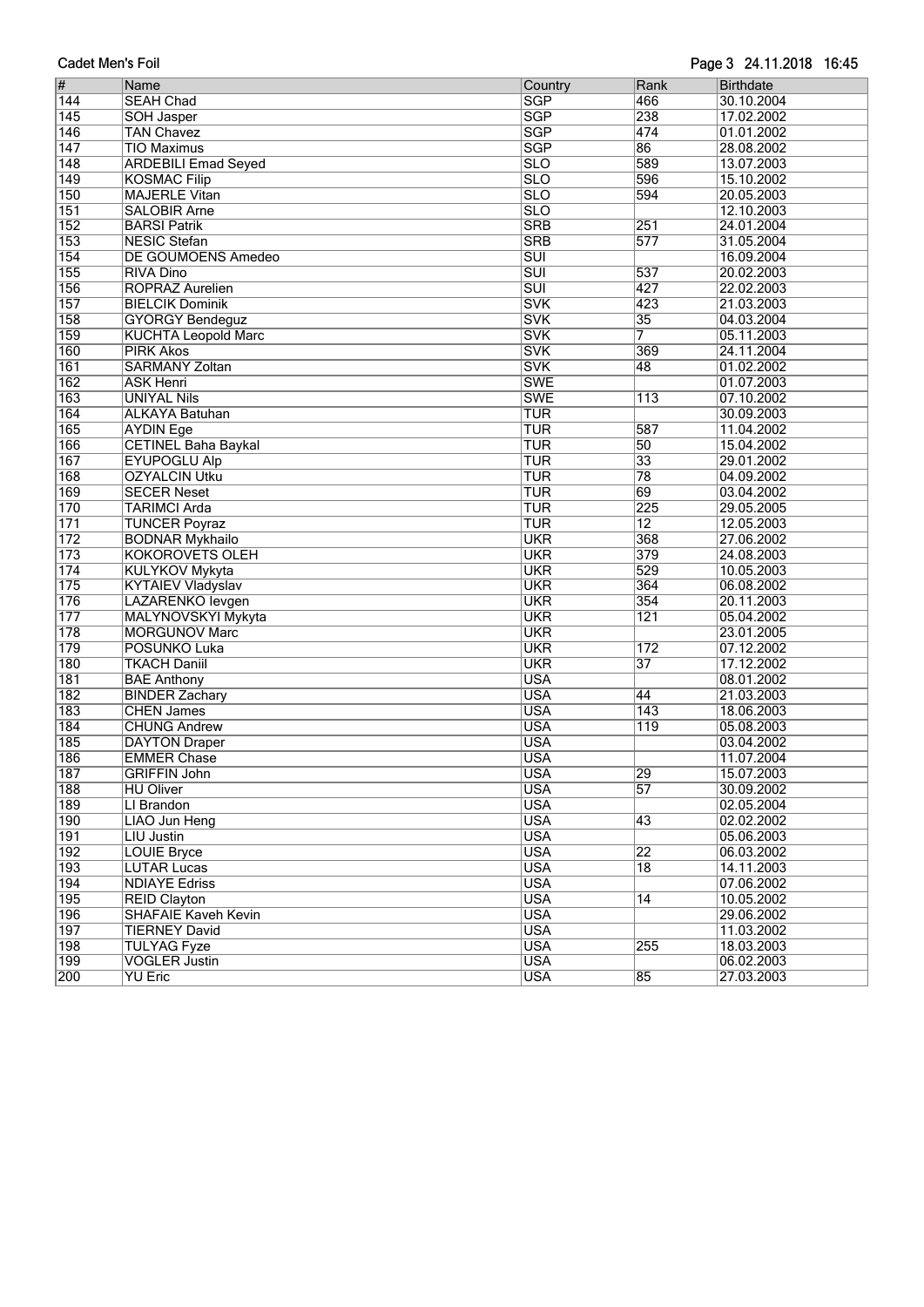| <b>ECC Foil Moedling 2018</b> |                                                                                                          |  |  |  |  |  |  |  |  |  |  |  |
|-------------------------------|----------------------------------------------------------------------------------------------------------|--|--|--|--|--|--|--|--|--|--|--|
| Moedling                      |                                                                                                          |  |  |  |  |  |  |  |  |  |  |  |
| Samstag, 24. November 2018    |                                                                                                          |  |  |  |  |  |  |  |  |  |  |  |
| <b>Cadet Men's Foil</b>       |                                                                                                          |  |  |  |  |  |  |  |  |  |  |  |
|                               | Total # of competitors: 200<br>Total # of pools: 29                                                      |  |  |  |  |  |  |  |  |  |  |  |
| Round 1                       | 29 pools<br>3 pools of 6 and 26 pools of 7<br>149 (74,50% of 200) competitors promoted to the next round |  |  |  |  |  |  |  |  |  |  |  |
| Round 2                       | Incomplete DE table of 256 fenced through the finals, no fence-off for third                             |  |  |  |  |  |  |  |  |  |  |  |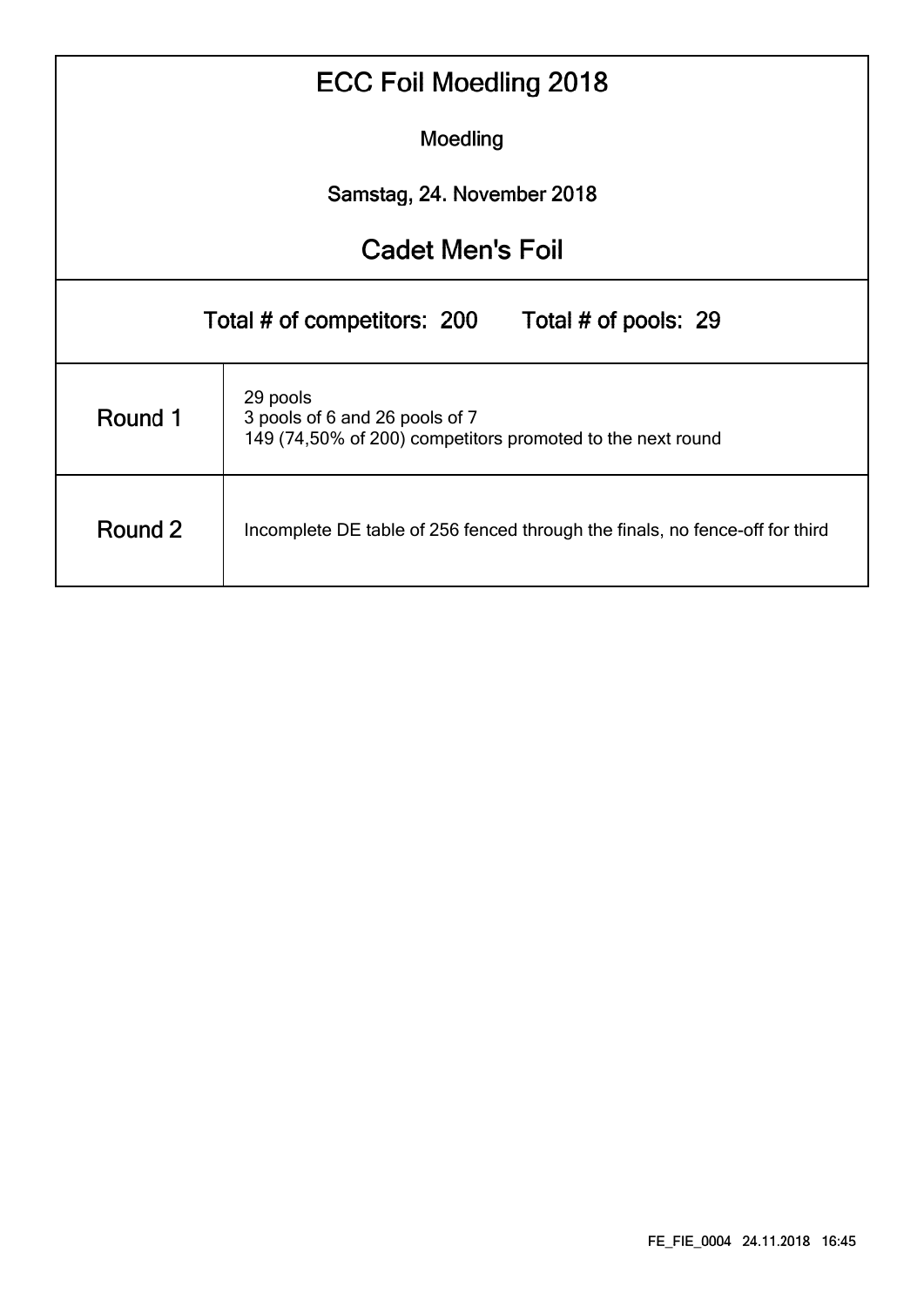

## Seeding for Round #1 - Pool

Tournament:<br>Date: FIE Document:

ECC Foil Moedling 2018<br>Samstag, 24. November 2018 - 08:30<br>FE\_FIE\_0001.2



| Seed            | Name                                                  | Country           | Rank             | <b>Notes</b> |
|-----------------|-------------------------------------------------------|-------------------|------------------|--------------|
| 1               | PODRALSKI Adam                                        | POL               | 3                |              |
| $\overline{2}$  | <b>TOTUSEK Marek</b>                                  | <b>CZE</b>        | $\overline{4}$   |              |
| $\overline{3}$  | <b>KUCHTA Leopold Marc</b>                            | <b>SVK</b>        | 7                |              |
| $\overline{4}$  | <b>BOROWIAK Arwen</b>                                 | <b>GER</b>        | 9                |              |
| $\overline{5}$  | <b>TUNCER Poyraz</b>                                  | <b>TUR</b>        | $\overline{12}$  |              |
| $\overline{6}$  | <b>MLICKI Szymon</b>                                  | POL               | $\overline{13}$  |              |
| 7               | <b>REID Clayton</b>                                   | <b>USA</b>        | $\overline{14}$  |              |
| $\overline{8}$  | <b>SPOLJAR Borna</b>                                  | CRO               | $\overline{15}$  |              |
| g               | <b>LUTAR Lucas</b>                                    | <b>USA</b>        | $\overline{18}$  |              |
| 10              | <b>FABINGER Nils</b>                                  | <b>GER</b>        | $\overline{19}$  |              |
| 11              | <b>LOUIE Bryce</b>                                    | <b>USA</b>        | $\overline{22}$  |              |
| $\overline{12}$ | <b>GRIFFIN John</b>                                   | <b>USA</b>        | 29               |              |
| $\overline{13}$ | LESKOVAC Janko                                        | <b>CRO</b>        | $\overline{32}$  |              |
| $\overline{14}$ | <b>EYUPOGLU Alp</b>                                   | <b>TUR</b>        | $\overline{33}$  |              |
| $\overline{15}$ | <b>GYORGY Bendeguz</b>                                | <b>SVK</b>        | 35               |              |
| $\overline{16}$ | <b>TKACH Daniil</b>                                   | <b>UKR</b>        | $\overline{37}$  |              |
| $\overline{17}$ | <b>BIEDRZYCKI Mateusz</b>                             | POL               | $\overline{38}$  |              |
| $\overline{18}$ | <b>LAVALLEE Damien</b>                                | <b>BEL</b>        | 39               |              |
| $\overline{19}$ | <b>LIAO Jun Heng</b>                                  | <b>USA</b>        | 43               |              |
| 20              | <b>BINDER Zachary</b>                                 | <b>USA</b>        | $\overline{44}$  |              |
| $\overline{21}$ | <b>JOEMRATI Ashwan</b>                                | <b>NED</b>        | 46               |              |
| 22              | <b>SARMANY Zoltan</b>                                 | <b>SVK</b>        | 48               |              |
| 23              | PICHLACZ Szymon                                       | POL               | 49               |              |
| $\overline{24}$ | <b>CETINEL Baha Baykal</b>                            | <b>TUR</b>        | 50               |              |
| 25              | <b>FROHWEIN Moritz</b>                                | <b>GER</b>        | $\overline{52}$  |              |
| 26              | <b>NIJS Mathieu</b>                                   | <b>BEL</b>        | $\overline{53}$  |              |
| $\overline{27}$ | CHIU Joel Ka Jyn                                      | SGP               | 55               |              |
| 28              | <b>HU Oliver</b>                                      | <b>USA</b>        | 57               |              |
| 29              | <b>KASKOW Piotr</b>                                   | POL               | 58               |              |
| $\overline{30}$ | <b>NIKOLIC Noa</b>                                    | <b>CRO</b>        | 64               |              |
| $\overline{31}$ | <b>GUMA Arnau</b>                                     | <b>ESP</b>        | 67               |              |
| $\overline{32}$ | <b>SECER Neset</b>                                    | <b>TUR</b>        | 69               |              |
| 33              | <b>PAWSKI Alan</b>                                    | POL               | $\overline{71}$  |              |
| $\overline{34}$ | WANYAMA Sam                                           | <b>NED</b>        | $\overline{75}$  |              |
| 35              | <b>BRESSLAUER Tobias</b>                              | <b>AUT</b>        | $\overline{77}$  |              |
| 36              | <b>OZYALCIN Utku</b>                                  | TUR               | $\overline{78}$  |              |
| $\overline{37}$ | <b>BRAUN Noah</b>                                     | <b>GER</b>        | 80               |              |
| 38              | <b>JAKUBOWSKI Adam</b>                                | POL               | 82               |              |
| 39              | <b>YU Eric</b>                                        | <b>USA</b>        | 85               |              |
| 40              | <b>TIO Maximus</b>                                    | <b>SGP</b>        | 86               |              |
| $\overline{41}$ | <b>NEO Max Wei Kit</b>                                | <b>SGP</b>        | 90               |              |
| $\overline{42}$ | PLASZCZEWSKI Mikolaj                                  | POL               | 93               |              |
| 43              | <b>AKSAMIT MIKALAI</b>                                | <b>BLR</b>        | 96               |              |
| 44              |                                                       | <b>GER</b>        |                  |              |
| 45              | <b>KAPPUS Bastian</b>                                 | <b>GER</b>        | 97<br>98         |              |
| 46              | LIEBSCHER David                                       | <b>BEL</b>        | 99               |              |
|                 | <b>LEONARD Alexandre</b>                              | <b>SGP</b>        |                  |              |
| 47<br>48        | <b>LIM Jonathan Tzien Yih</b><br><b>BOLDZILO Igor</b> | POL               | 100<br>101       |              |
| 49              | <b>ROSU Vlad</b>                                      | <b>ROU</b>        | 105              |              |
| 50              | <b>ROSSI Lorenzo</b>                                  | <b>ITA</b>        | 109              |              |
| $\overline{51}$ |                                                       | POL               | $\overline{111}$ |              |
| 52              | <b>WOZNIAK Igor</b><br><b>GEUDVERT Oscar</b>          | <b>BEL</b>        | $\overline{112}$ |              |
| 53              | <b>UNIYAL Nils</b>                                    | <b>SWE</b>        | 113              |              |
|                 |                                                       |                   |                  |              |
| $\overline{54}$ | <b>YLITERVO Santeri</b>                               | FIN<br><b>GER</b> | 117<br>118       |              |
| 55              | <b>RIEGER Laurenz</b>                                 |                   |                  |              |
| 56              | <b>CHUNG Andrew</b>                                   | <b>USA</b>        | 119              |              |
| 57              | MALYNOVSKYI Mykyta                                    | <b>UKR</b>        | 121              |              |
| 58              | <b>HUSAINOVS Zans</b>                                 | LAT               | $\overline{123}$ |              |
| 59              | <b>SURCEL Petru</b>                                   | <b>ROU</b>        | 129              |              |
| 60              | <b>MCGILLION-MOORE Jake</b>                           | <b>IRL</b>        | 130              |              |
| 61              | <b>LEVIN Michael</b>                                  | <b>BLR</b>        | 131              |              |
| $\overline{62}$ | <b>WISNIK Olaf</b>                                    | POL               | 133              |              |
| 63              | <b>GLASSON Joseph</b>                                 | <b>AUS</b>        | $\overline{140}$ |              |
| 64              | <b>KOWALCZYK Fynn</b>                                 | <b>NED</b>        | 141              |              |
| 65              | <b>CHEN James</b>                                     | <b>USA</b>        | 143              |              |
| 66              | <b>HELLMUND Vincent</b>                               | <b>GER</b>        | $\overline{148}$ |              |
| 67              | <b>ALEKSEJENKO Jegors</b>                             | LAT               | $\overline{149}$ |              |
| 68              | <b>HALADUDA Kacper</b>                                | <b>POL</b>        | $\overline{151}$ |              |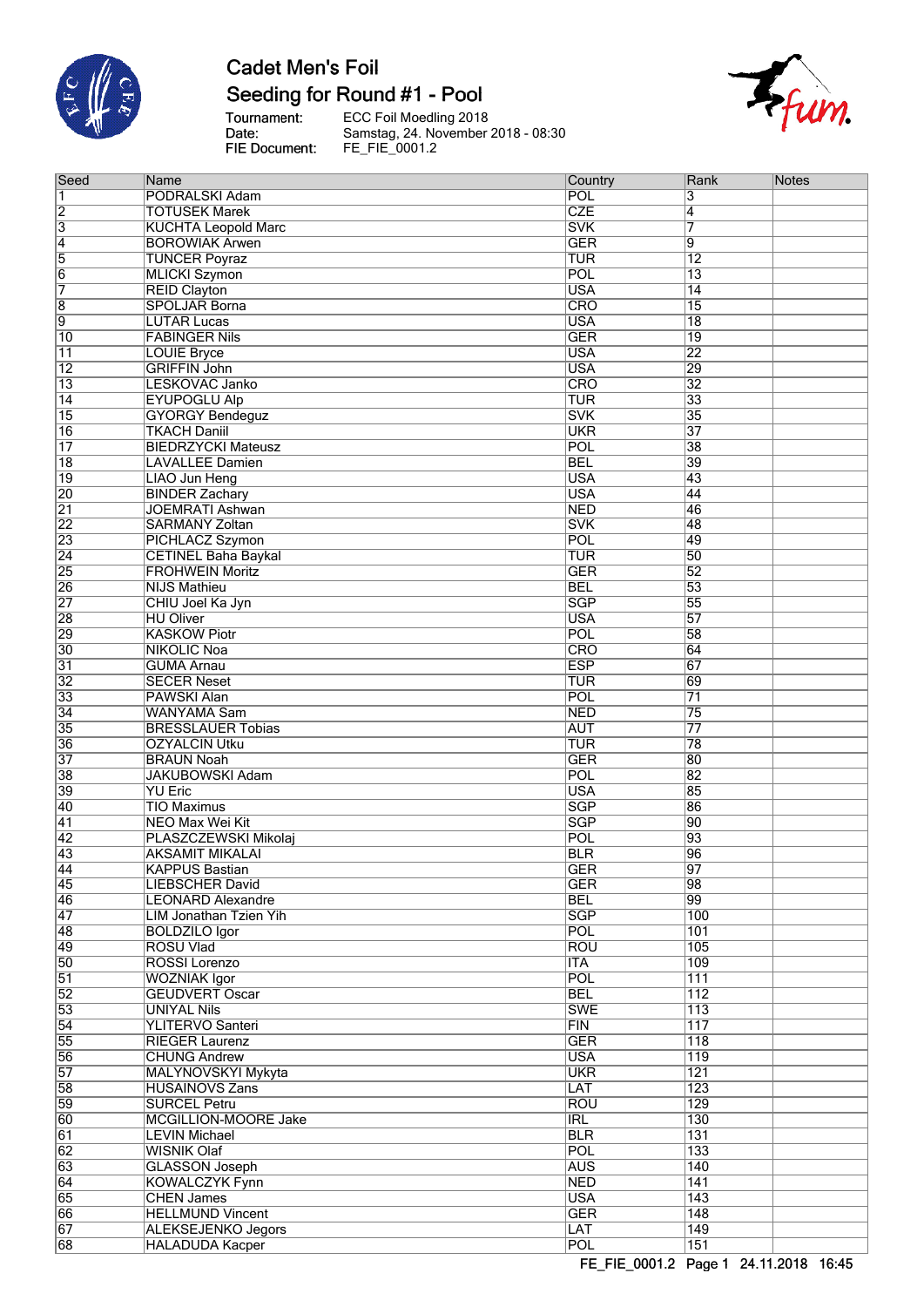| Seed             | Name                          | Country                 | Rank             | Notes |
|------------------|-------------------------------|-------------------------|------------------|-------|
| 69               | <b>KALT Andreas</b>           | <b>AUT</b>              | 153              |       |
| 70               | <b>SEMINERIO Giuliano</b>     | <b>AUT</b>              | 155              |       |
| $\overline{71}$  |                               |                         | 161              |       |
|                  | <b>AZIMKO Yahor</b>           | <b>BLR</b>              |                  |       |
| $\overline{72}$  | <b>VERMEULEN Olof</b>         | <b>NED</b>              | 162              |       |
| $\overline{73}$  | <b>SURMA Jakub</b>            | POL                     | 166              |       |
| 74               | <b>GARCIA MUR Adria</b>       | <b>ESP</b>              | 171              |       |
| 75               | <b>POSUNKO Luka</b>           | <b>UKR</b>              | $\overline{172}$ |       |
| 76               | <b>HOLLAND Niklas</b>         | CAN                     | 177              |       |
| $\overline{77}$  | <b>JUCH Nikolaus</b>          | <b>AUT</b>              | 182              |       |
| 78               | <b>DESPALATOVIC Toni</b>      | CRO                     | 185              |       |
| 79               | <b>CIANI Joel</b>             | <b>ITA</b>              | 192              |       |
| 80               | <b>OSSENTOWSKI Mikolaj</b>    | POL                     | 192              |       |
| 81               | <b>CZERWINSKI Iwo</b>         | POL                     | $\overline{197}$ |       |
| 82               | <b>PAVEL Gabriel</b>          | <b>ROU</b>              | 198              |       |
| 83               | <b>PAZ Ethan</b>              | <b>AUS</b>              | 207              |       |
|                  |                               | <b>AUT</b>              | $\overline{214}$ |       |
| 84               | <b>SCHIEBEL Paul</b>          |                         |                  |       |
| 85               | PELLEGRINO Davide             | <b>ITA</b>              | 219              |       |
| 86               | <b>WIECZOREK Michal</b>       | POL                     | $\overline{223}$ |       |
| 87               | <b>HUBNER Alexander</b>       | <b>AUT</b>              | 224              |       |
| 88               | <b>TARIMCI Arda</b>           | TUR                     | 225              |       |
| 89               | <b>KOVALCUKS Vladislavs</b>   | LAT                     | 230              |       |
| 90               | <b>NAWAR Suhayl</b>           | <b>NED</b>              | 232              |       |
| $\overline{91}$  | <b>TOMECZEK Kamil</b>         | POL                     | 235              |       |
| 92               | <b>LEYENDECKER Piet</b>       | <b>GER</b>              | 237              |       |
| 93               | <b>SOH Jasper</b>             | <b>SGP</b>              | 238              |       |
| 94               | <b>SUROWIAK Teodor</b>        | POL                     | 246              |       |
| 95               | <b>BARSI Patrik</b>           | <b>SRB</b>              | 251              |       |
| 96               |                               | <b>USA</b>              | 255              |       |
|                  | <b>TULYAG Fyze</b>            |                         |                  |       |
| $\overline{97}$  | <b>GENBRUGGE Sem</b>          | <b>BEL</b>              | 255              |       |
| 98               | <b>IONITA Luca</b>            | <b>ROU</b>              | 260              |       |
| 99               | <b>BURCEA Radu</b>            | <b>ROU</b>              | 265              |       |
| 100              | <b>SLUMAN Patrick</b>         | <b>NED</b>              | 266              |       |
| 101              | <b>WALET Koen</b>             | <b>NED</b>              | 274              |       |
| $\overline{102}$ | <b>KAIGORODOVS Bogdans</b>    | LAT                     | 280              |       |
| 103              | <b>KWIATKOWSKI Mateusz</b>    | POL                     | 299              |       |
| 104              | <b>GROTEKE Sebastiano</b>     | <b>GER</b>              | 301              |       |
| 105              | <b>SLEZAK Martin</b>          | <b>CZE</b>              | 308              |       |
| 106              | <b>BAUKNECHT Maurice-leon</b> | <b>GER</b>              | 320              |       |
| 107              | <b>SEMPER Leonard</b>         | <b>GER</b>              | 333              |       |
| 108              | <b>CHRAMOSTA Tomas</b>        | <b>CZE</b>              | 338              |       |
|                  |                               |                         |                  |       |
| 109              | POINTNER Maximilian           | <b>AUT</b>              | $\overline{342}$ |       |
| $\overline{110}$ | <b>MARKLE Felix</b>           | <b>GER</b>              | 348              |       |
| $\overline{111}$ | LAZARENKO levgen              | <b>UKR</b>              | 354              |       |
| 112              | LEHNER Leon                   | AUT                     | 363              |       |
| $\overline{113}$ | <b>KYTAIEV Vladyslav</b>      | <b>UKR</b>              | 364              |       |
| $\overline{114}$ | <b>BODNAR Mykhailo</b>        | <b>UKR</b>              | 368              |       |
| 115              | <b>PIRK Akos</b>              | <b>SVK</b>              | 369              |       |
| 116              | <b>SEE Benedikt</b>           | <b>GER</b>              | 371              |       |
| 117              | <b>KOKOROVETS OLEH</b>        | <b>UKR</b>              | 379              |       |
| 118              | PROSOLI Lovro                 | <b>CRO</b>              | 383              |       |
| 119              | <b>LASIC Vigo</b>             | <b>CRO</b>              | 385              |       |
| 120              | <b>DE JONG Nighel</b>         | <b>NED</b>              | 401              |       |
| 121              | <b>SMUDA Jakub</b>            | POL                     | 405              |       |
| $\overline{122}$ |                               | <b>CZE</b>              | 414              |       |
|                  | <b>CIGANEK Jan</b>            |                         | 419              |       |
| $\overline{123}$ | <b>HEGGE Maurus</b>           | <b>GER</b>              |                  |       |
| 124              | <b>BIELCIK Dominik</b>        | <b>SVK</b>              | 423              |       |
| 125              | <b>ROPRAZ Aurelien</b>        | $\overline{\text{SUI}}$ | 427              |       |
| 126              | <b>HASELSTEINER Max</b>       | <b>AUT</b>              | 440              |       |
| 127              | <b>GOMEZ PIMIENTA Eloy</b>    | <b>ESP</b>              | 443              |       |
| $\overline{128}$ | <b>WAGNER Alexander</b>       | <b>AUT</b>              | 447              |       |
| $\overline{129}$ | <b>VERSTEVEN Zeger</b>        | <b>BEL</b>              | 453              |       |
| 130              | <b>CONCETTI Leonardo</b>      | <b>ITA</b>              | 461              |       |
| 131              | <b>SEAH Chad</b>              | <b>SGP</b>              | 466              |       |
| $\overline{132}$ | <b>TAN Chavez</b>             | <b>SGP</b>              | 474              |       |
| 133              | <b>HROMADKA Petr</b>          | <b>CZE</b>              | 480              |       |
| 134              | FERNANDEZ HERNANDEZ Alan      | <b>ESP</b>              | $\overline{518}$ |       |
| 135              |                               | <b>GER</b>              | 523              |       |
|                  | <b>SEMBACH Philipp</b>        |                         |                  |       |
| 136              | <b>KOZAK Pavel</b>            | <b>CZE</b>              | 525              |       |
| 137              | KULYKOV Mykyta                | <b>UKR</b>              | 529              |       |
| 138              | <b>EIDENMUELLER Aaron</b>     | <b>GER</b>              | 533              |       |
| 139              | <b>ARNDT Justin</b>           | <b>GER</b>              | 535              |       |
| 140              | <b>RIVA Dino</b>              | $\overline{\text{SUI}}$ | 537              |       |
| 141              | <b>HUDYMAC Michal</b>         | <b>CZE</b>              | 540              |       |
| 142              | <b>LENK Hendrik dion</b>      | <b>GER</b>              | 546              |       |
|                  |                               |                         |                  |       |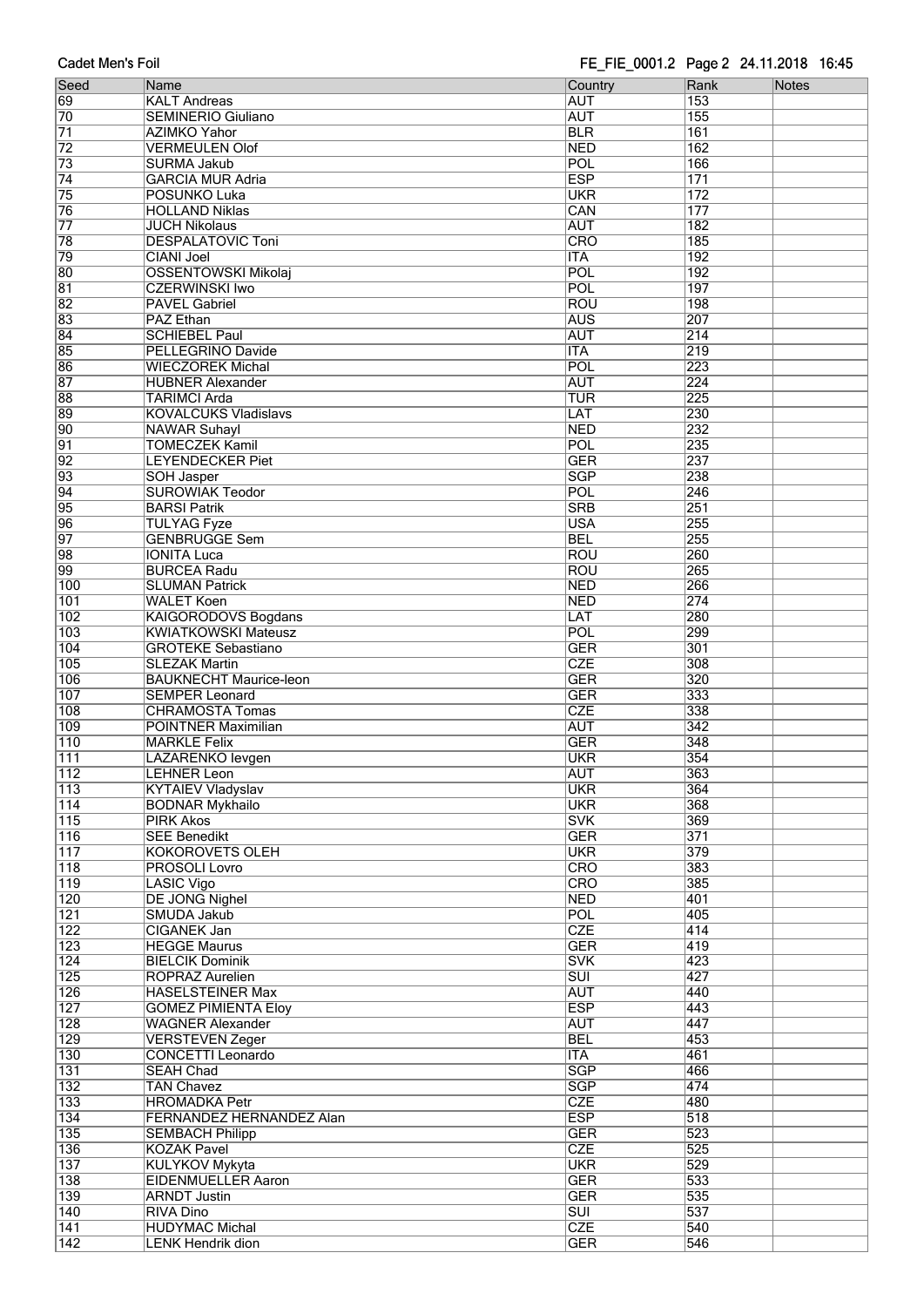| Cauci McII 3 I UII |                                                              | $1 - 1$ $-1$ $-0$ $001.2$ $-1$ $a$ $a$ $b$ $a$ $a$ $a$ $a$ $a$ $b$ $a$ $a$ $b$ $a$ $a$ |      |       |
|--------------------|--------------------------------------------------------------|----------------------------------------------------------------------------------------|------|-------|
| Seed               | Name                                                         | Country                                                                                | Rank | Notes |
| 143                | <b>AU EONG Tyen Haan</b>                                     | <b>SGP</b>                                                                             | 561  |       |
| 144                | <b>GORIUP Alexander</b>                                      | <b>AUT</b>                                                                             | 570  |       |
| 145                | <b>NESIC Stefan</b>                                          | <b>SRB</b>                                                                             | 577  |       |
| 146                | <b>KRAUTSOU Viachaslau</b>                                   | <b>BLR</b>                                                                             | 582  |       |
| 147                | <b>AYDIN Ege</b>                                             | TUR                                                                                    | 587  |       |
| $\overline{148}$   | <b>ARDEBILI Emad Seyed</b>                                   | $\overline{\text{SLO}}$                                                                | 589  |       |
| 149                | <b>MAJERLE Vitan</b>                                         | $\overline{\text{SLO}}$                                                                | 594  |       |
| 150                |                                                              | $\overline{\text{SLO}}$                                                                | 596  |       |
|                    | <b>KOSMAC Filip</b>                                          |                                                                                        |      |       |
| 151                | <b>LENSCHOW Nick-malte</b><br><b>DELL'AVERSANA Francesco</b> | <b>GER</b>                                                                             |      |       |
| $\overline{152}$   |                                                              | <b>ITA</b>                                                                             |      |       |
| 153                | <b>TKACHENKA Heorhi</b>                                      | <b>BLR</b>                                                                             |      |       |
| 154                | PURKHARTHOFER Felix                                          | <b>AUT</b>                                                                             |      |       |
| 155                | PLESHANKOU Maksim                                            | <b>BLR</b>                                                                             |      |       |
| 156                | <b>SCALA Emanuel</b>                                         | <b>ITA</b>                                                                             |      |       |
| 157                | <b>SCHOENPASS Noel</b>                                       | <b>AUT</b>                                                                             |      |       |
| 158                | POLICANO Ludovico                                            | <b>ITA</b>                                                                             |      |       |
| 159                | <b>JANECEK Lukas</b>                                         | <b>CZE</b>                                                                             |      |       |
| 160                | <b>PECNIK Georg</b>                                          | <b>AUT</b>                                                                             |      |       |
| 161                | <b>DE GOUMOENS Amedeo</b>                                    | $\overline{\text{SUI}}$                                                                |      |       |
| 162                | <b>RANZA Luigi</b>                                           | <b>ITA</b>                                                                             |      |       |
| 163                | <b>GRASSO Lorenzo</b>                                        | <b>AUT</b>                                                                             |      |       |
| 164                | <b>MONDI Alberto</b>                                         | <b>ITA</b>                                                                             |      |       |
| 165                | <b>ALKAYA Batuhan</b>                                        | TUR                                                                                    |      |       |
| 166                | <b>EMMER Chase</b>                                           | <b>USA</b>                                                                             |      |       |
| 167                | <b>NDIAYE Edriss</b>                                         | <b>USA</b>                                                                             |      |       |
| $\overline{168}$   | ZAPLETAL Jiri                                                | CZE                                                                                    |      |       |
| 169                | <b>DANLEE Billy</b>                                          | <b>BEL</b>                                                                             |      |       |
| 170                | LI Brandon                                                   | <b>USA</b>                                                                             |      |       |
| $\overline{171}$   | <b>UPTON Michael</b>                                         | CAN                                                                                    |      |       |
| $\overline{172}$   | <b>ASK Henri</b>                                             | <b>SWE</b>                                                                             |      |       |
| 173                | RAMIREZ Pablo                                                | <b>AUT</b>                                                                             |      |       |
| $\overline{174}$   | POMPILIO Matteo                                              | <b>ITA</b>                                                                             |      |       |
| $\overline{175}$   | <b>GERIS Vojtech</b>                                         | CZE                                                                                    |      |       |
| 176                | <b>BAE Anthony</b>                                           | <b>USA</b>                                                                             |      |       |
| 177                | <b>VOGLER Justin</b>                                         | <b>USA</b>                                                                             |      |       |
| 178                | <b>PELLIS Marco</b>                                          | <b>ITA</b>                                                                             |      |       |
| 179                | <b>FRANCHI Guido</b>                                         | <b>ITA</b>                                                                             |      |       |
| 180                | <b>SALOBIR Arne</b>                                          | $\overline{\text{SLO}}$                                                                |      |       |
| $\overline{181}$   | <b>BERGMANN Thomas</b>                                       | <b>AUT</b>                                                                             |      |       |
| $\overline{182}$   | RAMPIONI Riccardo                                            | <b>ITA</b>                                                                             |      |       |
| 183                | <b>MORGUNOV Marc</b>                                         | <b>UKR</b>                                                                             |      |       |
| 184                | <b>CORIO Elia</b>                                            | <b>ITA</b>                                                                             |      |       |
| 185                | <b>SHAFAIE Kaveh Kevin</b>                                   | <b>USA</b>                                                                             |      |       |
|                    |                                                              |                                                                                        |      |       |
| 186                | <b>DAYTON Draper</b>                                         | <b>USA</b>                                                                             |      |       |
| 187                | <b>KUDLACEK Raphael</b>                                      | <b>AUT</b>                                                                             |      |       |
| 188                | <b>LIU Justin</b>                                            | <b>USA</b>                                                                             |      |       |
| 189                | <b>BAJEVS Natans</b>                                         | LAT                                                                                    |      |       |
| 190                | <b>GAFE Alekss</b>                                           | LAT                                                                                    |      |       |
| 191                | <b>SHUMKO Mikita</b>                                         | <b>BLR</b>                                                                             |      |       |
| 192                | <b>TSIKHAMIRAU Kiryl</b>                                     | <b>BLR</b>                                                                             |      |       |
| 193                | <b>QUINTABA Tommaso</b>                                      | <b>ITA</b>                                                                             |      |       |
| 194                | <b>HUBNER Maximilian</b>                                     | <b>AUT</b>                                                                             |      |       |
| 195                | LI Brian                                                     | CAN                                                                                    |      |       |
| 196                | <b>KROITZSCH Leo</b>                                         | <b>AUT</b>                                                                             |      |       |
| 197                | <b>MERONI</b> Lorenzo                                        | <b>ITA</b>                                                                             |      |       |
| 198                | <b>RAIMONDI Mattia</b>                                       | <b>ITA</b>                                                                             |      |       |
| 199                | <b>TIERNEY David</b>                                         | <b>USA</b>                                                                             |      |       |
| 200                | <b>KUCEBA Nikita</b>                                         | LAT                                                                                    |      |       |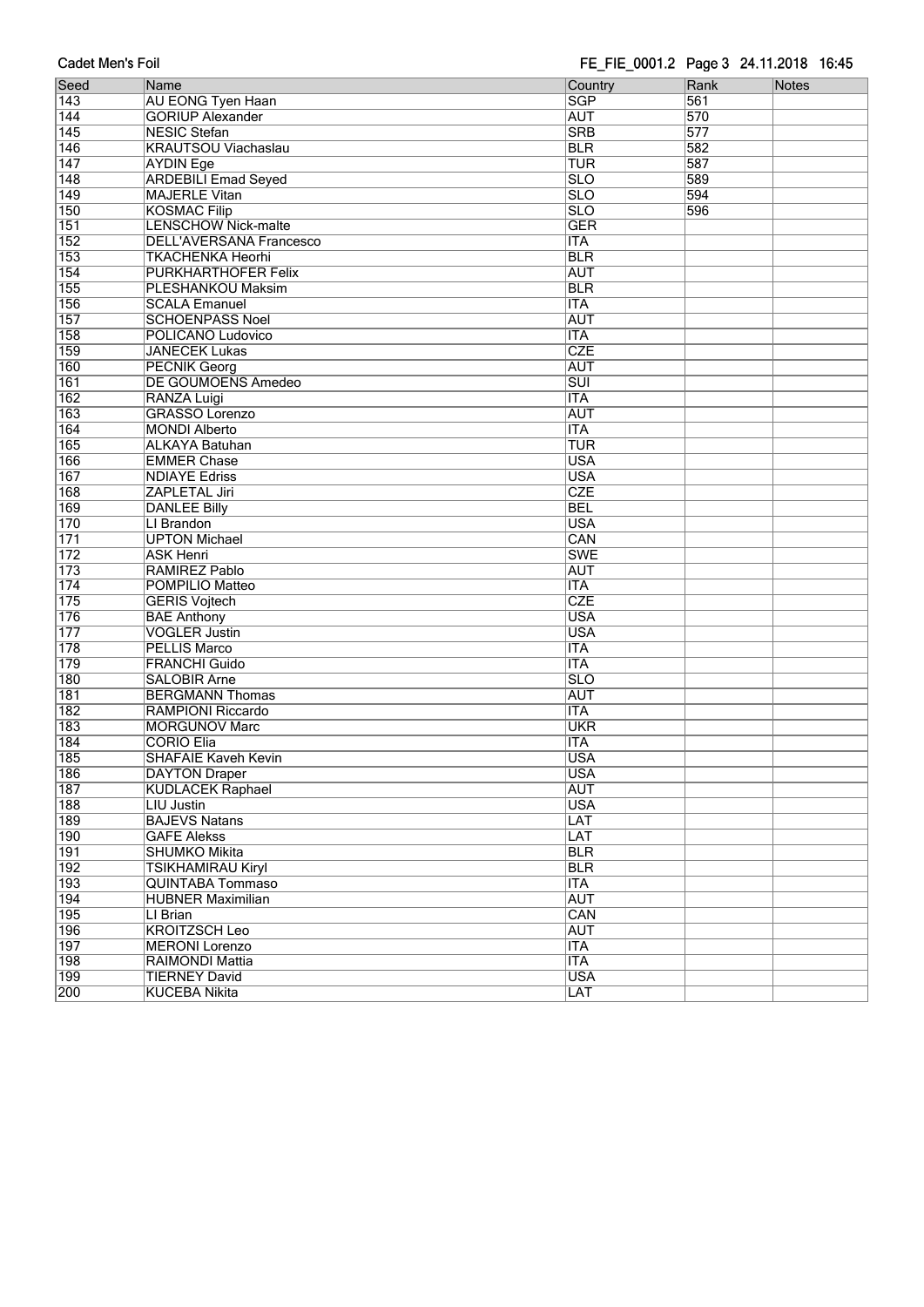

# **Cadet Men's Foil** Round #1 Pool Results



ECC Foil Moedling 2018 Tournament: Date: Samstag, 24. November 2018 - 08:30 FIE Document: FE\_FIE\_0007

|                                       | Strip 1                | Referee(s):        |                |                |                |                |                |                |                |                |                |      |           |     |                      |
|---------------------------------------|------------------------|--------------------|----------------|----------------|----------------|----------------|----------------|----------------|----------------|----------------|----------------|------|-----------|-----|----------------------|
| <b>SOMOSKEOY Peter (HUN)</b><br>08:30 |                        |                    |                |                |                |                |                |                |                |                |                |      |           |     |                      |
| Name                                  |                        | <b>Affiliation</b> | #              |                | 2              | 3              | 4              | 5              | 6              | 7              | v              | V/M  | <b>TS</b> | TR. | $\lfloor nd \rfloor$ |
|                                       | PODRALSKI Adam         | POL                |                |                | V <sub>5</sub> | V4             | V <sub>5</sub> | V <sub>5</sub> | D <sub>2</sub> | V5             | 5              | 0,83 | 26        | 12  | 14                   |
|                                       | KOKOROVETS OLEH        | <b>UKR</b>         | $\overline{2}$ | D1             |                | V5             | D4             | D <sub>4</sub> | V5             | V5             | 3              | 0,50 | 24        | 23  |                      |
| <b>SEE Benedikt</b>                   |                        | <b>GER</b>         | 3              | D <sub>3</sub> | D <sub>3</sub> |                | D <sub>2</sub> | V5             | V5             | D <sub>2</sub> | 2              | 0,33 | 20        | 22  | $-2$                 |
|                                       | <b>HUSAINOVS Zans</b>  | <b>LAT</b>         | $\overline{4}$ | D <sub>3</sub> | V5             | V5             |                | V5             | V <sub>5</sub> | V5             | 5              | 0,83 | 28        | 17  | 11                   |
| <b>SURCEL Petru</b>                   |                        | <b>ROU</b>         | 5              | D1             | V5             | D <sub>1</sub> | D0             |                | V <sub>5</sub> | D4             | $\overline{2}$ | 0,33 | 16        | 27  | -11                  |
| <b>GERIS Vojtech</b>                  |                        | <b>CZE</b>         | 6              | V <sub>4</sub> | D <sub>2</sub> | D <sub>2</sub> | D4             | D <sub>3</sub> |                | D <sub>4</sub> | 1              | 0,17 | 19        | 27  | -8                   |
|                                       | <b>POMPILIO Matteo</b> | <b>ITA</b>         | 7              | D <sub>0</sub> | D <sub>3</sub> | V5             | D <sub>2</sub> | V5             | V5             |                | 3              | 0,50 | 20        | 25  | -5                   |

|                      | Strip 2              | Referee(s):                 |                |                |                |                |                |                |                |                |                |      |                 |    |                   |
|----------------------|----------------------|-----------------------------|----------------|----------------|----------------|----------------|----------------|----------------|----------------|----------------|----------------|------|-----------------|----|-------------------|
|                      | 08:30                | <b>TENBERGEN Paul (GER)</b> |                |                |                |                |                |                |                |                |                |      |                 |    |                   |
| Name                 |                      | <b>Affiliation</b>          | #              |                | $\overline{2}$ | 3              | 4              | 5              | 6              | 7              | v              | V/M  | <b>TS</b>       |    | $TR$ Ind          |
|                      | MALYNOVSKYI Mykyta   | <b>UKR</b>                  |                |                | D <sub>3</sub> | D4             | V <sub>5</sub> | D <sub>4</sub> | D <sub>3</sub> | V <sub>5</sub> | 2              | 0,33 | 24              | 23 |                   |
| <b>BAE Anthony</b>   |                      | <b>USA</b>                  | $\overline{2}$ | V5             |                | V5             | V <sub>5</sub> | D <sub>2</sub> | D <sub>0</sub> | V5             | 4              | 0,67 | 22              | 13 | 9                 |
| <b>PIRK Akos</b>     |                      | <b>SVK</b>                  | 3              | V <sub>5</sub> | D <sub>0</sub> |                | D <sub>2</sub> | D <sub>3</sub> | D1             | V <sub>5</sub> | $\overline{2}$ | 0,33 | 16              | 27 | -11               |
| <b>PROSOLI Lovro</b> |                      | <b>CRO</b>                  | 4              | D <sub>2</sub> | D <sub>0</sub> | V5             |                | D <sub>0</sub> | D <sub>2</sub> | D <sub>3</sub> | 1              | 0,17 | 12 <sup>°</sup> | 27 | $-15$             |
|                      | MCGILLION-MOORE Jake | <b>IRL</b>                  | 5              | V5             | V5             | V5             | V5             |                | D1             | V5             | 5              | 0,83 | 26              | 14 | $12 \overline{ }$ |
| <b>TOTUSEK Marek</b> |                      | <b>CZE</b>                  | 6              | V5             | V5             | V <sub>5</sub> | V <sub>5</sub> | V <sub>5</sub> |                | V <sub>5</sub> | 6              | 1,00 | 30              | 8  | 22                |
| RAMIREZ Pablo        |                      | <b>AUT</b>                  | 7              | D1             | D <sub>0</sub> | D <sub>3</sub> | V5             | D <sub>0</sub> | D <sub>1</sub> |                | 1              | 0,17 | 10              | 28 | $-18$             |

| 3                     | Strip 3<br>08:30           | Referee(s):<br><b>BRIGOLA Peter (AUT)</b> |                         |                |                |                |                |                |                |                |   |        |    |      |       |
|-----------------------|----------------------------|-------------------------------------------|-------------------------|----------------|----------------|----------------|----------------|----------------|----------------|----------------|---|--------|----|------|-------|
| <b>Name</b>           |                            | <b>Affiliation</b>                        | #                       | 1              | $\overline{2}$ | 3              | 4              | 5              | 6              | 7              | v | V/M TS |    | TR . | Ind   |
|                       | <b>BODNAR Mykhailo</b>     | <b>UKR</b>                                |                         |                | D <sub>2</sub> | V5             | D <sub>3</sub> | V <sub>5</sub> | D1             | V5             | 3 | 0,50   | 21 | 25   | -4    |
| LI Brandon            |                            | <b>USA</b>                                | $\overline{2}$          | V <sub>5</sub> |                | V5             | V5             | V <sub>5</sub> | D <sub>4</sub> | V <sub>5</sub> | 5 | 0,83   | 29 | 14   | 15    |
| <b>LASIC Vigo</b>     |                            | <b>CRO</b>                                | 3                       | D <sub>3</sub> | D <sub>2</sub> |                | D1             | D <sub>3</sub> | D <sub>2</sub> | V <sub>5</sub> | 1 | 0,17   | 16 | 28   | $-12$ |
| <b>RIEGER Laurenz</b> |                            | <b>GER</b>                                | $\overline{\mathbf{4}}$ | V <sub>5</sub> | D <sub>1</sub> | V5             |                | V <sub>5</sub> | V <sub>5</sub> | V <sub>5</sub> | 5 | 0,83   | 26 | 15   | 11    |
| <b>PELLIS Marco</b>   |                            | ITA                                       | 5                       | D <sub>3</sub> | D <sub>1</sub> | V5             | D <sub>4</sub> |                | V <sub>5</sub> | V <sub>5</sub> | 3 | 0,50   | 23 | 20   | 3     |
|                       | <b>KUCHTA Leopold Marc</b> | <b>SVK</b>                                | 6                       | V5             | V5             | V5             | D <sub>0</sub> | D <sub>2</sub> |                | V <sub>5</sub> | 4 | 0.67   | 22 | 19   | 3     |
| <b>LEVIN Michael</b>  |                            | <b>BLR</b>                                | 7                       | D4             | D <sub>3</sub> | D <sub>3</sub> | D <sub>2</sub> | D <sub>0</sub> | D <sub>2</sub> |                | 0 | 0,00   | 14 | 30   | $-16$ |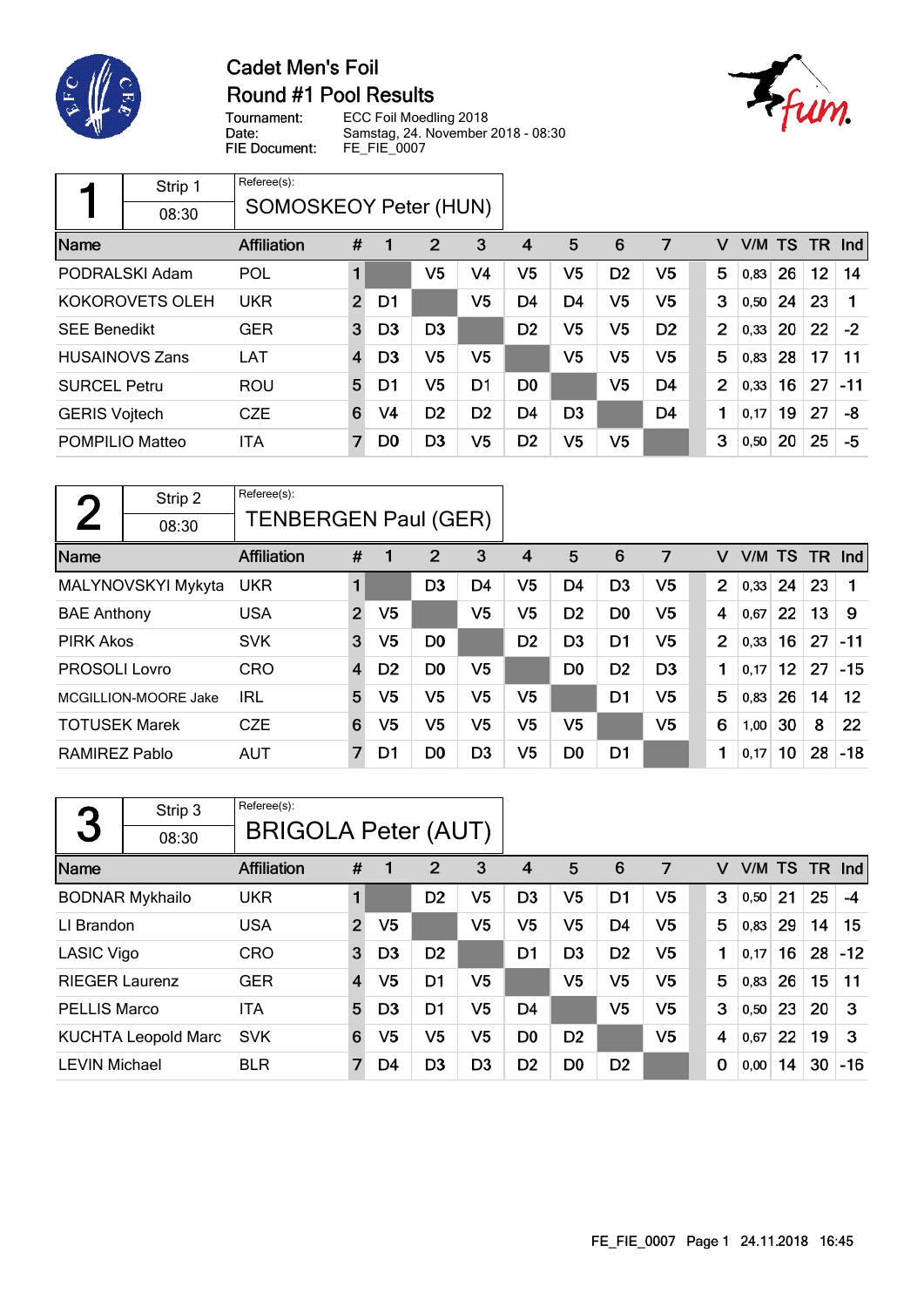|                      | Strip 4                  | Referee(s):        |                         |                |                |                |                |                |                |                |                |      |        |           |       |
|----------------------|--------------------------|--------------------|-------------------------|----------------|----------------|----------------|----------------|----------------|----------------|----------------|----------------|------|--------|-----------|-------|
|                      | 08:30                    |                    | CELLEROVA Michala (SVK) |                |                |                |                |                |                |                |                |      |        |           |       |
| Name                 |                          | <b>Affiliation</b> | #                       |                | 2              | 3              | 4              | 5              | 6              | 7              | v              |      | V/M TS | <b>TR</b> | Ind   |
| DE JONG Nighel       |                          | <b>NED</b>         | 1                       |                | V5             | V <sub>5</sub> | D <sub>2</sub> | V <sub>5</sub> | D <sub>2</sub> | D1             | 3              | 0,50 | 20     | 26        | -6    |
|                      | <b>KYTAIEV Vladyslav</b> | <b>UKR</b>         | $\overline{2}$          | D4             |                | D <sub>1</sub> | D <sub>0</sub> | V5             | D <sub>2</sub> | V5             | $\overline{2}$ | 0,33 | 17     | 23        | -6    |
| <b>CHUNG Andrew</b>  |                          | <b>USA</b>         | 3                       | D4             | V <sub>5</sub> |                | V5             | V5             | V <sub>5</sub> | V5             | 5              | 0,83 | 29     | 11        | 18    |
|                      | <b>BOROWIAK Arwen</b>    | <b>GER</b>         | $\overline{4}$          | V <sub>5</sub> | V <sub>5</sub> | D <sub>3</sub> |                | V5             | V <sub>5</sub> | V <sub>5</sub> | 5              | 0,83 | 28     | 10        | 18    |
| <b>ASK Henri</b>     |                          | <b>SWE</b>         | 5                       | D <sub>3</sub> | D <sub>2</sub> | D <sub>0</sub> | D <sub>2</sub> |                | D <sub>3</sub> | V <sub>5</sub> | 1              | 0,17 | 15     | 26        | $-11$ |
| <b>WISNIK Olaf</b>   |                          | POL                | 6                       | V <sub>5</sub> | V5             | D <sub>2</sub> | D <sub>1</sub> | V <sub>5</sub> |                | V5             | 4              | 0,67 | 23     | 18        | 5     |
| <b>FRANCHI Guido</b> |                          | ITA                | 7                       | V5             | D1             | D <sub>0</sub> | D <sub>0</sub> | D <sub>1</sub> | D1             |                | 1              | 0,17 | 8      | 26        | $-18$ |

|                      | Strip 5                 | Referee(s):                 |                |                |                |                |                |                |                |                |        |    |      |         |
|----------------------|-------------------------|-----------------------------|----------------|----------------|----------------|----------------|----------------|----------------|----------------|----------------|--------|----|------|---------|
| 5                    | 08:30                   | CSEFALVAYOVA Karolina (SVK) |                |                |                |                |                |                |                |                |        |    |      |         |
| Name                 |                         | <b>Affiliation</b>          | #              |                | $\overline{2}$ | 3              | $\overline{4}$ | 5              | 6              | v              | V/M TS |    | - TR | $\ln d$ |
|                      | <b>YLITERVO Santeri</b> | <b>FIN</b>                  |                |                | V5             | D4             | D <sub>3</sub> | D <sub>2</sub> | V <sub>5</sub> | $\overline{2}$ | 0.40   | 19 | 20   | -1      |
| <b>TUNCER Poyraz</b> |                         | <b>TUR</b>                  | $\overline{2}$ | D <sub>2</sub> |                | V5             | V5             | V5             | V <sub>5</sub> | 4              | 0,80   | 22 | 16   | 6       |
| <b>LEHNER Leon</b>   |                         | <b>AUT</b>                  | 3              | V5             | D <sub>3</sub> |                | D <sub>0</sub> | D <sub>3</sub> | V5             | 2              | 0,40   | 16 | 23   | $-7$    |
| <b>VOGLER Justin</b> |                         | <b>USA</b>                  | $\overline{4}$ | V5             | D4             | V <sub>5</sub> |                | V <sub>5</sub> | D <sub>3</sub> | 3              | 0,60   | 22 | 13   | 9       |
| <b>DANLEE Billy</b>  |                         | <b>BEL</b>                  | 5              | V5             | D <sub>0</sub> | V <sub>5</sub> | D <sub>0</sub> |                | D <sub>2</sub> | 2              | 0,40   | 12 | 20   | -8      |
| SMUDA Jakub          |                         | POL                         | 6              | D3             | D4             | D4             | V5             | V5             |                | $\overline{2}$ | 0,40   | 21 | 20   | 1       |

| 6                    | Strip 6               | Referee(s):              |                |                |                |                |                |                |                |                |                |      |    |           |               |
|----------------------|-----------------------|--------------------------|----------------|----------------|----------------|----------------|----------------|----------------|----------------|----------------|----------------|------|----|-----------|---------------|
|                      | 08:30                 | <b>BALOGH Reka (ROU)</b> |                |                |                |                |                |                |                |                |                |      |    |           |               |
| Name                 |                       | <b>Affiliation</b>       | #              |                | 2              | 3              | 4              | 5              | 6              | 7              | v              |      |    | V/M TS TR | <b>Ind</b>    |
| <b>NDIAYE Edriss</b> |                       | <b>USA</b>               | $\blacksquare$ |                | V <sub>5</sub> | D <sub>3</sub> | V <sub>5</sub> | V <sub>5</sub> | V <sub>5</sub> | V5             | 5              | 0,83 | 28 | 11        | 17            |
| <b>MLICKI Szymon</b> |                       | POL                      | $\overline{2}$ | D <sub>0</sub> |                | V <sub>5</sub> | V <sub>5</sub> | V <sub>5</sub> | V <sub>5</sub> | V <sub>5</sub> | 5              | 0,83 | 25 | 10        | 15            |
| <b>MARKLE Felix</b>  |                       | <b>GER</b>               | 3              | V <sub>5</sub> | D <sub>0</sub> |                | V <sub>5</sub> | D <sub>2</sub> | V <sub>5</sub> | V <sub>5</sub> | $\overline{4}$ | 0,67 | 22 | 19        | 3             |
| <b>SALOBIR Arne</b>  |                       | <b>SLO</b>               | $\overline{4}$ | D1             | D <sub>0</sub> | D1             |                | D4             | D1             | D <sub>2</sub> | $\mathbf 0$    | 0,00 | 9  | 30        | $-21$         |
| <b>UNIYAL Nils</b>   |                       | <b>SWE</b>               | 5              | D1             | D <sub>3</sub> | V <sub>5</sub> | V <sub>5</sub> |                | V <sub>5</sub> | V <sub>5</sub> | 4              | 0.67 | 24 | 22        | $\mathcal{P}$ |
| CIGANEK Jan          |                       | <b>CZE</b>               | 6              | D1             | D <sub>0</sub> | D1             | V <sub>5</sub> | D <sub>2</sub> |                | D1             | 1              | 0,17 | 10 | 26        | $-16$         |
|                      | <b>KOWALCZYK Fynn</b> | <b>NED</b>               | 7              | D <sub>3</sub> | D <sub>2</sub> | D4             | V <sub>5</sub> | D4             | V5             |                | $\overline{2}$ | 0,33 | 23 | 23        | $\Omega$      |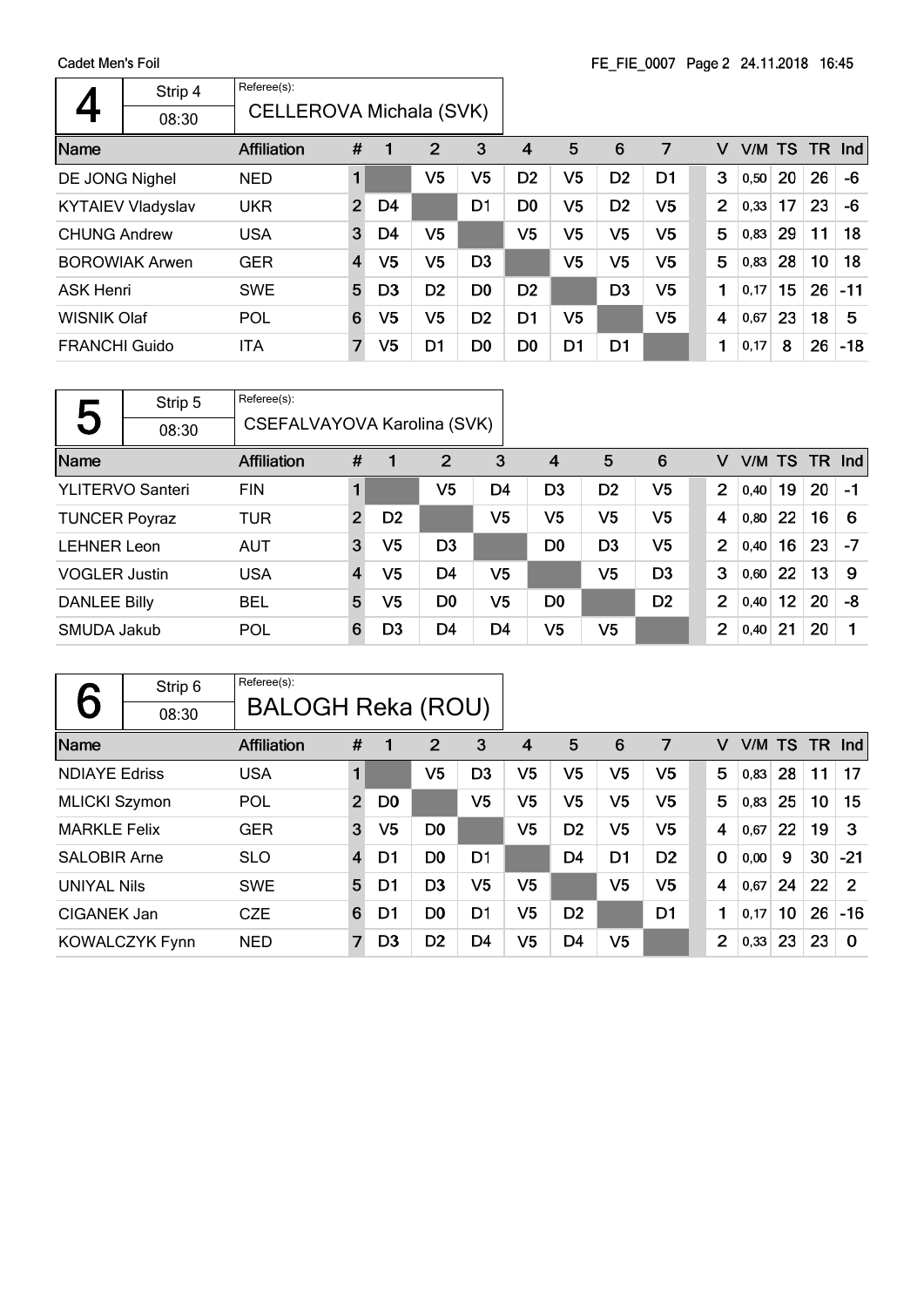|                        | Strip 7                 | Referee(s):                  |                |                |                |                |                |                |                |                |                |        |    |     |       |
|------------------------|-------------------------|------------------------------|----------------|----------------|----------------|----------------|----------------|----------------|----------------|----------------|----------------|--------|----|-----|-------|
|                        | 08:30                   | <b>MILONE Dominika (POL)</b> |                |                |                |                |                |                |                |                |                |        |    |     |       |
| Name                   |                         | <b>Affiliation</b>           | #              | 1              | $\overline{2}$ | 3              | 4              | 5              | 6              | 7              | v              | V/M TS |    | TR. | Ind   |
| <b>REID Clayton</b>    |                         | <b>USA</b>                   |                |                | V5             | V5             | V5             | V <sub>5</sub> | V <sub>5</sub> | D4             | 5              | 0.83   | 29 | 11  | 18    |
| <b>UPTON Michael</b>   |                         | CAN                          | $\overline{2}$ | D <sub>2</sub> |                | V5             | V5             | V5             | D <sub>3</sub> | D <sub>2</sub> | 3              | 0,50   | 22 | 21  |       |
|                        | LAZARENKO levgen        | <b>UKR</b>                   | 3              | D <sub>1</sub> | D <sub>3</sub> |                | V <sub>5</sub> | V5             | V <sub>5</sub> | D <sub>4</sub> | 3              | 0,50   | 23 | 20  | 3     |
|                        | <b>BERGMANN Thomas</b>  | <b>AUT</b>                   | $\overline{4}$ | D1             | D <sub>2</sub> | D <sub>0</sub> |                | V5             | D <sub>1</sub> | D <sub>1</sub> | 1              | 0,17   | 10 | 28  | $-18$ |
|                        | <b>GEUDVERT Oscar</b>   | <b>BEL</b>                   | 5              | D1             | D <sub>1</sub> | D <sub>3</sub> | D <sub>3</sub> |                | V <sub>5</sub> | V5             | $\overline{2}$ | 0,33   | 18 | 23  | -5    |
| <b>BIELCIK Dominik</b> |                         | <b>SVK</b>                   | 6              | D1             | V5             | D <sub>2</sub> | V5             | D <sub>1</sub> |                | D <sub>4</sub> | $\overline{2}$ | 0,33   | 18 | 24  | -6    |
|                        | <b>HELLMUND Vincent</b> | <b>GER</b>                   | $\overline{7}$ | V5             | V5             | V5             | V5             | D <sub>2</sub> | V5             |                | 5              | 0,83   | 27 | 20  | 7     |

|                      | Strip 8                    | Referee(s):            |                |                |                |                |                |                |                |                |                |        |    |           |       |
|----------------------|----------------------------|------------------------|----------------|----------------|----------------|----------------|----------------|----------------|----------------|----------------|----------------|--------|----|-----------|-------|
|                      | 08:30                      | MIDDELVELD Remco (NED) |                |                |                |                |                |                |                |                |                |        |    |           |       |
| Name                 |                            | <b>Affiliation</b>     | #              | 1              | $\overline{2}$ | 3              | 4              | 5              | 6              | 7              | v              | V/M TS |    | <b>TR</b> | Ind   |
| <b>CHEN James</b>    |                            | <b>USA</b>             | 1              |                | V5             | V5             | D4             | V <sub>5</sub> | V <sub>5</sub> | V5             | 5              | 0,83   | 29 | 14        | 15    |
|                      | RAMPIONI Riccardo          | ITA                    | $\overline{2}$ | D <sub>3</sub> |                | V5             | D <sub>0</sub> | V5             | V <sub>5</sub> | D4             | 3              | 0,50   | 22 | 24        | $-2$  |
| <b>HEGGE Maurus</b>  |                            | <b>GER</b>             | 3              | D4             | D <sub>4</sub> |                | V5             | D <sub>3</sub> | V <sub>5</sub> | V <sub>5</sub> | 3              | 0,50   | 26 | 21        | 5     |
| <b>SPOLJAR Borna</b> |                            | <b>CRO</b>             | 4              | V5             | V <sub>5</sub> | D <sub>2</sub> |                | D <sub>3</sub> | V <sub>5</sub> | V <sub>5</sub> | 4              | 0,67   | 25 | 20        | 5     |
| <b>WOZNIAK Igor</b>  |                            | POL                    | 5              | D1             | D <sub>3</sub> | V5             | V <sub>5</sub> |                | V3             | V <sub>5</sub> | 4              | 0.67   | 22 | 18        | 4     |
| <b>ZAPLETAL Jiri</b> |                            | <b>CZE</b>             | 6              | D <sub>0</sub> | D <sub>2</sub> | D1             | D <sub>2</sub> | D <sub>2</sub> |                | D <sub>3</sub> | 0              | 0,00   | 10 | 28        | $-18$ |
|                      | <b>POINTNER Maximilian</b> | <b>AUT</b>             | 7              | D1             | V5             | D <sub>3</sub> | D <sub>4</sub> | D <sub>0</sub> | V5             |                | $\overline{2}$ | 0,33   | 18 | 27        | -9    |

|                    | Strip 9               | Referee(s):                 |                |                |                |                |                |                |                |                |             |      |           |           |          |
|--------------------|-----------------------|-----------------------------|----------------|----------------|----------------|----------------|----------------|----------------|----------------|----------------|-------------|------|-----------|-----------|----------|
| 9                  | 08:30                 | <b>KUNDERA Vaclav (CZE)</b> |                |                |                |                |                |                |                |                |             |      |           |           |          |
| Name               |                       | <b>Affiliation</b>          | #              |                | 2              | 3              | $\overline{4}$ | 5              | 6              | 7              | v           | V/M  | <b>TS</b> | <b>TR</b> | Ind      |
|                    | <b>SEMPER Leonard</b> | <b>GER</b>                  | 1              |                | V <sub>5</sub> | V5             | V5             | V5             | V5             | D <sub>2</sub> | 5           | 0.83 | 27        | 14        | 13       |
|                    | <b>GRASSO Lorenzo</b> | <b>AUT</b>                  | $\overline{2}$ | D <sub>0</sub> |                | D <sub>0</sub> | D <sub>3</sub> | V4             | D <sub>1</sub> | D <sub>2</sub> | 1           | 0.17 | 10        | 28        | $-18$    |
|                    | ALEKSEJENKO Jegors    | <b>LAT</b>                  | 3              | D <sub>3</sub> | V <sub>5</sub> |                | V <sub>5</sub> | V <sub>5</sub> | D <sub>3</sub> | V5             | 4           | 0,67 | 26        | 15        | 11       |
| ROSSI Lorenzo      |                       | ITA                         | 4              | D <sub>3</sub> | V <sub>5</sub> | D <sub>1</sub> |                | V <sub>5</sub> | D <sub>1</sub> | V <sub>5</sub> | 3           | 0,50 | 20        | 24        | -4       |
|                    | <b>MORGUNOV Marc</b>  | <b>UKR</b>                  | 5              | D1             | D <sub>3</sub> | D <sub>3</sub> | D <sub>2</sub> |                | D <sub>0</sub> | D1             | $\mathbf 0$ | 0,00 | 10        | 29        | $-19$    |
| <b>LUTAR Lucas</b> |                       | <b>USA</b>                  | 6              | D <sub>2</sub> | V <sub>5</sub> | V <sub>5</sub> | V <sub>5</sub> | V <sub>5</sub> |                | V <sub>5</sub> | 5           | 0,83 | 27        | 10        | 17       |
| ROPRAZ Aurelien    |                       | SUI                         | $\overline{7}$ | V5             | V <sub>5</sub> | D1             | D4             | V5             | D <sub>0</sub> |                | 3           | 0,50 | 20        | 20        | $\Omega$ |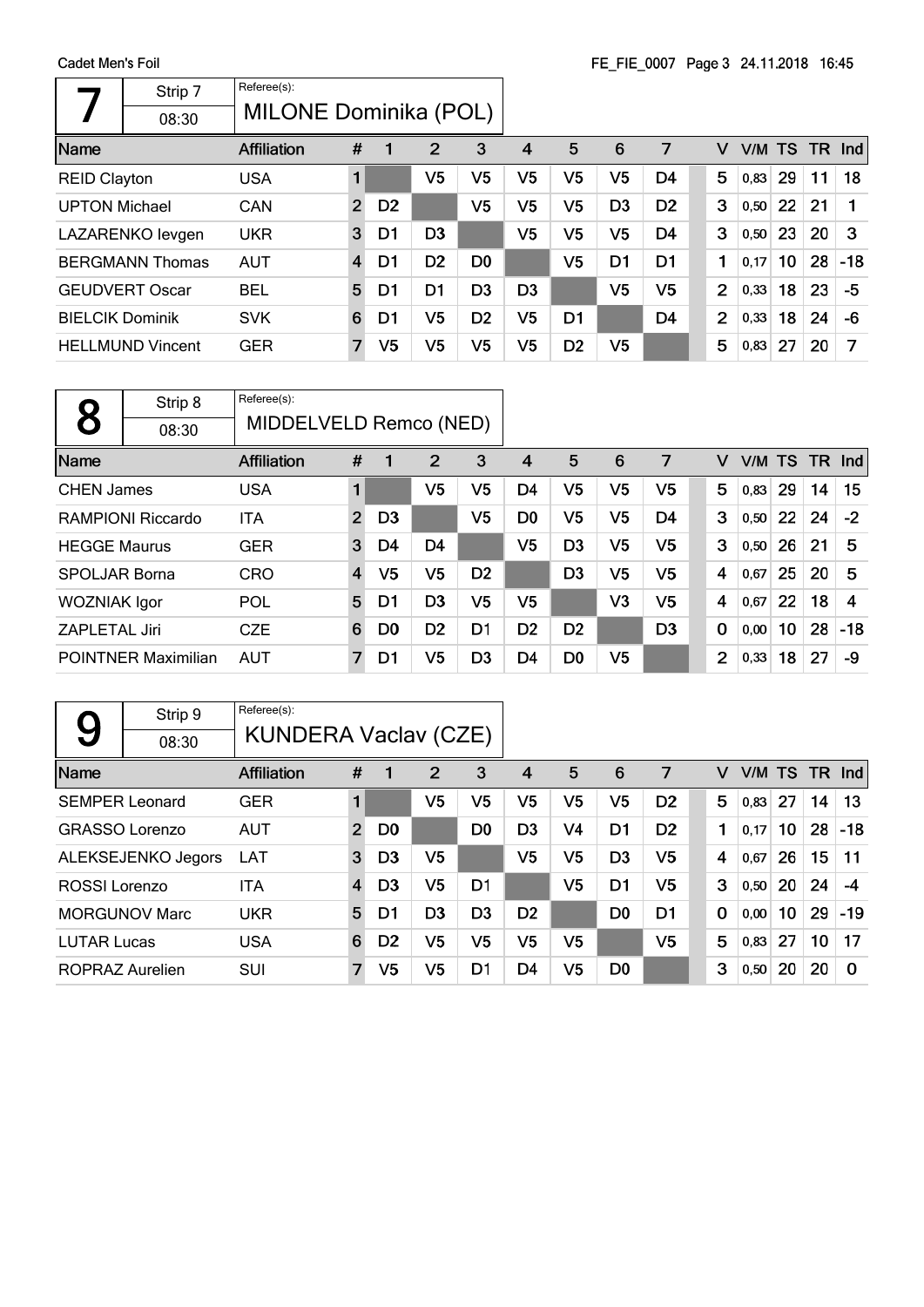$\mathbf{r}$ 

|                      | Strip 10<br>08:30       | Referee(s):<br><b>VRBANC Tin (CRO)</b> |                |                |                |                |                |                |                |                |   |      |        |           |       |
|----------------------|-------------------------|----------------------------------------|----------------|----------------|----------------|----------------|----------------|----------------|----------------|----------------|---|------|--------|-----------|-------|
| Name                 |                         | <b>Affiliation</b>                     | #              | 1              | 2              | 3              | 4              | 5              | 6              | 7              | v |      | V/M TS | <b>TR</b> | Ind   |
| <b>EMMER Chase</b>   |                         | <b>USA</b>                             |                |                | V5             | V <sub>5</sub> | V5             | V5             | V <sub>5</sub> | V5             | 6 | 1,00 | 30     | 7         | 23    |
| <b>FABINGER Nils</b> |                         | <b>GER</b>                             | $\overline{2}$ | D <sub>3</sub> |                | V5             | V5             | V5             | V5             | V5             | 5 | 0,83 | 28     | 17        | 11    |
|                      | <b>HALADUDA Kacper</b>  | POL                                    | 3              | D1             | D <sub>4</sub> |                | V5             | V5             | D <sub>1</sub> | V <sub>5</sub> | 3 | 0,50 | 21     | 23        | $-2$  |
|                      | CHRAMOSTA Tomas         | <b>CZE</b>                             | $\overline{4}$ | D <sub>0</sub> | D <sub>4</sub> | D <sub>1</sub> |                | D <sub>3</sub> | D <sub>2</sub> | V <sub>5</sub> | 1 | 0,17 | 15     | 29        | $-14$ |
|                      | <b>HASELSTEINER Max</b> | <b>AUT</b>                             | 5              | D <sub>0</sub> | D <sub>0</sub> | D <sub>4</sub> | V5             |                | D <sub>2</sub> | D <sub>1</sub> | 1 | 0,17 | 12     | 28        | $-16$ |
| ROSU Vlad            |                         | <b>ROU</b>                             | 6              | D1             | D <sub>4</sub> | V5             | V5             | V <sub>5</sub> |                | V <sub>5</sub> | 4 | 0.67 | 25     | 16        | 9     |
| <b>CORIO Elia</b>    |                         | ITA                                    | 7              | D <sub>2</sub> | D <sub>0</sub> | D <sub>3</sub> | D <sub>4</sub> | V5             | D <sub>1</sub> |                | 1 | 0,17 | 15     | 26        | $-11$ |

|                       | Strip 11                      | Referee(s):                  |                |                |                |                |    |                |                |                |             |        |    |      |            |
|-----------------------|-------------------------------|------------------------------|----------------|----------------|----------------|----------------|----|----------------|----------------|----------------|-------------|--------|----|------|------------|
|                       | 08:30                         | LUKASHEVICH Aliaksandr (BLR) |                |                |                |                |    |                |                |                |             |        |    |      |            |
| Name                  |                               | <b>Affiliation</b>           | #              | 1              | 2              | 3              | 4  | 5              | 6              | 7              | v           | V/M TS |    | - TR | <b>Ind</b> |
| <b>ALKAYA Batuhan</b> |                               | TUR                          | 1              |                | D1             | D <sub>1</sub> | D4 | D <sub>0</sub> | D <sub>2</sub> | D1             | $\mathbf 0$ | 0,00   | 9  | 30   | $-21$      |
| <b>LOUIE Bryce</b>    |                               | <b>USA</b>                   | $\overline{2}$ | V <sub>5</sub> |                | D1             | V5 | V5             | V <sub>5</sub> | V5             | 5           | 0,83   | 26 | 15   | 11         |
|                       | <b>BAUKNECHT Maurice-leon</b> | <b>GER</b>                   | 3              | V <sub>5</sub> | V <sub>5</sub> |                | V5 | V5             | V <sub>5</sub> | V5             | 6           | 1,00   | 30 | 8    | 22         |
| <b>BAJEVS Natans</b>  |                               | LAT                          | 4              | V <sub>5</sub> | D <sub>4</sub> | D <sub>1</sub> |    | D <sub>1</sub> | D <sub>1</sub> | D <sub>3</sub> | 1           | 0,17   | 15 | 29   | $-14$      |
| <b>BOLDZILO</b> Igor  |                               | POL                          | 5              | V5             | D <sub>2</sub> | D <sub>2</sub> | V5 |                | V5             | D <sub>2</sub> | 3           | 0,50   | 21 | 18   | 3          |
| <b>KALT Andreas</b>   |                               | <b>AUT</b>                   | 6              | V5             | D <sub>2</sub> | D <sub>3</sub> | V5 | D <sub>2</sub> |                | V5             | 3           | 0,50   | 22 | 22   | $\Omega$   |
|                       | <b>GOMEZ PIMIENTA Eloy</b>    | <b>ESP</b>                   | $\overline{7}$ | V5             | D <sub>1</sub> | D <sub>0</sub> | V5 | V <sub>5</sub> | D <sub>4</sub> |                | 3           | 0,50   | 20 | 21   | -1         |

| つ                    | Strip 12                  | Referee(s):                |                |    |                |    |                |                |                |                |             |        |    |    |               |
|----------------------|---------------------------|----------------------------|----------------|----|----------------|----|----------------|----------------|----------------|----------------|-------------|--------|----|----|---------------|
|                      | 08:30                     | <b>KNAUER Tamina (GER)</b> |                |    |                |    |                |                |                |                |             |        |    |    |               |
| Name                 |                           | <b>Affiliation</b>         | #              | 1  | $\overline{2}$ | 3  | 4              | 5              | 6              | 7              | v           | V/M TS |    | TR | Ind           |
|                      | <b>SEMINERIO Giuliano</b> | <b>AUT</b>                 | 1              |    | V5             | V5 | D <sub>2</sub> | D <sub>4</sub> | V <sub>5</sub> | D3             | 3           | 0,50   | 24 | 24 | $\Omega$      |
|                      | <b>VERSTEVEN Zeger</b>    | <b>BEL</b>                 | $\overline{2}$ | D4 |                | V5 | D1             | D <sub>2</sub> | D4             | D <sub>2</sub> | 1           | 0.17   | 18 | 26 | -8            |
| <b>SLEZAK Martin</b> |                           | <b>CZE</b>                 | 3              | D1 | D <sub>1</sub> |    | D <sub>1</sub> | D0             | D <sub>2</sub> | D <sub>2</sub> | $\mathbf 0$ | 0,00   | 7  | 30 | $-23$         |
| <b>MONDI Alberto</b> |                           | <b>ITA</b>                 | 4              | V5 | V <sub>5</sub> | V5 |                | D <sub>2</sub> | D <sub>0</sub> | D <sub>2</sub> | 3           | 0,50   | 19 | 17 | $\mathcal{P}$ |
| <b>GRIFFIN John</b>  |                           | <b>USA</b>                 | 5              | V5 | V <sub>5</sub> | V5 | V <sub>3</sub> |                | D <sub>3</sub> | V5             | 5           | 0,83   | 26 | 12 | 14            |
|                      | LIM Jonathan Tzien Yih    | <b>SGP</b>                 | 6              | D4 | V5             | V5 | V5             | V <sub>4</sub> |                | V5             | 5           | 0,83   | 28 | 18 | 10            |
| <b>GAFE Alekss</b>   |                           | LAT                        | $\overline{7}$ | V5 | V5             | V5 | V5             | D <sub>0</sub> | D4             |                | 4           | 0,67   | 24 | 19 | 5             |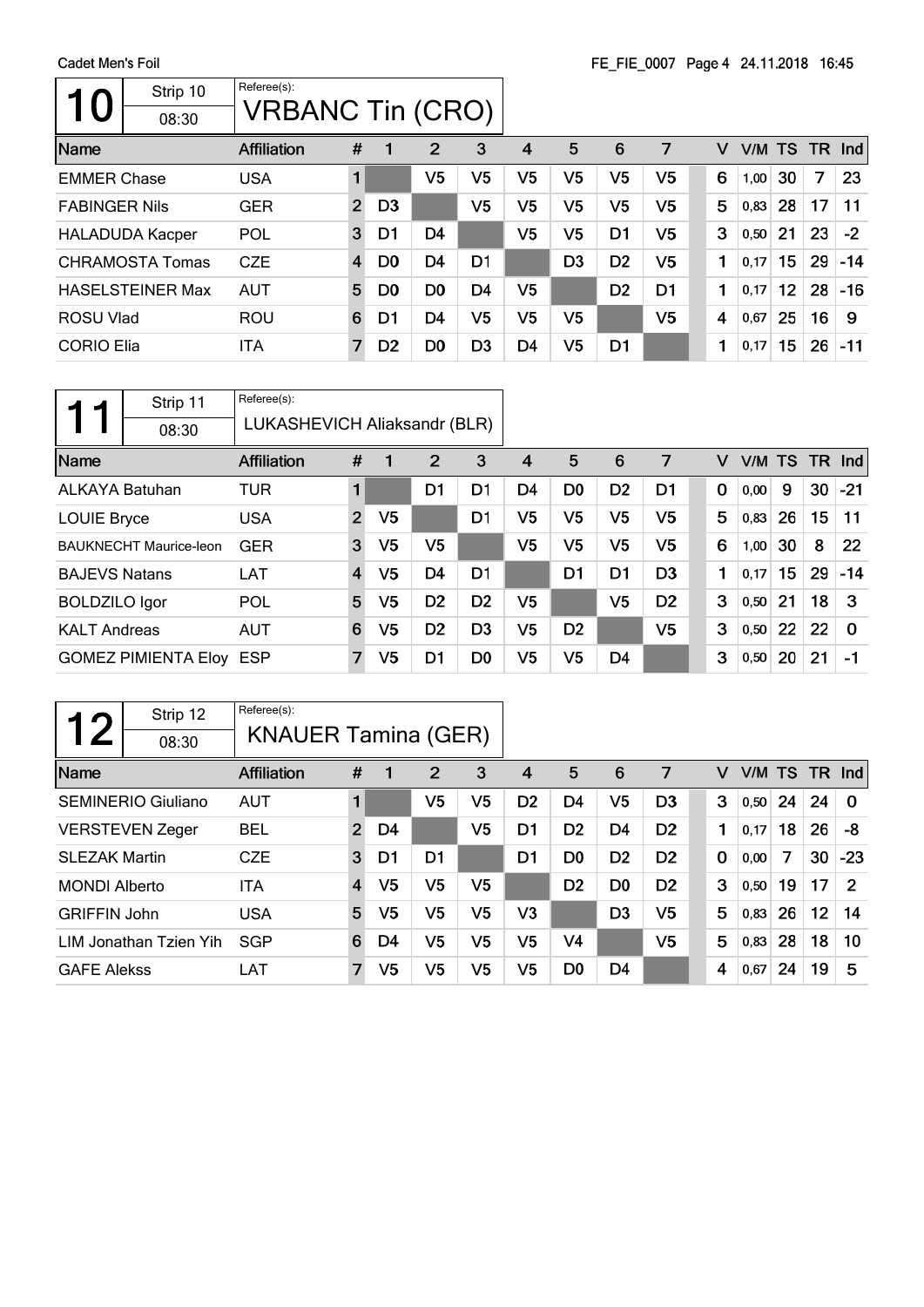| 3            | Strip 13                   | Referee(s):              |                |                |                |                |                |                |                |                |             |                |      |           |     |          |
|--------------|----------------------------|--------------------------|----------------|----------------|----------------|----------------|----------------|----------------|----------------|----------------|-------------|----------------|------|-----------|-----|----------|
|              | 08:30                      | STAKANOV Oleksandr (UKR) |                |                |                |                |                |                |                |                |             |                |      |           |     |          |
| Name         |                            | <b>Affiliation</b>       | #              | 1              | $\overline{2}$ | 3              | 4              | 5              | 6              | 7              |             | v              | V/M  | <b>TS</b> | TR. | Ind      |
| AZIMKO Yahor |                            | <b>BLR</b>               | 1              |                | D3             | D <sub>2</sub> | V <sub>5</sub> | D <sub>3</sub> | V <sub>5</sub> | D <sub>2</sub> |             | $\overline{2}$ | 0,33 | <b>20</b> | 27  | $-7$     |
|              | <b>GROTEKE Sebastiano</b>  | <b>GER</b>               | $\overline{2}$ | V <sub>5</sub> |                | D <sub>3</sub> | V5             | D <sub>1</sub> | D <sub>3</sub> | V <sub>5</sub> |             | 3              | 0,50 | 22        | 22  | $\Omega$ |
|              | <b>LEONARD Alexandre</b>   | <b>BEL</b>               | 3              | V5             | V <sub>5</sub> |                | V5             | D <sub>3</sub> | V <sub>5</sub> | V <sub>5</sub> |             | 5              | 0,83 | 28        | 19  | -9       |
|              | <b>WAGNER Alexander</b>    | <b>AUT</b>               | $\overline{4}$ | D <sub>3</sub> | D <sub>3</sub> | D <sub>3</sub> |                | D <sub>2</sub> | D <sub>2</sub> | D4             | $\mathbf 0$ |                | 0,00 | 17        | 30  | $-13$    |
|              | LESKOVAC Janko             | <b>CRO</b>               | 5              | V5             | V <sub>5</sub> | V5             | V <sub>5</sub> |                | V <sub>5</sub> | D <sub>0</sub> |             | 5              | 0,83 | 25        | 15  | 10       |
| RANZA Luigi  |                            | ITA                      | 6              | D4             | V5             | D <sub>3</sub> | V <sub>5</sub> | D <sub>1</sub> |                | D <sub>0</sub> |             | $\overline{2}$ | 0,33 | 18        | 25  | $-7$     |
|              | <b>SHAFAIE Kaveh Kevin</b> | <b>USA</b>               | $\overline{7}$ | V5             | D1             | D <sub>3</sub> | V <sub>5</sub> | V5             | V <sub>5</sub> |                |             | 4              | 0,67 | 24        | 16  | 8        |

|                      | Strip 14<br>08:30          | Referee(s):<br>BEREUTER Roman (AUT) |                |                |                |                |                |                |                |                |             |      |           |        |       |
|----------------------|----------------------------|-------------------------------------|----------------|----------------|----------------|----------------|----------------|----------------|----------------|----------------|-------------|------|-----------|--------|-------|
| Name                 |                            | <b>Affiliation</b>                  | #              | 1              | 2              | 3              | 4              | 5              | 6              | 7              | v           | V/M  | <b>TS</b> | TR Ind |       |
| <b>DAYTON Draper</b> |                            | <b>USA</b>                          |                |                | V5             | V <sub>5</sub> | V5             | V5             | V5             | D4             | 5           | 0,83 | 29        | 12     | 17    |
|                      | <b>CONCETTI Leonardo</b>   | <b>ITA</b>                          | $\overline{2}$ | D <sub>2</sub> |                | V5             | V5             | V5             | D <sub>3</sub> | V <sub>5</sub> | 4           | 0,67 | 25        | 21     | 4     |
|                      | DE GOUMOENS Amedeo         | <b>SUI</b>                          | 3              | D1             | D <sub>3</sub> |                | D <sub>0</sub> | D <sub>0</sub> | D <sub>0</sub> | D <sub>1</sub> | $\mathbf 0$ | 0,00 | 5         | 30     | $-25$ |
|                      | <b>VERMEULEN Olof</b>      | <b>NED</b>                          | 4              | D1             | D <sub>2</sub> | V5             |                | D1             | D <sub>3</sub> | D <sub>2</sub> | 1           | 0,17 | 14        | 25     | $-11$ |
| <b>EYUPOGLU Alp</b>  |                            | TUR                                 | 5              | D1             | D <sub>3</sub> | V5             | V5             |                | V5             | D1             | 3           | 0,50 | 20        | 18     | 2     |
|                      | <b>KWIATKOWSKI Mateusz</b> | POL                                 | 6              | D <sub>2</sub> | V5             | V5             | V5             | D <sub>2</sub> |                | D <sub>3</sub> | 3           | 0,50 | 22        | 21     |       |
|                      | LIEBSCHER David            | <b>GER</b>                          | 7              | V <sub>5</sub> | D <sub>3</sub> | V5             | V5             | V5             | V5             |                | 5           | 0,83 | 28        | 16     | 12    |

| 5                     | Strip 15               | Referee(s):          |                |                |                |                |                |                |                |                |                |        |    |           |         |
|-----------------------|------------------------|----------------------|----------------|----------------|----------------|----------------|----------------|----------------|----------------|----------------|----------------|--------|----|-----------|---------|
|                       | 08:30                  | PREDESCU Mihai (ROU) |                |                |                |                |                |                |                |                |                |        |    |           |         |
| Name                  |                        | <b>Affiliation</b>   | #              | 1              | $\overline{2}$ | 3              | 4              | 5              | 6              | 7              | v              | V/M TS |    | <b>TR</b> | Ind     |
| <b>SEAH Chad</b>      |                        | <b>SGP</b>           | 1              |                | V <sub>5</sub> | D1             | D1             | D <sub>1</sub> | V3             | D4             | $\overline{2}$ | 0,33   | 15 | 25        | $-10$   |
| <b>SURMA Jakub</b>    |                        | POL                  | $\overline{2}$ | D4             |                | V5             | D3             | D <sub>2</sub> | V <sub>5</sub> | D4             | $\overline{2}$ | 0,33   | 23 | 24        | -1      |
|                       | KAIGORODOVS Bogdans    | <b>LAT</b>           | 3              | V <sub>5</sub> | D <sub>3</sub> |                | D <sub>3</sub> | D4             | V <sub>5</sub> | D <sub>3</sub> | $\overline{2}$ | 0,33   | 23 | 21        | 2       |
| LIU Justin            |                        | <b>USA</b>           | 4              | V5             | V <sub>5</sub> | V5             |                | V <sub>5</sub> | V <sub>5</sub> | V5             | 6              | 1,00   | 30 | 10        | 20      |
| <b>KAPPUS Bastian</b> |                        | <b>GER</b>           | 5              | V5             | V <sub>5</sub> | V5             | D <sub>2</sub> |                | V <sub>5</sub> | V5             | 5              | 0.83   | 27 | 15        | $12 \,$ |
| <b>PECNIK Georg</b>   |                        | <b>AUT</b>           | 6              | D1             | D1             | D <sub>0</sub> | D1             | D <sub>1</sub> |                | D <sub>2</sub> | $\bf{0}$       | 0,00   | 6  | 28        | $-22$   |
|                       | <b>GYORGY Bendeguz</b> | <b>SVK</b>           | $\overline{7}$ | V5             | V5             | V5             | D <sub>0</sub> | D <sub>2</sub> | V <sub>5</sub> |                | 4              | 0,67   | 22 | 23        | $-1$    |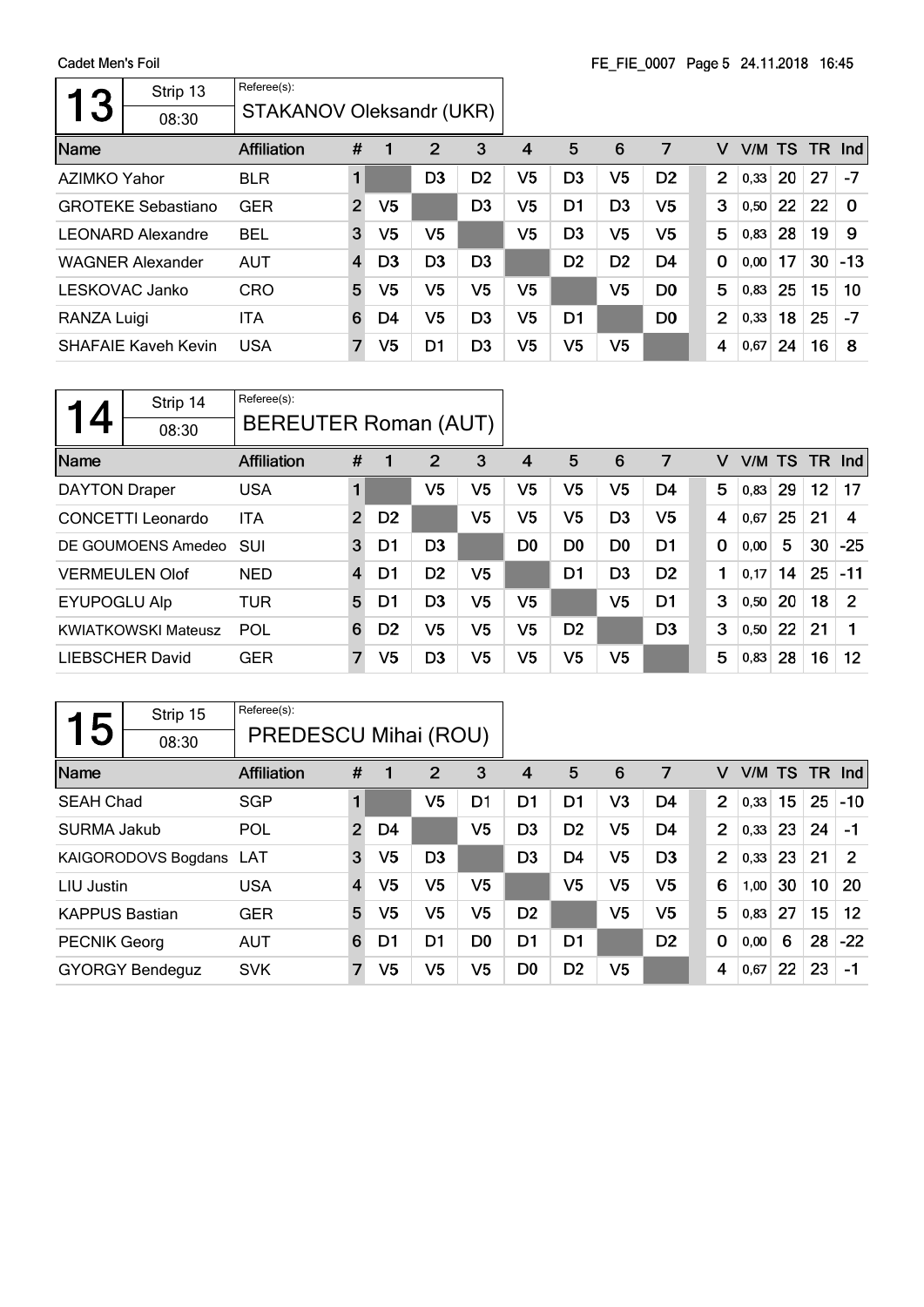| 6                    | Strip 16                | Referee(s):                  |                |                |                |                |                |                |                |                |                |        |    |     |               |
|----------------------|-------------------------|------------------------------|----------------|----------------|----------------|----------------|----------------|----------------|----------------|----------------|----------------|--------|----|-----|---------------|
|                      | 08:30                   | <b>SCHARF Willhelm (GER)</b> |                |                |                |                |                |                |                |                |                |        |    |     |               |
| Name                 |                         | <b>Affiliation</b>           | #              | 1              | $\overline{2}$ | 3              | 4              | 5              | 6              | 7              | v              | V/M TS |    | TR. | Ind           |
|                      | <b>KUDLACEK Raphael</b> | <b>AUT</b>                   |                |                | D <sub>0</sub> | D4             | D <sub>2</sub> | D1             | D <sub>0</sub> | D1             | 0              | 0,00   | 8  | 30  | $-22$         |
| <b>TKACH Daniil</b>  |                         | <b>UKR</b>                   | $\overline{2}$ | V <sub>5</sub> |                | D <sub>2</sub> | V5             | V5             | V <sub>5</sub> | V5             | 5              | 0,83   | 27 | 15  | 12            |
|                      | PLASZCZEWSKI Mikolaj    | POL                          | 3              | V5             | V5             |                | V <sub>5</sub> | V5             | V <sub>5</sub> | V5             | 6              | 1,00   | 30 | 16  | 14            |
| <b>JANECEK Lukas</b> |                         | <b>CZE</b>                   | $\overline{4}$ | V5             | D <sub>4</sub> | D <sub>2</sub> |                | D4             | D <sub>0</sub> | D <sub>1</sub> | 1              | 0,17   | 16 | 27  | $-11$         |
| <b>TAN Chavez</b>    |                         | <b>SGP</b>                   | 5              | V5             | D <sub>2</sub> | D <sub>4</sub> | V <sub>5</sub> |                | V <sub>5</sub> | V5             | 4              | 0,67   | 26 | 19  | 7             |
| <b>WALET Koen</b>    |                         | <b>NED</b>                   | 6              | V5             | D <sub>0</sub> | D1             | V5             | D <sub>1</sub> |                | V5             | 3              | 0,50   | 17 | 19  | $-2$          |
|                      | <b>GARCIA MUR Adria</b> | <b>ESP</b>                   | $\overline{7}$ | V5             | D <sub>4</sub> | D <sub>3</sub> | V5             | D <sub>3</sub> | D4             |                | $\overline{2}$ | 0,33   | 24 | 22  | $\mathcal{P}$ |

|                       | Strip 17                  | Referee(s):              |                |                |                |                |                |                |                |                |                |        |    |           |       |
|-----------------------|---------------------------|--------------------------|----------------|----------------|----------------|----------------|----------------|----------------|----------------|----------------|----------------|--------|----|-----------|-------|
|                       | 08:30                     | ENACHE-MIJA Bianca (GER) |                |                |                |                |                |                |                |                |                |        |    |           |       |
| Name                  |                           | <b>Affiliation</b>       | #              | 1              | 2              | 3              | 4              | 5              | 6              | 7              | v              | V/M TS |    | <b>TR</b> | Ind   |
| <b>HROMADKA Petr</b>  |                           | <b>CZE</b>               | 1              |                | D <sub>3</sub> | D3             | V5             | V5             | V5             | V5             | 4              | 0.67   | 26 | 17        | 9     |
|                       | <b>BIEDRZYCKI Mateusz</b> | POL                      | $\overline{2}$ | V <sub>5</sub> |                | V5             | D <sub>2</sub> | V <sub>5</sub> | V5             | V5             | 5              | 0,83   | 27 | 14        | 13    |
| POSUNKO Luka          |                           | <b>UKR</b>               | 3              | V5             | D1             |                | D <sub>3</sub> | V5             | V <sub>5</sub> | V <sub>5</sub> | 4              | 0.67   | 24 | 17        | 7     |
|                       | AKSAMIT MIKALAI           | <b>BLR</b>               | $\overline{4}$ | D <sub>3</sub> | V <sub>5</sub> | V5             |                | V5             | V <sub>5</sub> | V5             | 5              | 0,83   | 28 | 16        | 12    |
|                       | POLICANO Ludovico         | <b>ITA</b>               | 5              | D <sub>0</sub> | D <sub>2</sub> | D <sub>1</sub> | D <sub>2</sub> |                | V <sub>5</sub> | V <sub>5</sub> | $\overline{2}$ | 0,33   | 15 | 26        | $-11$ |
|                       | <b>HUBNER Maximilian</b>  | <b>AUT</b>               | 6              | D <sub>2</sub> | D <sub>0</sub> | D <sub>3</sub> | D1             | D <sub>3</sub> |                | D <sub>3</sub> | 0              | 0,00   | 12 | 30        | $-18$ |
| <b>SLUMAN Patrick</b> |                           | <b>NED</b>               | 7              | D <sub>2</sub> | D <sub>3</sub> | D0             | D <sub>3</sub> | D <sub>3</sub> | V5             |                | 1              | 0,17   | 16 | 28        | $-12$ |

| 18                    | Strip 18                 | Referee(s):        |                |                |                |                |                |                |                |                |             |      |    |                 |               |
|-----------------------|--------------------------|--------------------|----------------|----------------|----------------|----------------|----------------|----------------|----------------|----------------|-------------|------|----|-----------------|---------------|
|                       | 08:30                    | LANGE Robert (GER) |                |                |                |                |                |                |                |                |             |      |    |                 |               |
| Name                  |                          | Affiliation        | #              | 1              | 2              | 3              | 4              | 5              | 6              | 7              | v           |      |    |                 | V/M TS TR Ind |
| <b>HOLLAND Niklas</b> |                          | CAN                |                |                | V5             | D1             | V5             | D <sub>2</sub> | V5             | V <sub>5</sub> | 4           | 0,67 | 23 | 12 <sub>2</sub> | 11            |
| <b>BURCEA Radu</b>    |                          | ROU                | $\overline{2}$ | D1             |                | D <sub>2</sub> | D2             | D <sub>0</sub> | V <sub>5</sub> | V <sub>5</sub> | 2           | 0,33 | 15 | 24              | -9            |
|                       | <b>LAVALLEE Damien</b>   | <b>BEL</b>         | 3              | V <sub>5</sub> | V <sub>5</sub> |                | V <sub>5</sub> | D <sub>3</sub> | V <sub>5</sub> | V <sub>5</sub> | 5           | 0,83 | 28 | 15              | 13            |
|                       | FERNANDEZ HERNANDEZ Alan | <b>ESP</b>         | $\overline{4}$ | D1             | V5             | D4             |                | D1             | V <sub>5</sub> | V <sub>5</sub> | 3           | 0,50 | 21 | 22              | $-1$          |
| <b>YU Eric</b>        |                          | <b>USA</b>         | 5              | V <sub>5</sub> | V <sub>5</sub> | V <sub>5</sub> | V5             |                | V <sub>5</sub> | V <sub>5</sub> | 6           | 1,00 | 30 | 6               | 24            |
|                       | <b>SCHOENPASS Noel</b>   | <b>AUT</b>         | 6              | D <sub>0</sub> | D <sub>2</sub> | D <sub>0</sub> | D1             | D <sub>0</sub> |                | D <sub>2</sub> | $\mathbf 0$ | 0,00 | 5  | 30              | $-25$         |
| <b>SHUMKO Mikita</b>  |                          | <b>BLR</b>         | $\overline{7}$ | D <sub>0</sub> | D <sub>2</sub> | D <sub>3</sub> | D4             | D <sub>0</sub> | V5             |                | 1           | 0,17 | 14 | 27              | $-13$         |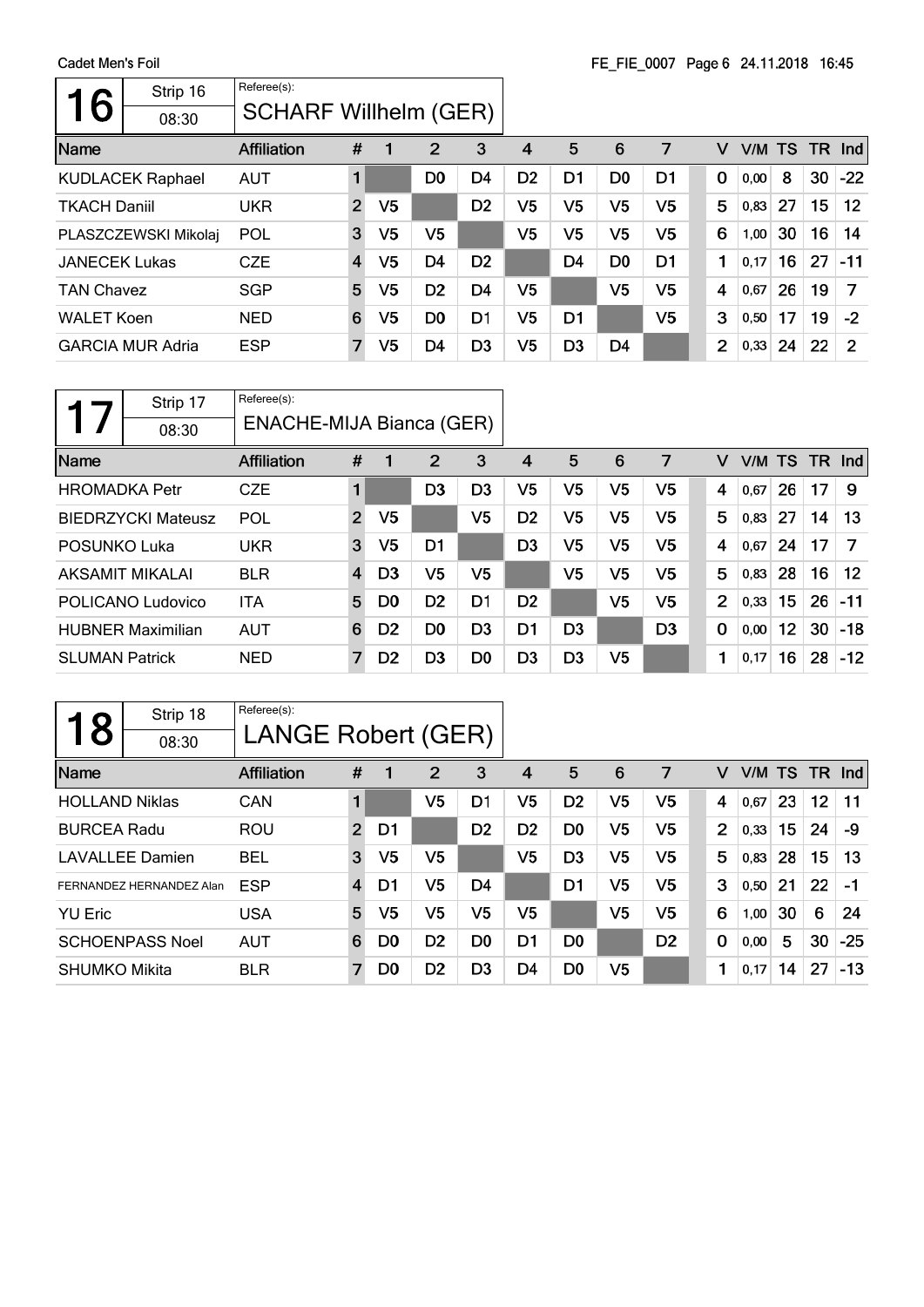| Strip 19<br>9<br>08:30   | Referee(s):<br><b>BEM KACPER (POL)</b> |                |                |                |                |                |                |                |                |                |        |    |           |       |
|--------------------------|----------------------------------------|----------------|----------------|----------------|----------------|----------------|----------------|----------------|----------------|----------------|--------|----|-----------|-------|
| Name                     | <b>Affiliation</b>                     | #              |                | 2              | 3              | 4              | 5              | 6              | 7              | v              | V/M TS |    | <b>TR</b> | Ind   |
| <b>IONITA Luca</b>       | <b>ROU</b>                             | $\blacksquare$ |                | D1             | D <sub>0</sub> | D <sub>0</sub> | D <sub>2</sub> | D <sub>0</sub> | D <sub>0</sub> | $\bf{0}$       | 0,00   | 3  | 30        | $-27$ |
| NEO Max Wei Kit          | <b>SGP</b>                             | $\overline{2}$ | V <sub>5</sub> |                | V5             | V5             | V5             | V5             | V5             | 6              | 1,00   | 30 | 7         | 23    |
| LIAO Jun Heng            | <b>USA</b>                             | 3              | V <sub>5</sub> | D <sub>3</sub> |                | V5             | V5             | V5             | V5             | 5              | 0,83   | 28 | 8         | 20    |
| <b>SCALA Emanuel</b>     | <b>ITA</b>                             | $\overline{4}$ | V <sub>5</sub> | D1             | D <sub>0</sub> |                | D <sub>2</sub> | D <sub>2</sub> | D <sub>3</sub> | 1              | 0,17   | 13 | 25        | $-12$ |
| <b>JUCH Nikolaus</b>     | <b>AUT</b>                             | 5              | V5             | D <sub>1</sub> | D <sub>0</sub> | V5             |                | V <sub>5</sub> | D <sub>2</sub> | 3              | 0,50   | 18 | 19        | $-1$  |
| <b>TSIKHAMIRAU Kiryl</b> | <b>BLR</b>                             | 6              | V5             | D <sub>0</sub> | D <sub>2</sub> | V <sub>5</sub> | D <sub>0</sub> |                | D <sub>1</sub> | $\overline{2}$ | 0,33   | 13 | 22        | -9    |
| <b>SEMBACH Philipp</b>   | <b>GER</b>                             | $\overline{7}$ | V <sub>5</sub> | D1             | D1             | V <sub>5</sub> | V5             | V <sub>5</sub> |                | 4              | 0,67   | 22 | 16        | 6     |

| 20                    | Strip 20<br>08:30        | Referee(s):<br><b>FRANKEN Leo (GER)</b> |                |                |                |                |    |                |                |                |                |   |      |     |     |            |
|-----------------------|--------------------------|-----------------------------------------|----------------|----------------|----------------|----------------|----|----------------|----------------|----------------|----------------|---|------|-----|-----|------------|
| Name                  |                          | <b>Affiliation</b>                      | #              | 1              | 2              | 3              | 4  | 5              | 6              | 7              |                | v | V/M  | TS. | TR. | <b>Ind</b> |
| <b>TIO Maximus</b>    |                          | <b>SGP</b>                              | 1              |                | V5             | V5             | V5 | V5             | D <sub>3</sub> | V <sub>5</sub> |                | 5 | 0,83 | 28  | 7   | 21         |
| <b>BINDER Zachary</b> |                          | <b>USA</b>                              | $\overline{2}$ | D1             |                | V5             | V5 | V5             | V <sub>5</sub> | V5             |                | 5 | 0,83 | 26  | 15  | 11         |
|                       | <b>PLESHANKOU Maksim</b> | <b>BLR</b>                              | 3              | D <sub>0</sub> | D <sub>4</sub> |                | D4 | V5             | D <sub>0</sub> | V5             | $\overline{2}$ |   | 0,33 | 18  | 25  | $-7$       |
| <b>KOZAK Pavel</b>    |                          | <b>CZE</b>                              | $\overline{4}$ | D <sub>0</sub> | D <sub>1</sub> | V5             |    | D <sub>3</sub> | D <sub>4</sub> | D <sub>3</sub> | 1              |   | 0,17 | 16  | 29  | $-13$      |
|                       | QUINTABA Tommaso         | <b>ITA</b>                              | 5              | D1             | D <sub>0</sub> | D <sub>4</sub> | V5 |                | V <sub>5</sub> | D <sub>3</sub> | $\overline{2}$ |   | 0,33 | 18  | 27  | -9         |
|                       | <b>SUROWIAK Teodor</b>   | POL                                     | 6              | V5             | D1             | V5             | V5 | D <sub>4</sub> |                | V <sub>5</sub> | 4              |   | 0,67 | 25  | 19  | 6          |
|                       | <b>DESPALATOVIC Toni</b> | <b>CRO</b>                              | 7              | D <sub>0</sub> | D <sub>4</sub> | D <sub>1</sub> | V5 | V5             | D <sub>2</sub> |                | $\overline{2}$ |   | 0,33 | 17  | 26  | -9         |

|                | Strip 21                   | Referee(s):                    |                         |                |                |    |    |                |                |                |                |        |    |           |                |
|----------------|----------------------------|--------------------------------|-------------------------|----------------|----------------|----|----|----------------|----------------|----------------|----------------|--------|----|-----------|----------------|
|                | 08:30                      | <b>KUDLACEK Beatrice (AUT)</b> |                         |                |                |    |    |                |                |                |                |        |    |           |                |
| Name           |                            | <b>Affiliation</b>             | #                       | 1              | $\overline{2}$ | 3  | 4  | 5              | 6              | 7              | v              | V/M TS |    | <b>TR</b> | Ind            |
|                | <b>GENBRUGGE Sem</b>       | <b>BEL</b>                     | 1                       |                | D1             | V5 | D4 | V5             | D <sub>2</sub> | D4             | $\overline{2}$ | 0,33   | 21 | 28        | -7             |
|                | <b>JAKUBOWSKI Adam</b>     | POL                            | $\overline{2}$          | V <sub>5</sub> |                | D4 | V5 | D <sub>3</sub> | D <sub>2</sub> | V5             | 3              | 0,50   | 24 | 22        | $\overline{2}$ |
|                | <b>JOEMRATI Ashwan</b>     | <b>NED</b>                     | 3                       | D4             | V <sub>5</sub> |    | V5 | D <sub>0</sub> | D <sub>2</sub> | V5             | 3              | 0,50   | 21 | 24        | $-3$           |
| CIANI Joel     |                            | <b>ITA</b>                     | $\overline{\mathbf{4}}$ | V5             | D <sub>3</sub> | D4 |    | D <sub>2</sub> | D <sub>1</sub> | V4             | $\overline{2}$ | 0,33   | 19 | 28        | -9             |
| LI Brian       |                            | CAN                            | 5                       | D4             | V <sub>5</sub> | V5 | V5 |                | V <sub>5</sub> | V5             | 5              | 0,83   | 29 | 17        | $12 \,$        |
|                | <b>LENSCHOW Nick-malte</b> | <b>GER</b>                     | 6                       | V5             | V5             | V5 | V5 | D <sub>4</sub> |                | D <sub>3</sub> | 4              | 0,67   | 27 | 17        | 10             |
| KULYKOV Mykyta |                            | <b>UKR</b>                     | $\overline{7}$          | V5             | D <sub>3</sub> | D1 | D4 | D <sub>3</sub> | V <sub>5</sub> |                | $\overline{2}$ | 0,33   | 21 | 26        | -5             |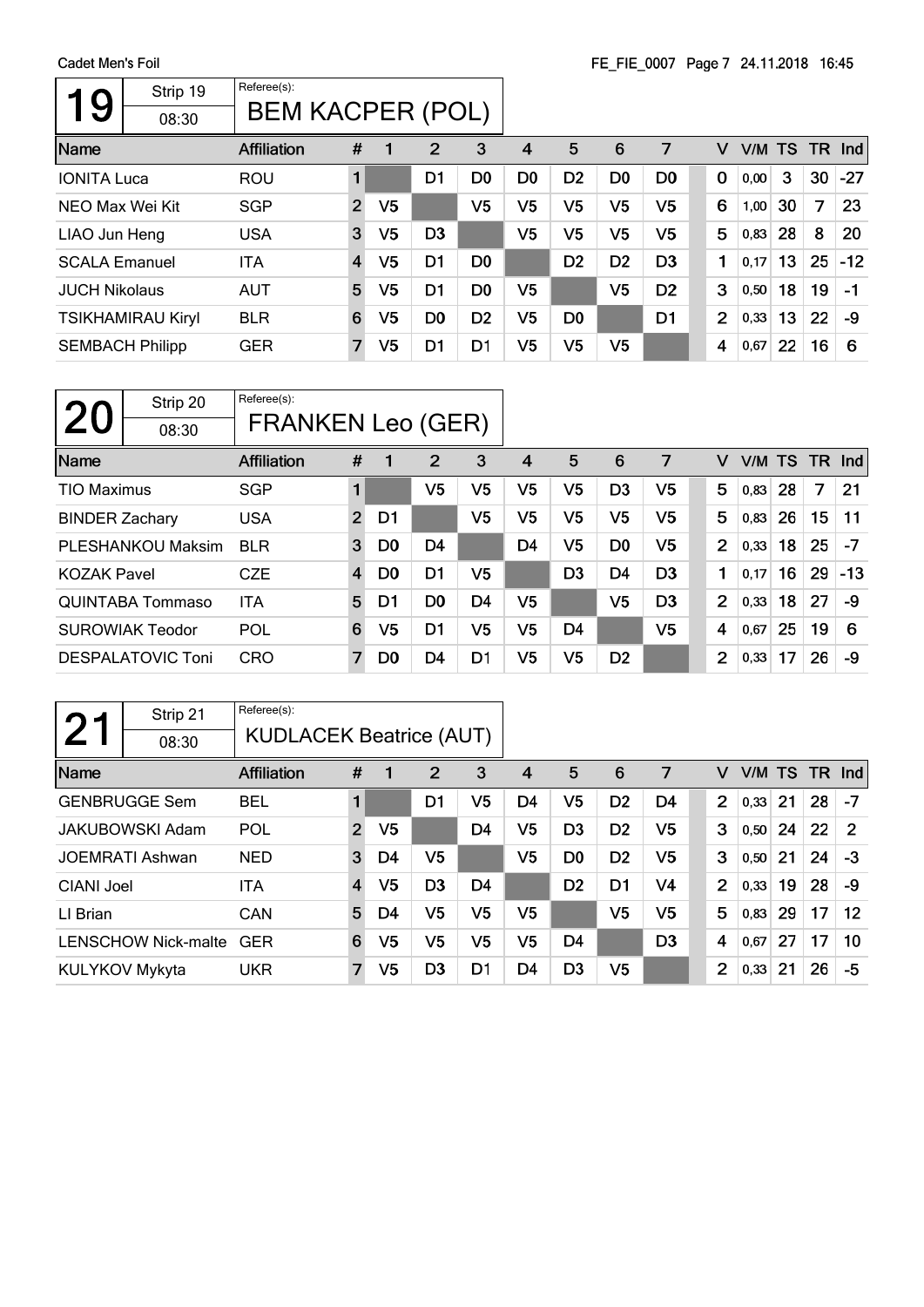$\Gamma$ 

| Strip 22<br>22<br>08:30 | Referee(s):<br>BLAHUT Jan (CZE) |                |                |                |                |                |                |                |                |                |                |      |           |     |       |
|-------------------------|---------------------------------|----------------|----------------|----------------|----------------|----------------|----------------|----------------|----------------|----------------|----------------|------|-----------|-----|-------|
| Name                    | <b>Affiliation</b>              | #              |                | 2              | 3              | 4              | 5              | 6              | 7              |                | v              | V/M  | <b>TS</b> | TR. | Ind   |
| PURKHARTHOFER Felix     | AUT                             |                |                | D1             | D <sub>1</sub> | D <sub>3</sub> | D <sub>2</sub> | D <sub>0</sub> | D <sub>1</sub> |                | $\Omega$       | 0,00 | 8         | 30  | $-22$ |
| <b>BRAUN Noah</b>       | <b>GER</b>                      | $\overline{2}$ | V5             |                | V5             | V5             | D <sub>3</sub> | V5             | V5             |                | 5              | 0,83 | 28        | 15  | 13    |
| <b>TULYAG Fyze</b>      | <b>USA</b>                      | 3              | V <sub>5</sub> | D <sub>4</sub> |                | V5             | V5             | D <sub>4</sub> | V5             | $\overline{4}$ |                | 0.67 | 28        | 14  | 14    |
| <b>RIVA Dino</b>        | SUI                             | $\overline{4}$ | V5             | D <sub>0</sub> | D <sub>1</sub> |                | V5             | D <sub>3</sub> | D <sub>3</sub> |                | $\overline{2}$ | 0,33 | 17        | 27  | $-10$ |
| <b>MERONI Lorenzo</b>   | <b>ITA</b>                      | 5              | V5             | V5             | D <sub>1</sub> | D4             |                | V <sub>5</sub> | V <sub>5</sub> |                | 4              | 0.67 | 25        | 22  | 3     |
| OSSENTOWSKI Mikolaj POL |                                 | 6              | V5             | D <sub>1</sub> | V5             | V5             | D <sub>3</sub> |                | D <sub>0</sub> |                | 3              | 0,50 | 19        | 22  | -3    |
| <b>SARMANY Zoltan</b>   | <b>SVK</b>                      | 7              | V5             | D4             | D1             | V5             | D4             | V <sub>5</sub> |                |                | 3              | 0,50 | 24        | 19  | 5     |

|                      | Strip 23                | Referee(s):            |                |    |                |                |                |                |                |                |                |        |    |                 |                |
|----------------------|-------------------------|------------------------|----------------|----|----------------|----------------|----------------|----------------|----------------|----------------|----------------|--------|----|-----------------|----------------|
| <b>23</b>            | 08:30                   | ABDELAZIZ Hisham (USA) |                |    |                |                |                |                |                |                |                |        |    |                 |                |
| Name                 |                         | <b>Affiliation</b>     | #              | 1  | 2              | 3              | 4              | 5              | 6              | 7              | v              | V/M TS |    | <b>TR</b>       | Ind            |
| <b>BARSI Patrik</b>  |                         | <b>SRB</b>             | 1              |    | V5             | D <sub>3</sub> | V <sub>5</sub> | D <sub>2</sub> | D <sub>0</sub> | D1             | $\overline{2}$ | 0,33   | 16 | 28              | $-12$          |
| <b>PAVEL Gabriel</b> |                         | <b>ROU</b>             | $\overline{2}$ | D4 |                | D1             | D4             | D <sub>0</sub> | D <sub>3</sub> | V <sub>5</sub> | 1              | 0,17   | 17 | 28              | $-11$          |
| <b>OZYALCIN Utku</b> |                         | <b>TUR</b>             | 3              | V5 | V5             |                | V5             | D <sub>3</sub> | V5             | D <sub>2</sub> | 4              | 0,67   | 25 | 20              | 5              |
|                      | EIDENMUELLER Aaron      | <b>GER</b>             | $\overline{4}$ | D4 | V5             | D <sub>2</sub> |                | D <sub>1</sub> | V5             | D <sub>3</sub> | $\overline{2}$ | 0,33   | 20 | 26              | $-6$           |
|                      | PICHLACZ Szymon         | POL                    | 5              | V5 | V5             | V5             | V <sub>5</sub> |                | V <sub>5</sub> | V <sub>5</sub> | 6              | 1,00   | 30 | 10 <sub>1</sub> | 20             |
|                      | <b>TKACHENKA Heorhi</b> | <b>BLR</b>             | 6              | V5 | V5             | D <sub>4</sub> | D <sub>2</sub> | D1             |                | V <sub>5</sub> | 3              | 0,50   | 22 | 20              | $\overline{2}$ |
| <b>KROITZSCH Leo</b> |                         | <b>AUT</b>             | $\overline{7}$ | V5 | D <sub>3</sub> | V5             | V <sub>5</sub> | D <sub>3</sub> | D <sub>2</sub> |                | 3              | 0, 50  | 23 | 21              | 2              |

| 24                    | Strip 24                   | Referee(s):              |                |                |                |                |                |                |                |                |   |        |                 |      |          |
|-----------------------|----------------------------|--------------------------|----------------|----------------|----------------|----------------|----------------|----------------|----------------|----------------|---|--------|-----------------|------|----------|
|                       | 08:30                      | <b>FRERES HUGO (BEL)</b> |                |                |                |                |                |                |                |                |   |        |                 |      |          |
| Name                  |                            | <b>Affiliation</b>       | #              | 1              | 2              | 3              | 4              | 5              | 6              | 7              | v | V/M TS |                 | - TR | nd       |
|                       | <b>BRESSLAUER Tobias</b>   | <b>AUT</b>               | 1              |                | V5             | V5             | V5             | V5             | V <sub>5</sub> | D <sub>2</sub> | 5 | 0,83   | 27              | 14   | 13       |
| SOH Jasper            |                            | <b>SGP</b>               | $\overline{2}$ | D1             |                | V5             | D4             | V5             | D1             | D4             | 2 | 0,33   | <b>20</b>       | 22   | $-2$     |
|                       | <b>CETINEL Baha Baykal</b> | <b>TUR</b>               | 3              | D <sub>2</sub> | D <sub>1</sub> |                | V5             | D <sub>0</sub> | D1             | D <sub>3</sub> | 1 | 0,17   | 12 <sup>°</sup> | 27   | $-15$    |
| <b>CZERWINSKI Iwo</b> |                            | POL                      | $\overline{4}$ | D <sub>2</sub> | V5             | D <sub>2</sub> |                | D <sub>1</sub> | D4             | D <sub>3</sub> | 1 | 0.17   | 17              | 29   | $-12$    |
|                       | DELL'AVERSANA Francesco    | <b>ITA</b>               | 5              | D <sub>2</sub> | D <sub>1</sub> | V <sub>5</sub> | V5             |                | D <sub>2</sub> | V <sub>5</sub> | 3 | 0,50   | <b>20</b>       | 20   | $\Omega$ |
| <b>TIERNEY David</b>  |                            | <b>USA</b>               | 6              | D <sub>2</sub> | V5             | V5             | V <sub>5</sub> | V5             |                | V <sub>5</sub> | 5 | 0,83   | 27              | 16   | 11       |
| <b>ARNDT Justin</b>   |                            | <b>GER</b>               | 7              | V <sub>5</sub> | V5             | V5             | V5             | D <sub>4</sub> | D3             |                | 4 | 0,67   | 27              | 22   | 5        |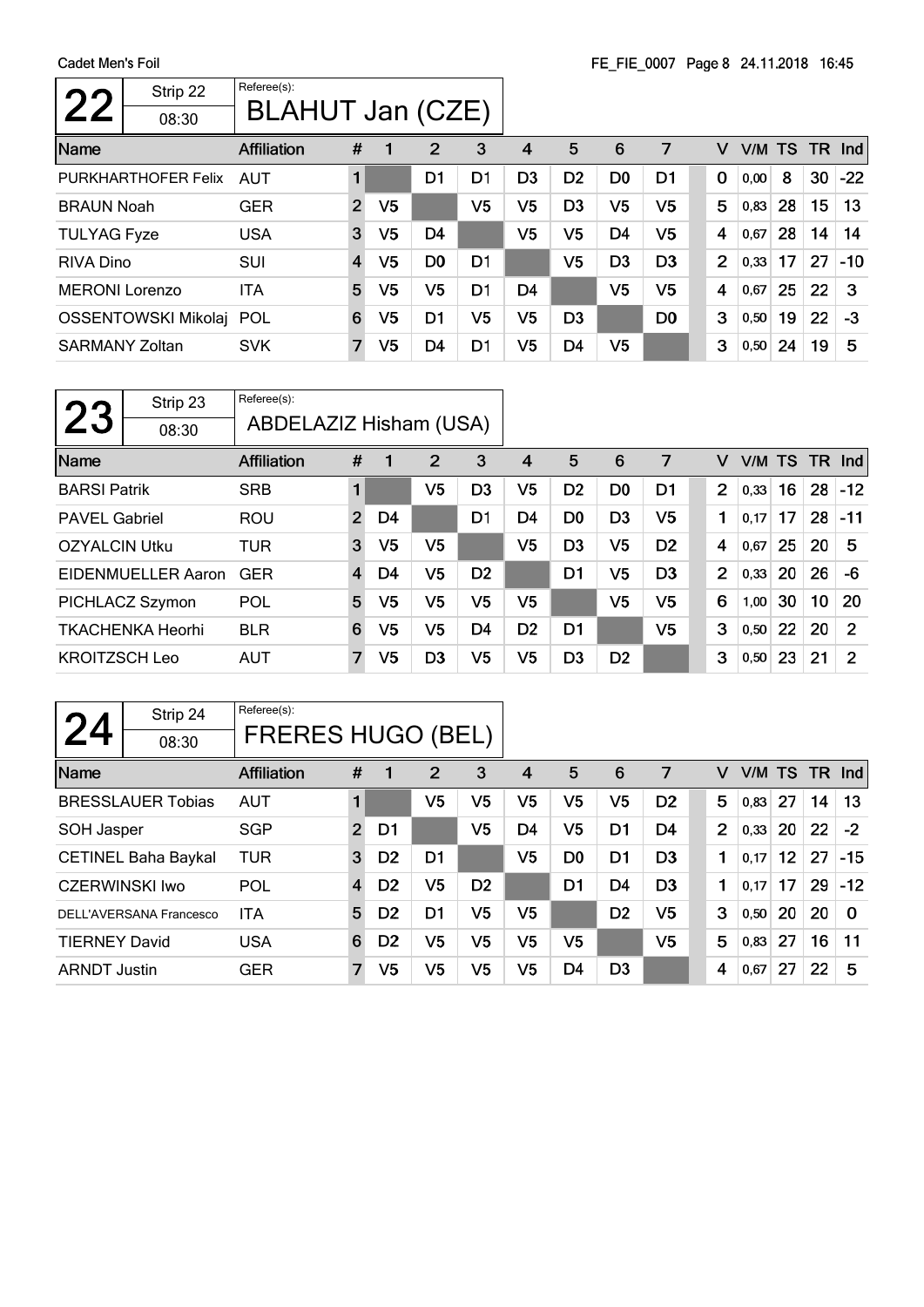$\Gamma$ 

| 25                     | Strip 25<br>08:30 | Referee(s):<br>IVY Adam (USA) |                |                |                |                |                |                |                |                |                |      |           |     |            |
|------------------------|-------------------|-------------------------------|----------------|----------------|----------------|----------------|----------------|----------------|----------------|----------------|----------------|------|-----------|-----|------------|
| Name                   |                   | <b>Affiliation</b>            | #              | 1              | 2              | 3              | 4              | 5              | 6              | 7              | v              | V/M  | <b>TS</b> | TR. | <b>Ind</b> |
| WANYAMA Sam            |                   | <b>NED</b>                    |                |                | V <sub>5</sub> | V5             | V5             | V5             | V <sub>5</sub> | V <sub>5</sub> | 6              | 1,00 | 30        | 9   | 21         |
| RAIMONDI Mattia        |                   | ITA                           | $\overline{2}$ | D4             |                | D <sub>1</sub> | D <sub>2</sub> | D <sub>3</sub> | V <sub>5</sub> | V5             | $\overline{2}$ | 0.33 | 20        | 26  | -6         |
| <b>FROHWEIN Moritz</b> |                   | <b>GER</b>                    | 3              | D1             | V5             |                | V <sub>5</sub> | V5             | V <sub>5</sub> | V <sub>5</sub> | 5              | 0,83 | 26        | 11  | 15         |
| <b>PAZ Ethan</b>       |                   | <b>AUS</b>                    | $\overline{4}$ | D1             | V5             | D <sub>2</sub> |                | V5             | V <sub>5</sub> | V <sub>5</sub> | 4              | 0,67 | 23        | 16  | 7          |
| <b>TOMECZEK Kamil</b>  |                   | POL                           | 5              | D <sub>2</sub> | V5             | D <sub>2</sub> | D <sub>1</sub> |                | V <sub>5</sub> | V5             | 3              | 0,50 | 20        | 22  | $-2$       |
| <b>HUDYMAC Michal</b>  |                   | <b>CZE</b>                    | 6              | D1             | D <sub>2</sub> | D <sub>1</sub> | D <sub>2</sub> | D <sub>3</sub> |                | V <sub>5</sub> | 1              | 0,17 | 14        | 28  | $-14$      |
| <b>KOSMAC Filip</b>    |                   | <b>SLO</b>                    | 7              | D <sub>0</sub> | D4             | D <sub>0</sub> | D1             | D1             | D <sub>3</sub> |                | 0              | 0,00 | 9         | 30  | $-21$      |

| <b>26</b>            | Strip 26<br>08:30       | Referee(s):<br><b>GREEN Michael (USA)</b> |                |                |                |                |                |                |                |             |      |    |    |                 |
|----------------------|-------------------------|-------------------------------------------|----------------|----------------|----------------|----------------|----------------|----------------|----------------|-------------|------|----|----|-----------------|
| Name                 |                         | <b>Affiliation</b>                        | #              |                | 2              | 3              | 4              | 5              | 6              | v           |      |    |    | $V/M$ TS TR Ind |
| <b>NIJS Mathieu</b>  |                         | <b>BEL</b>                                |                |                | V <sub>5</sub> | V5             | V5             | V <sub>5</sub> | V5             | 5           | 1,00 | 25 | 8  | 17              |
| <b>KUCEBA Nikita</b> |                         | LAT                                       | $\overline{2}$ | D1             |                | D <sub>4</sub> | D1             | D <sub>3</sub> | D <sub>1</sub> | $\mathbf 0$ | 0.00 | 10 | 25 | $-15$           |
| PAWSKI Alan          |                         | POL                                       | 3              | D <sub>0</sub> | V5             |                | V <sub>5</sub> | V <sub>4</sub> | V <sub>5</sub> | 4           | 0,80 | 19 | 17 | 2               |
| <b>SCHIEBEL Paul</b> |                         | <b>AUT</b>                                | 4              | D <sub>3</sub> | V <sub>5</sub> | D <sub>2</sub> |                | D <sub>2</sub> | D <sub>3</sub> | 1           | 0.20 | 15 | 21 | $-6$            |
|                      | <b>LEYENDECKER Piet</b> | <b>GER</b>                                | 5              | D <sub>3</sub> | V <sub>5</sub> | D <sub>3</sub> | V5             |                | V <sub>5</sub> | 3           | 0,60 | 21 | 17 | 4               |
|                      | AU EONG Tyen Haan       | <b>SGP</b>                                | 6              | D1             | V <sub>5</sub> | D <sub>3</sub> | V <sub>5</sub> | D <sub>3</sub> |                | 2           | 0,40 | 17 | 19 | $-2$            |

|                     | Strip 27                   | Referee(s):                  |                         |                |                |                |                |                |                |                |        |    |     |       |
|---------------------|----------------------------|------------------------------|-------------------------|----------------|----------------|----------------|----------------|----------------|----------------|----------------|--------|----|-----|-------|
| $\bf{2}$            | 08:30                      | STRZELECKI Alex Kasper (POL) |                         |                |                |                |                |                |                |                |        |    |     |       |
| Name                |                            | <b>Affiliation</b>           | #                       |                | $\overline{2}$ | 3              | $\overline{4}$ | 5              | 6              | v              | V/M TS |    | TR. | Ind   |
| CHIU Joel Ka Jyn    |                            | <b>SGP</b>                   |                         |                | V5             | V5             | V <sub>5</sub> | V5             | D <sub>3</sub> | 4              | 0,80   | 23 | 15  | 8     |
|                     | <b>ARDEBILI Emad Seyed</b> | <b>SLO</b>                   | $\overline{2}$          | D <sub>0</sub> |                | D <sub>0</sub> | D1             | D <sub>3</sub> | D <sub>2</sub> | $\bf{0}$       | 0,00   | 6  | 25  | $-19$ |
| <b>NAWAR Suhayl</b> |                            | <b>NED</b>                   | 3                       | D4             | V5             |                | D <sub>2</sub> | D <sub>4</sub> | D <sub>1</sub> |                | 0,20   | 16 | 20  | -4    |
| <b>SECER Neset</b>  |                            | TUR                          | $\overline{\mathbf{4}}$ | D4             | V5             | V5             |                | V5             | D4             | 3              | 0,60   | 23 | 17  | 6     |
|                     | <b>LENK Hendrik dion</b>   | <b>GER</b>                   | 5                       | D <sub>2</sub> | V <sub>5</sub> | V <sub>5</sub> | D4             |                | D <sub>4</sub> | $\overline{2}$ | 0,40   | 20 | 22  | $-2$  |
|                     | <b>PELLEGRINO Davide</b>   | <b>ITA</b>                   | 6                       | V5             | V <sub>5</sub> | V5             | V5             | V5             |                | 5              | 1,00   | 25 | 14  | 11    |

| 28                | Strip 28                    | Referee(s):                 |                |                |                |                |                |                |                |                |      |           |     |       |
|-------------------|-----------------------------|-----------------------------|----------------|----------------|----------------|----------------|----------------|----------------|----------------|----------------|------|-----------|-----|-------|
|                   | 08:30                       | <b>KLUGER Vincent (GER)</b> |                |                |                |                |                |                |                |                |      |           |     |       |
| Name              |                             | <b>Affiliation</b>          | #              |                | $\overline{2}$ | 3              | 4              | 5              | 6              | v              | V/M  | <b>TS</b> | TR. | Ind   |
|                   | <b>WIECZOREK Michal</b>     | POL                         |                |                | D1             | V5             | V5             | V5             | V <sub>5</sub> | $\overline{4}$ | 0,80 | 21        | 13  | 8     |
| <b>HU Oliver</b>  |                             | <b>USA</b>                  | $\overline{2}$ | V <sub>5</sub> |                | V5             | V5             | V5             | V <sub>5</sub> | 5              | 1,00 | 25        | 5   | 20    |
| <b>AYDIN Ege</b>  |                             | TUR                         | 3              | D4             | D1             |                | D <sub>2</sub> | V5             | V <sub>5</sub> | $\overline{2}$ | 0,40 | 17        | 22  | -5    |
| <b>GUMA Arnau</b> |                             | <b>ESP</b>                  | $\overline{4}$ | D <sub>2</sub> | D1             | V5             |                | D <sub>3</sub> | V <sub>5</sub> | $\overline{2}$ | 0,40 | 16        | 19  | -3    |
|                   | <b>KOVALCUKS Vladislavs</b> | LAT                         | 5              | D <sub>2</sub> | D <sub>0</sub> | D <sub>3</sub> | V5             |                | V5             | $\overline{2}$ | 0,40 | 15        | 22  | $-7$  |
|                   | <b>GORIUP Alexander</b>     | AUT                         | 6              | D <sub>0</sub> | D <sub>2</sub> | D <sub>4</sub> | D <sub>2</sub> | D4             |                | 0              | 0,00 | 12        | 25  | $-13$ |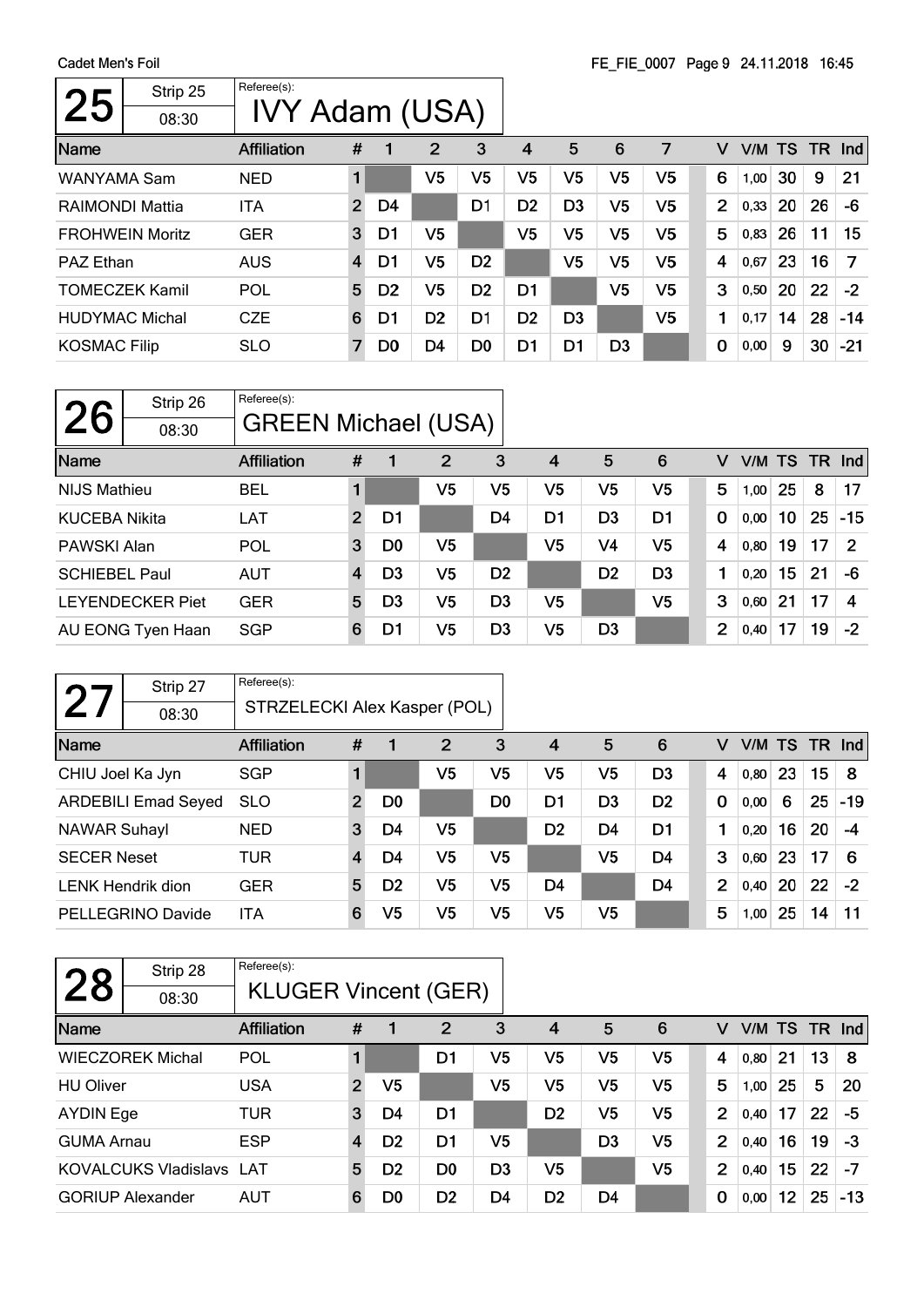| <b>29</b>            | Strip 29<br>08:30          | Referee(s):<br><b>BRAUN Lara (GER)</b> |                |                |                |                |                |                |                |                |             |      |           |     |       |
|----------------------|----------------------------|----------------------------------------|----------------|----------------|----------------|----------------|----------------|----------------|----------------|----------------|-------------|------|-----------|-----|-------|
| Name                 |                            | <b>Affiliation</b>                     | #              |                | $\overline{2}$ | 3              | 4              | 5              | 6              | 7              | V           | V/M  | <b>TS</b> | TR. | Ind   |
| <b>TARIMCI Arda</b>  |                            | TUR                                    | 1              |                | D <sub>4</sub> | D <sub>4</sub> | D <sub>0</sub> | V <sub>5</sub> | V5             | D <sub>2</sub> | 2           | 0,33 | 20        | 22  | $-2$  |
| NIKOLIC Noa          |                            | <b>CRO</b>                             | $\overline{2}$ | V <sub>5</sub> |                | V5             | D4             | V <sub>5</sub> | V <sub>5</sub> | D <sub>3</sub> | 4           | 0,67 | 27        | 19  | 8     |
|                      | <b>HUBNER Alexander</b>    | <b>AUT</b>                             | 3              | V5             | D <sub>4</sub> |                | V <sub>5</sub> | V <sub>5</sub> | V <sub>5</sub> | V5             | 5           | 0,83 | 29        | 15  | 14    |
| <b>KASKOW Piotr</b>  |                            | POL                                    | $\overline{4}$ | V5             | V5             | D <sub>3</sub> |                | V <sub>5</sub> | V <sub>5</sub> | V5             | 5           | 0,83 | 28        | 14  | 14    |
| <b>MAJERLE Vitan</b> |                            | <b>SLO</b>                             | 5              | D1             | D <sub>0</sub> | D <sub>2</sub> | D <sub>2</sub> |                | V <sub>5</sub> | D <sub>0</sub> | 1           | 0,17 | 10        | 25  | $-15$ |
| <b>NESIC Stefan</b>  |                            | <b>SRB</b>                             | 6              | D1             | D1             | D0             | D <sub>2</sub> | D0             |                | D <sub>2</sub> | $\mathbf 0$ | 0,00 | 6         | 30  | $-24$ |
|                      | <b>KRAUTSOU Viachaslau</b> | <b>BLR</b>                             | $\overline{7}$ | V5             | V <sub>5</sub> | D1             | D <sub>1</sub> | V5             | V5             |                | 4           | 0,67 | 22        | 17  | 5     |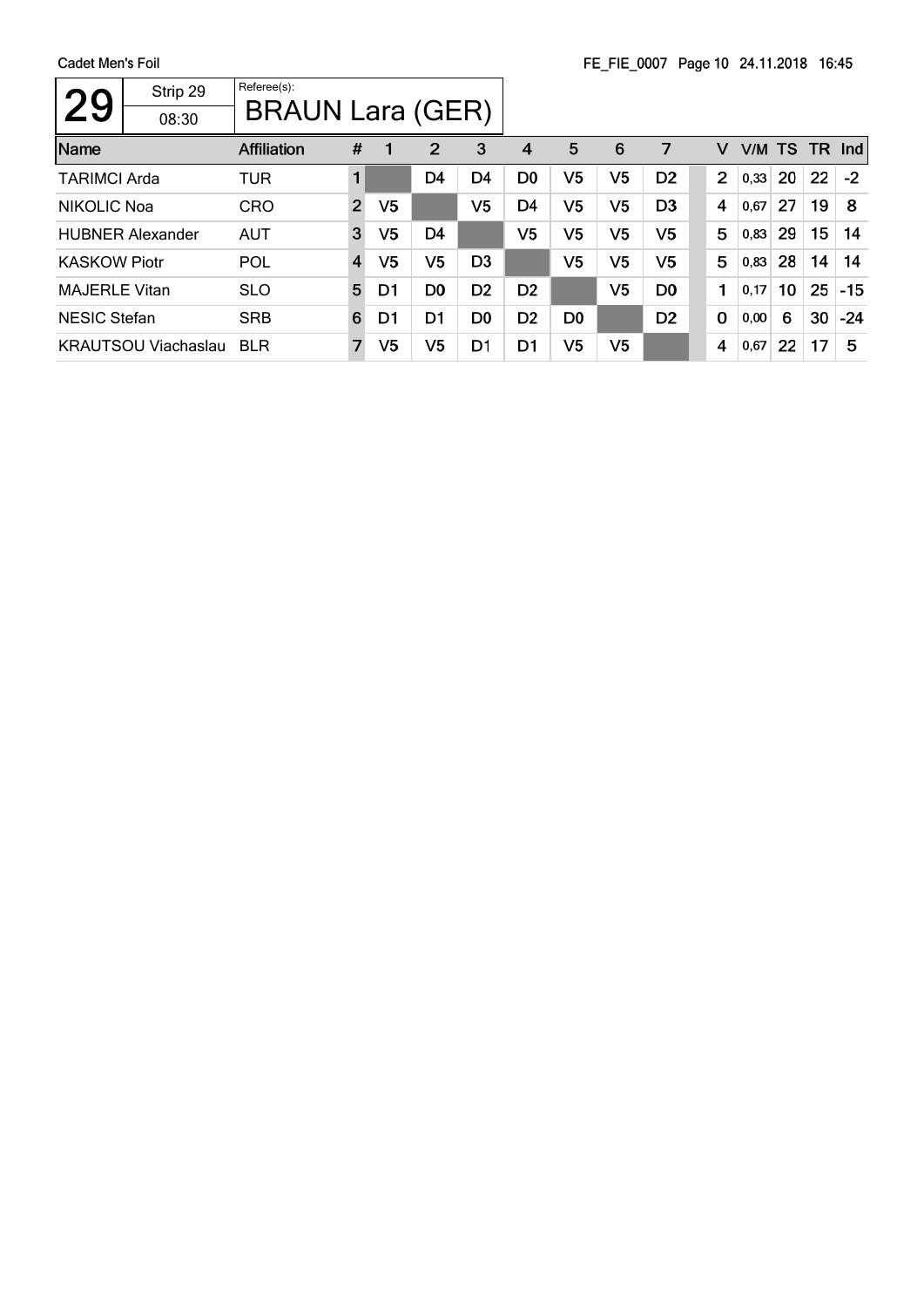

# **Cadet Men's Foil** Seeding for Round #2 - DE

fum.

Tournament:<br>Date:<br>FIE Document:

ECC Foil Moedling 2018 Samstag, 24. November 2018 - 08:30 FE\_FIE\_0008

| Seed             | Name                                       | Country                        | IV                  | V/M            | <b>TS</b>       | <b>TR</b>                          | Ind              | Notes                |
|------------------|--------------------------------------------|--------------------------------|---------------------|----------------|-----------------|------------------------------------|------------------|----------------------|
| 1                | <b>YU Eric</b>                             | <b>USA</b>                     | $\overline{6}$      | 1,00           | 30              | $6\overline{6}$                    | $+24$            | Advanced             |
| $\overline{2T}$  | <b>NEO Max Wei Kit</b>                     | $\overline{\text{SGP}}$        | $6\overline{6}$     | 1,00           | 30              | 7                                  | $+23$            | Advanced             |
| $\overline{2T}$  | <b>EMMER Chase</b>                         | <b>USA</b>                     | 6                   | 1,00           | 30              | 7                                  | $+23$            | Advanced             |
| $\overline{4T}$  | <b>BAUKNECHT Maurice-leon</b>              | <b>GER</b>                     | $\overline{6}$      | 1,00           | 30              | $\overline{8}$                     | $+22$            | Advanced             |
| $\overline{4T}$  | <b>TOTUSEK Marek</b>                       | CZE                            | $\overline{6}$      | 1,00           | 30              | $\overline{8}$                     | $+22$            | Advanced             |
| $\overline{6}$   | WANYAMA Sam                                | <b>NED</b>                     | 6                   | 1,00           | $\overline{30}$ | $\overline{9}$                     | $+21$            | Advanced             |
| $\overline{7}$   | PICHLACZ Szymon                            | POL                            | $\overline{6}$      | 1,00           | 30              | $\overline{10}$                    | $+20$            | Advanced             |
| $\overline{7}$   | <b>LIU Justin</b>                          | <b>USA</b>                     | $\overline{6}$      | 1,00           | 30              | 10                                 | $+20$            | Advanced             |
| $\overline{9}$   | <b>HU Oliver</b>                           | <b>USA</b>                     | $\overline{5}$      | 1,00           | 25              | $\overline{5}$                     | $+20$            | Advanced             |
| $\overline{10}$  | <b>NIJS Mathieu</b>                        | <b>BEL</b>                     | $\overline{5}$      | 1,00           | 25              | $\overline{8}$                     | $+17$            | Advanced             |
| $\overline{11}$  | PLASZCZEWSKI Mikolaj                       | POL                            | $\overline{6}$      | 1,00           | 30              | $\overline{16}$                    | $+14$            | Advanced             |
| $\overline{12}$  | <b>PELLEGRINO Davide</b>                   | <b>ITA</b>                     | 5                   | 1,00           | 25              | $\overline{14}$                    | $+11$            | Advanced             |
| $\overline{13}$  | <b>TIO Maximus</b>                         | $\overline{\text{SGP}}$        | 5                   | 0,83           | 28              | 7                                  | $+21$            | Advanced             |
| $\overline{14}$  | <b>LIAO Jun Heng</b>                       | <b>USA</b>                     | $\overline{5}$      | 0,83           | 28              | $\overline{8}$                     | $+20$            | Advanced             |
| 15T              | <b>REID Clayton</b>                        | <b>USA</b>                     | 5                   | 0,83           | 29              | $\overline{11}$                    | $+18$            | Advanced             |
| $\overline{15T}$ | <b>CHUNG Andrew</b>                        | <b>USA</b>                     | $\overline{5}$      | 0,83           | 29              | $\overline{11}$                    | $+18$            | Advanced             |
| 17               | <b>BOROWIAK Arwen</b>                      | $\overline{\mathsf{GER}}$      | $\overline{5}$      | 0,83           | 28              | $\overline{10}$                    | $\overline{+18}$ | Advanced             |
| $\overline{18}$  | <b>DAYTON Draper</b>                       | <b>USA</b>                     | 5                   | 0,83           | 29              | $\overline{12}$                    | $+17$            | Advanced             |
| $\overline{19}$  | <b>NDIAYE Edriss</b>                       | <b>USA</b>                     | $\overline{5}$      | 0,83           | 28              | $\overline{11}$                    | $+17$            | Advanced             |
| 20               | <b>LUTAR Lucas</b>                         | <b>USA</b>                     | 5                   | 0,83           | 27              | $\overline{10}$                    | $+17$            | Advanced             |
| 21T              | LI Brandon                                 | <b>USA</b>                     | 5                   | 0,83           | 29              | $\overline{14}$                    | $+15$            | Advanced             |
| 21T              | <b>CHEN James</b>                          | <b>USA</b>                     | $\overline{5}$      | 0,83           | 29              | $\overline{14}$                    | $+15$            | Advanced             |
| $\overline{23}$  | <b>FROHWEIN Moritz</b>                     | <b>GER</b>                     | 5                   | 0,83           | 26              | $\overline{11}$                    | $+15$            | Advanced             |
| $\overline{24}$  | <b>MLICKI Szymon</b>                       | POL                            | 5                   | 0,83           | 25              | $\overline{10}$                    | $+15$            | Advanced             |
| $\overline{25}$  | <b>HUBNER Alexander</b>                    | <b>AUT</b><br>$\overline{POL}$ | $\overline{5}$      | 0,83           | 29<br>28        | $\overline{15}$<br>$\overline{14}$ | $+14$            | Advanced             |
| 26<br>27T        | <b>KASKOW Piotr</b><br><b>GRIFFIN John</b> | <b>USA</b>                     | $\overline{5}$      | 0,83<br>0,83   | 26              | $\overline{12}$                    | $+14$<br>$+14$   | Advanced             |
| 27T              | PODRALSKI Adam                             | POL                            | 5<br>$\overline{5}$ | 0,83           | 26              | $\overline{12}$                    | $+14$            | Advanced<br>Advanced |
| 29T              | <b>BRAUN Noah</b>                          | <b>GER</b>                     | 5                   | 0,83           | 28              | $\overline{15}$                    | $+13$            | Advanced             |
| 29T              | <b>LAVALLEE Damien</b>                     | <b>BEL</b>                     | 5                   | 0,83           | 28              | $\overline{15}$                    | $+13$            | Advanced             |
| 31T              | <b>BIEDRZYCKI Mateusz</b>                  | POL                            | 5                   | 0,83           | $\overline{27}$ | $\overline{14}$                    | $+13$            | Advanced             |
| 31T              | <b>BRESSLAUER Tobias</b>                   | <b>AUT</b>                     | $\overline{5}$      | 0,83           | 27              | $\overline{14}$                    | $+13$            | Advanced             |
| 31T              | <b>SEMPER Leonard</b>                      | <b>GER</b>                     | $\overline{5}$      | 0,83           | 27              | $\overline{14}$                    | $\overline{+13}$ | Advanced             |
| $\overline{34}$  | LI Brian                                   | CAN                            | $\overline{5}$      | 0,83           | 29              | $\overline{17}$                    | $+12$            | Advanced             |
| 35T              | <b>LIEBSCHER David</b>                     | <b>GER</b>                     | 5                   | 0,83           | 28              | $\overline{16}$                    | $+12$            | Advanced             |
| 35T              | <b>AKSAMIT MIKALAI</b>                     | <b>BLR</b>                     | $\overline{5}$      | 0,83           | 28              | $\overline{16}$                    | $+12$            | Advanced             |
| 37T              | <b>KAPPUS Bastian</b>                      | <b>GER</b>                     | 5                   | 0,83           | 27              | $\overline{15}$                    | $+12$            | Advanced             |
| 37T              | <b>TKACH Daniil</b>                        | <b>UKR</b>                     | 5                   | 0,83           | 27              | $\overline{15}$                    | $+12$            | Advanced             |
| $\overline{39}$  | MCGILLION-MOORE Jake                       | IRL                            | $\overline{5}$      | 0,83           | 26              | $\overline{14}$                    | $+12$            | Advanced             |
| 40T              | <b>HUSAINOVS Zans</b>                      | LAT                            | 5                   | 0,83           | 28              | $\overline{17}$                    | $+11$            | Advanced             |
| 40T              | <b>FABINGER Nils</b>                       | <b>GER</b>                     | $\overline{5}$      | 0,83           | 28              | $\overline{17}$                    | $+11$            | Advanced             |
| $\overline{42}$  | <b>TIERNEY David</b>                       | <b>USA</b>                     | 5                   | 0,83           | 27              | $\overline{16}$                    | $+11$            | Advanced             |
| 43T              | <b>LOUIE Bryce</b>                         | <b>USA</b>                     | 5                   | 0,83           | 26              | $\overline{15}$                    | $+11$            | Advanced             |
| 43T              | RIEGER Laurenz                             | GER                            | 5                   | $ 0,83\rangle$ | 26              | 15                                 | +11              | Advanced             |
| 43T              | <b>BINDER Zachary</b>                      | <b>USA</b>                     | 5                   | 0,83           | 26              | $\overline{15}$                    | $+11$            | Advanced             |
| 46               | LIM Jonathan Tzien Yih                     | $\overline{\text{SGP}}$        | 5                   | 0,83           | 28              | $\overline{18}$                    | $+10$            | Advanced             |
| 47               | LESKOVAC Janko                             | <b>CRO</b>                     | $\overline{5}$      | $ 0,83\rangle$ | 25              | $\overline{15}$                    | $+10$            | Advanced             |
| 48               | <b>LEONARD Alexandre</b>                   | <b>BEL</b>                     | 5                   | 0,83           | 28              | $\overline{19}$                    | $+9$             | Advanced             |
| 49               | <b>HELLMUND Vincent</b>                    | <b>GER</b>                     | 5                   | 0,83           | 27              | $\overline{20}$                    | $+7$             | Advanced             |
| 50               | CHIU Joel Ka Jyn                           | $\overline{\text{SGP}}$        | 4                   | 0,80           | 23              | $\overline{15}$                    | $+8$             | Advanced             |
| $\overline{51}$  | <b>WIECZOREK Michal</b>                    | POL                            | 4                   | 0,80           | $\overline{21}$ | $\overline{13}$                    | $+8$             | Advanced             |
| $\overline{52}$  | <b>TUNCER Poyraz</b>                       | TUR                            | 4                   | 0,80           | 22              | $\overline{16}$                    | $\overline{+6}$  | Advanced             |
| $\overline{53}$  | PAWSKI Alan                                | $\overline{POL}$               | 4                   | 0,80           | $\overline{19}$ | 17                                 | $+2$             | Advanced             |
| $\overline{54}$  | <b>TULYAG Fyze</b>                         | <b>USA</b>                     | 4                   | 0,67           | 28              | $\overline{14}$                    | $+14$            | Advanced             |
| 55               | <b>ALEKSEJENKO Jegors</b>                  | LAT                            | $\overline{4}$      | 0,67           | 26              | $\overline{15}$                    | $+11$            | Advanced             |
| 56               | <b>HOLLAND Niklas</b>                      | CAN                            | 4                   | 0,67           | 23              | $\overline{12}$                    | $+11$            | Advanced             |
| 57               | <b>LENSCHOW Nick-malte</b>                 | <b>GER</b>                     | 4                   | 0,67           | $\overline{27}$ | $\overline{17}$                    | $+10$            | Advanced             |
| 58               | <b>HROMADKA Petr</b>                       | <b>CZE</b>                     | $\overline{4}$      | 0,67           | 26              | $\overline{17}$                    | $+9$             | Advanced             |
| 59               | <b>ROSU Vlad</b>                           | $\overline{\text{ROU}}$        | 4                   | 0,67           | 25              | $\overline{16}$                    | $+9$             | Advanced             |
| 60               | <b>BAE Anthony</b>                         | <b>USA</b>                     | 4                   | 0,67           | $\overline{22}$ | $\overline{13}$                    | $+9$             | Advanced             |
| 61               | NIKOLIC Noa                                | $\overline{\text{CRO}}$        | 4                   | 0,67           | $\overline{27}$ | $\overline{19}$                    | $\overline{+8}$  | Advanced             |
| 62               | <b>SHAFAIE Kaveh Kevin</b>                 | <b>USA</b>                     | 4                   | 0,67           | $\overline{24}$ | 16                                 | $+8$             | Advanced             |
| 63               | <b>TAN Chavez</b>                          | $\overline{\text{SGP}}$        | 4                   | 0,67           | 26              | 19                                 | $+7$             | Advanced             |
| 64               | POSUNKO Luka                               | <b>UKR</b>                     | 4                   | 0,67           | 24              | $\overline{17}$                    | $+7$             | Advanced             |
| 65               | PAZ Ethan                                  | <b>AUS</b>                     | 4                   | 0,67           | 23              | $\overline{16}$                    | $+7$             | Advanced             |
| 66               | <b>SUROWIAK Teodor</b>                     | <b>POL</b>                     | 4                   | 0,67           | 25              | $\overline{19}$                    | $+6$             | Advanced             |
| $\overline{67}$  | <b>SEMBACH Philipp</b>                     | <b>GER</b>                     | $\overline{4}$      | 0,67           | $\overline{22}$ | $\overline{16}$                    | $+6$             | Advanced             |
| 68               | <b>ARNDT Justin</b>                        | <b>GER</b>                     | 4                   | 0,67           | $\overline{27}$ | $\overline{22}$                    | $+5$             | Advanced             |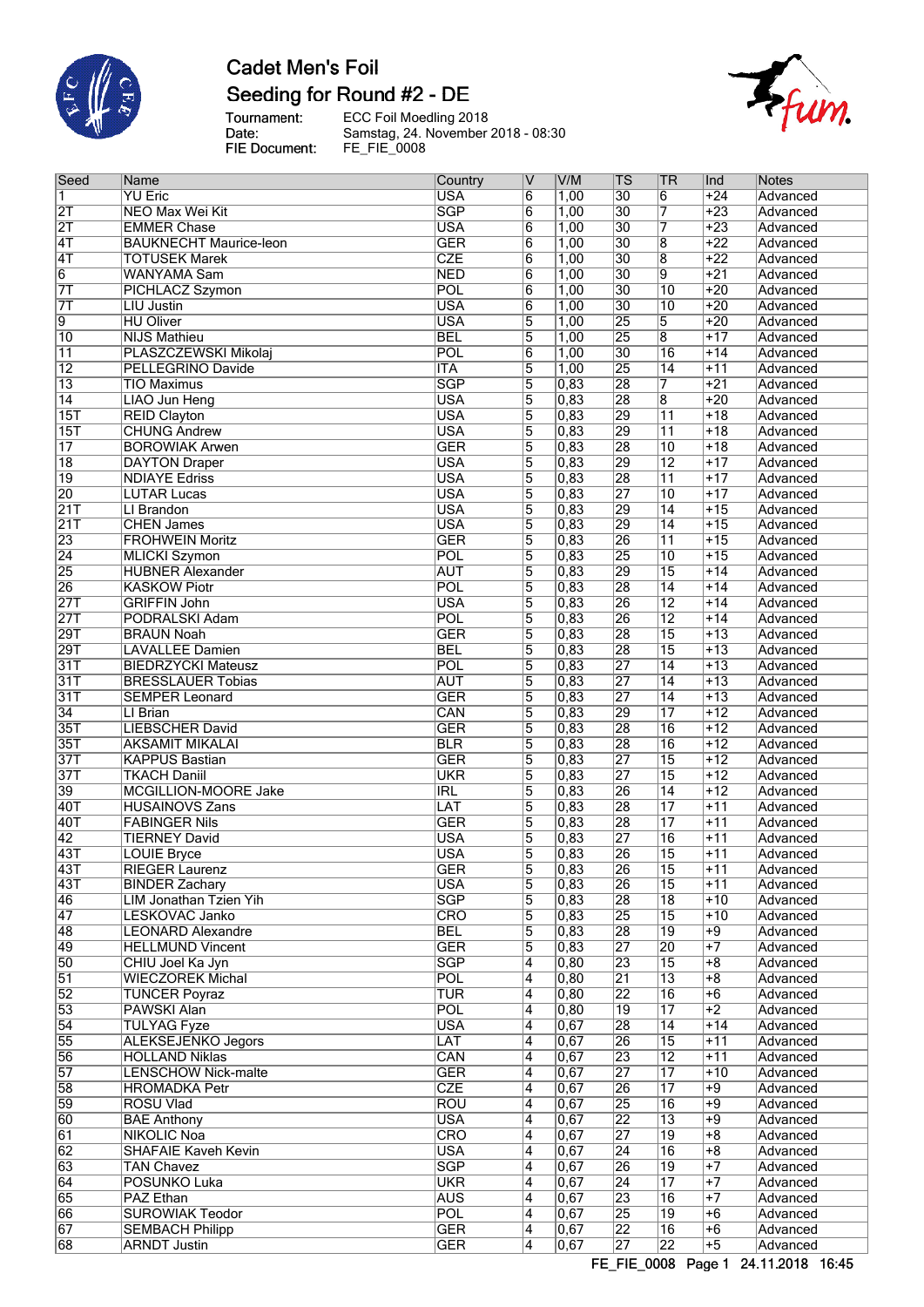### FE\_FIE\_0008 Page 2 24.11.2018 16:45

| Seed             | Name                                                 | Country                 | IV                        | V/M               | TS              | ∣TR             | Ind                       | Notes                |
|------------------|------------------------------------------------------|-------------------------|---------------------------|-------------------|-----------------|-----------------|---------------------------|----------------------|
| 69T              |                                                      |                         |                           | 0,67              | 25              |                 | $+5$                      |                      |
|                  | SPOLJAR Borna                                        | <b>CRO</b>              | 4                         |                   |                 | 20              |                           | Advanced             |
| 69T              | <b>OZYALCIN Utku</b>                                 | TUR                     | 4                         | 0,67              | $\overline{25}$ | 20              | $+5$                      | Advanced             |
| $\overline{71}$  | <b>GAFE Alekss</b>                                   | LAT                     | 4                         | 0,67              | $\overline{24}$ | $\overline{19}$ | $+5$                      | Advanced             |
| 72               | <b>WISNIK Olaf</b>                                   | POL                     | 4                         | 0,67              | 23              | $\overline{18}$ | $+5$                      | Advanced             |
| $\overline{73}$  | <b>KRAUTSOU Viachaslau</b>                           | <b>BLR</b>              | 4                         | 0,67              | $\overline{22}$ | $\overline{17}$ | $+5$                      | Advanced             |
| $\overline{74}$  | <b>CONCETTI Leonardo</b>                             | <b>ITA</b>              | 4                         | 0,67              | 25              | $\overline{21}$ | $+4$                      | Advanced             |
| 75               | WOZNIAK Igor                                         | POL                     | 4                         | 0,67              | $\overline{22}$ | $\overline{18}$ | $+4$                      | Advanced             |
| 76               | <b>MERONI Lorenzo</b>                                | <b>ITA</b>              | 4                         | 0,67              | 25              | $\overline{22}$ | $+3$                      | Advanced             |
| 77T              | <b>MARKLE Felix</b>                                  | <b>GER</b>              | 4                         | 0,67              | $\overline{22}$ | $\overline{19}$ | $+3$                      | Advanced             |
| 77T              | <b>KUCHTA Leopold Marc</b>                           | <b>SVK</b>              | 4                         | 0,67              | $\overline{22}$ | $\overline{19}$ | $+3$                      | Advanced             |
| 79               | <b>UNIYAL Nils</b>                                   | <b>SWE</b>              | $\overline{4}$            | 0,67              | $\overline{24}$ | $\overline{22}$ | $+2$                      | Advanced             |
| 80               | <b>GYORGY Bendeguz</b>                               | <b>SVK</b>              | 4                         | 0,67              | $\overline{22}$ | 23              | $-1$                      | Advanced             |
| 81               | <b>VOGLER Justin</b>                                 | <b>USA</b>              | $\overline{\overline{3}}$ | 0,60              | $\overline{22}$ | $\overline{13}$ | $+9$                      | Advanced             |
| 82               | <b>SECER Neset</b>                                   | <b>TUR</b>              | $\overline{\overline{3}}$ | 0,60              | 23              | $\overline{17}$ | $+6$                      | Advanced             |
| 83               | <b>LEYENDECKER Piet</b>                              | <b>GER</b>              | $\overline{\overline{3}}$ | 0,60              | $\overline{21}$ | $\overline{17}$ | $+4$                      | Advanced             |
| 84               | <b>HEGGE Maurus</b>                                  | <b>GER</b>              | 3                         | 0,50              | 26              | $\overline{21}$ | $+5$                      | Advanced             |
|                  |                                                      |                         |                           |                   |                 |                 | $+5$                      |                      |
| 85               | <b>SARMANY Zoltan</b>                                | <b>SVK</b>              | $\overline{3}$            | 0,50              | $\overline{24}$ | $\overline{19}$ |                           | Advanced             |
| <b>86T</b>       | LAZARENKO levgen                                     | <b>UKR</b>              | $\overline{\overline{3}}$ | 0,50              | 23              | 20              | $+3$                      | Advanced             |
| <b>86T</b>       | <b>PELLIS Marco</b>                                  | <b>ITA</b>              | 3                         | 0,50              | 23              | 20              | $+3$                      | Advanced             |
| 88               | <b>BOLDZILO Igor</b>                                 | POL                     | 3                         | $\overline{0,50}$ | $\overline{21}$ | $\overline{18}$ | $+3$                      | Advanced             |
| 89               | <b>JAKUBOWSKI Adam</b>                               | POL                     | $\overline{3}$            | 0,50              | 24              | $\overline{22}$ | $+2$                      | Advanced             |
| 90               | <b>KROITZSCH Leo</b>                                 | <b>AUT</b>              | 3                         | 0,50              | 23              | $\overline{21}$ | $+2$                      | Advanced             |
| $\overline{91}$  | <b>TKACHENKA Heorhi</b>                              | BLR                     | $\overline{\mathbf{3}}$   | 0,50              | $\overline{22}$ | 20              | $+2$                      | Advanced             |
| 92               | <b>EYUPOGLU Alp</b>                                  | TUR                     | $\overline{3}$            | 0,50              | 20              | $\overline{18}$ | $+2$                      | Advanced             |
| 93               | <b>MONDI Alberto</b>                                 | <b>ITA</b>              | $\overline{\mathbf{3}}$   | 0,50              | $\overline{19}$ | $\overline{17}$ | $+2$                      | Advanced             |
| 94               | <b>KOKOROVETS OLEH</b>                               | <b>UKR</b>              | $\overline{\mathbf{3}}$   | 0,50              | $\overline{24}$ | 23              | $+1$                      | Advanced             |
| 95T              | <b>UPTON Michael</b>                                 | CAN                     | $\overline{\mathbf{3}}$   | 0,50              | $\overline{22}$ | $\overline{21}$ | $+1$                      | Advanced             |
| 95T              | <b>KWIATKOWSKI Mateusz</b>                           | POL                     | 3                         | 0,50              | $\overline{22}$ | $\overline{21}$ | $+1$                      | Advanced             |
| $\overline{97}$  | <b>SEMINERIO Giuliano</b>                            | <b>AUT</b>              | $\overline{3}$            | $\overline{0,50}$ | $\overline{24}$ | $\overline{24}$ | 0                         | Advanced             |
| 98T              | <b>GROTEKE Sebastiano</b>                            | <b>GER</b>              | $\overline{\overline{3}}$ | 0,50              | $\overline{22}$ | $\overline{22}$ | $\overline{0}$            | Advanced             |
| 98T              | <b>KALT Andreas</b>                                  | <b>AUT</b>              | 3                         | 0,50              | $\overline{22}$ | $\overline{22}$ | $\overline{0}$            |                      |
|                  |                                                      |                         |                           |                   |                 |                 |                           | Advanced             |
| <b>100T</b>      | <b>DELL'AVERSANA Francesco</b>                       | <b>ITA</b>              | $\overline{\overline{3}}$ | $\overline{0,50}$ | 20              | 20              | $\overline{\mathfrak{o}}$ | Advanced             |
| <b>100T</b>      | <b>ROPRAZ Aurelien</b>                               | $\overline{\text{SUI}}$ | $\overline{\mathbf{3}}$   | 0,50              | 20              | 20              | $\overline{0}$            | Advanced             |
| 102              | <b>FERNANDEZ HERNANDEZ Alan</b>                      | <b>ESP</b>              | 3                         | 0,50              | $\overline{21}$ | $\overline{22}$ | $-1$                      | Advanced             |
| 103              | <b>GOMEZ PIMIENTA Eloy</b>                           | <b>ESP</b>              | $\overline{\mathbf{3}}$   | 0,50              | $\overline{20}$ | $\overline{21}$ | $-1$                      | Advanced             |
| 104              | <b>JUCH Nikolaus</b>                                 | <b>AUT</b>              | $\overline{\mathbf{3}}$   | 0,50              | $\overline{18}$ | 19              | $-1$                      | Advanced             |
| 105              | RAMPIONI Riccardo                                    | <b>ITA</b>              | $\overline{3}$            | 0,50              | $\overline{22}$ | $\overline{24}$ | $\overline{-2}$           | Advanced             |
| 106              | <b>HALADUDA Kacper</b>                               | POL                     | 3                         | 0,50              | $\overline{21}$ | 23              | $\overline{-2}$           | Advanced             |
| 107              | <b>TOMECZEK Kamil</b>                                | POL                     | $\overline{3}$            | 0,50              | 20              | $\overline{22}$ | $-2$                      | Advanced             |
| 108              | <b>WALET Koen</b>                                    | <b>NED</b>              | $\overline{3}$            | $\overline{0,50}$ | $\overline{17}$ | $\overline{19}$ | $\overline{.2}$           | Advanced             |
| 109              | <b>JOEMRATI Ashwan</b>                               | <b>NED</b>              | 3                         | 0,50              | $\overline{21}$ | $\overline{24}$ | $\overline{-3}$           | Advanced             |
| $\overline{110}$ | <b>OSSENTOWSKI Mikolaj</b>                           | POL                     | 3                         | $\overline{0,50}$ | $\overline{19}$ | $\overline{22}$ | $\overline{-3}$           | Advanced             |
| $\overline{111}$ | <b>BODNAR Mykhailo</b>                               | <b>UKR</b>              | $\overline{\mathbf{3}}$   | 0,50              | $\overline{21}$ | 25              | $-4$                      | Advanced             |
| 112              | ROSSI Lorenzo                                        | ITA                     | 3                         | 0,50              | $\overline{20}$ | $\overline{24}$ | $-4$                      | Advanced             |
| $\overline{113}$ | POMPILIO Matteo                                      | <b>ITA</b>              | 3                         | 0,50              | 20              | 25              | $-5$                      | Advanced             |
| 114              | DE JONG Nighel                                       | <b>NED</b>              | $\overline{3}$            | 0,50              | 20              | 26              | $-6$                      | Advanced             |
| 115              | SMUDA Jakub                                          | POL                     | $\overline{2}$            | $\overline{0,40}$ | $\overline{21}$ | $\overline{20}$ | $+1$                      | Advanced             |
| 116              | YLITERVO Santeri                                     | FIN                     | $\overline{2}$            | 0,40              | $\overline{19}$ | 20              | $-1$                      | Advanced             |
| 117              |                                                      | <b>GER</b>              | $\overline{2}$            | 0,40              | 20              | $\overline{22}$ | $-2$                      |                      |
|                  | <b>LENK Hendrik dion</b><br><b>AU EONG Tyen Haan</b> | <b>SGP</b>              |                           |                   | $\overline{17}$ | 19              | $\overline{-2}$           | Advanced<br>Advanced |
| 118              |                                                      |                         | $\overline{2}$            | $\overline{0,40}$ |                 |                 |                           |                      |
| 119              | <b>GUMA Arnau</b>                                    | <b>ESP</b>              | $\overline{2}$            | 0,40              | $\overline{16}$ | $\overline{19}$ | $\overline{\cdot 3}$      | Advanced             |
| 120              | <b>AYDIN Ege</b>                                     | <b>TUR</b>              | $\overline{2}$            | 0,40              | $\overline{17}$ | $\overline{22}$ | $-5$                      | Advanced             |
| 121              | <b>LEHNER Leon</b>                                   | <b>AUT</b>              | $\overline{2}$            | 0,40              | $\overline{16}$ | 23              |                           | Advanced             |
| 122              | <b>KOVALCUKS Vladislavs</b>                          | LAT                     | $\overline{2}$            | $\overline{0,40}$ | $\overline{15}$ | 22              | $-7$                      | Advanced             |
| 123              | <b>DANLEE Billy</b>                                  | <b>BEL</b>              | $\overline{2}$            | 0,40              | $\overline{12}$ | 20              | $-\sqrt{8}$               | Advanced             |
| 124              | <b>GARCIA MUR Adria</b>                              | <b>ESP</b>              | $\overline{2}$            | 0,33              | $\overline{24}$ | $\overline{22}$ | $+2$                      | Advanced             |
| 125              | KAIGORODOVS Bogdans                                  | LAT                     | $\overline{2}$            | $\overline{0,33}$ | 23              | $\overline{21}$ | $+2$                      | Advanced             |
| 126              | MALYNOVSKYI Mykyta                                   | <b>UKR</b>              | $\overline{2}$            | 0,33              | $\overline{24}$ | 23              | $+1$                      | Advanced             |
| 127              | <b>KOWALCZYK Fynn</b>                                | <b>NED</b>              | $\overline{2}$            | 0,33              | $\overline{23}$ | 23              | 0                         | Advanced             |
| $\overline{128}$ | <b>SURMA Jakub</b>                                   | POL                     | $\overline{2}$            | $\overline{0,33}$ | 23              | 24              | $\overline{\mathsf{L}}$   | Advanced             |
| 129T             | <b>SEE Benedikt</b>                                  | <b>GER</b>              | $\overline{2}$            | $\overline{0,33}$ | 20              | $\overline{22}$ | $\overline{-2}$           | Advanced             |
| 129T             | <b>TARIMCI Arda</b>                                  | <b>TUR</b>              | $\overline{2}$            | 0,33              | 20              | 22              | $\overline{-2}$           | Advanced             |
| 129T             | <b>SOH Jasper</b>                                    | <b>SGP</b>              | $\overline{2}$            | 0,33              | 20              | 22              | $\overline{-2}$           | Advanced             |
| 132              | <b>KULYKOV Mykyta</b>                                | <b>UKR</b>              | $\overline{2}$            | $\overline{0,33}$ | 21              | 26              | $-5$                      | Advanced             |
| 133              | <b>GEUDVERT Oscar</b>                                | <b>BEL</b>              | $\overline{2}$            | 0,33              | $\overline{18}$ | 23              | $\overline{-5}$           | Advanced             |
| <b>134T</b>      | RAIMONDI Mattia                                      | <b>ITA</b>              | $\overline{2}$            | 0,33              | $\overline{20}$ | 26              | $-\overline{6}$           | Advanced             |
| 134T             | <b>EIDENMUELLER Aaron</b>                            | <b>GER</b>              | $\overline{2}$            | 0,33              | 20              | 26              | $-6$                      | Advanced             |
|                  |                                                      | <b>SVK</b>              | $\overline{2}$            | $\overline{0,33}$ | $\overline{18}$ | 24              | $-\overline{6}$           |                      |
| 136              | <b>BIELCIK Dominik</b>                               |                         |                           |                   |                 |                 |                           | Advanced             |
| 137              | <b>KYTAIEV Vladyslav</b>                             | <b>UKR</b>              | $\overline{2}$            | 0,33              | $\overline{17}$ | 23              | $-\overline{6}$           | Advanced             |
| 138              | <b>GENBRUGGE Sem</b>                                 | <b>BEL</b>              | $\overline{2}$            | $\overline{0,33}$ | $\overline{21}$ | 28              | $\overline{\mathbf{z}}$   | Advanced             |
| 139              | <b>AZIMKO Yahor</b>                                  | <b>BLR</b>              | $\overline{2}$            | 0,33              | 20              | 27              | $\overline{\cdot}$        | Advanced             |
| <b>140T</b>      | <b>RANZA Luigi</b>                                   | <b>ITA</b>              | $\overline{2}$            | 0,33              | 18              | 25              | $-7$                      | Advanced             |
| 140T             | PLESHANKOU Maksim                                    | <b>BLR</b>              | $\overline{2}$            | $\overline{0,33}$ | $\overline{18}$ | 25              | $-7$                      | Advanced             |
| $\sqrt{142}$     | <b>CIANI Joel</b>                                    | <b>ITA</b>              | $\overline{2}$            | 0,33              | 19              | 28              | -9                        | Advanced             |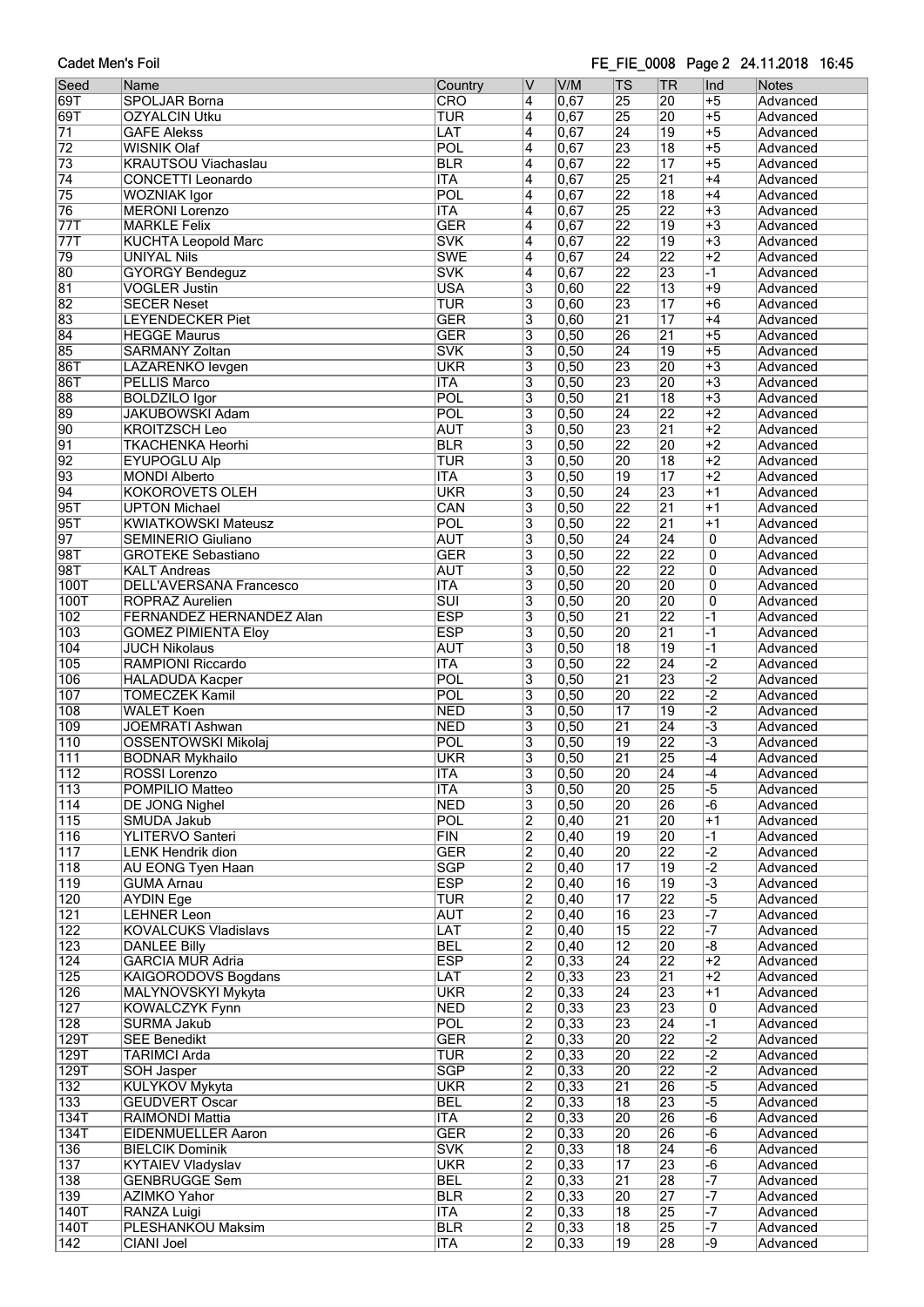### FE\_FIE\_0008 Page 3 24.11.2018 16:45

| Seed             | Name                       | Country                 | ۱V             | V/M               | <b>TS</b>       | <b>TR</b>       | Ind             | <b>Notes</b> |
|------------------|----------------------------|-------------------------|----------------|-------------------|-----------------|-----------------|-----------------|--------------|
| 143T             | <b>QUINTABA Tommaso</b>    | <b>ITA</b>              | $\overline{2}$ | $\overline{0,33}$ | $\overline{18}$ | 27              | -9              | Advanced     |
| 143T             | POINTNER Maximilian        | <b>AUT</b>              | $\overline{2}$ | 0,33              | $\overline{18}$ | $\overline{27}$ | -9              | Advanced     |
| $\overline{145}$ | <b>DESPALATOVIC Toni</b>   | CRO                     | $\overline{2}$ | $\overline{0,33}$ | $\overline{17}$ | 26              | -9              | Advanced     |
| 146              | <b>BURCEA Radu</b>         | <b>ROU</b>              | $\overline{2}$ | 0,33              | $\overline{15}$ | $\overline{24}$ | $-9$            | Advanced     |
| $\overline{147}$ | <b>TSIKHAMIRAU Kiryl</b>   | <b>BLR</b>              | $\overline{2}$ | 0,33              | $\overline{13}$ | $\overline{22}$ | $\overline{-9}$ | Advanced     |
| $\overline{148}$ | <b>RIVA Dino</b>           | $\overline{\text{SUI}}$ | $\overline{2}$ | 0,33              | $\overline{17}$ | $\overline{27}$ | $-10$           | Advanced     |
| $\overline{149}$ | <b>SEAH Chad</b>           | <b>SGP</b>              | $\overline{2}$ | 0,33              | $\overline{15}$ | 25              | $-10$           | Advanced     |
| <b>150T</b>      | <b>PIRK Akos</b>           | <b>SVK</b>              | $\overline{2}$ | 0,33              | $\overline{16}$ | 27              | $-11$           | Eliminated   |
| <b>150T</b>      | <b>SURCEL Petru</b>        | <b>ROU</b>              | $\overline{2}$ | 0,33              | $\overline{16}$ | 27              | $-11$           | Eliminated   |
| 152              | POLICANO Ludovico          | <b>ITA</b>              | $\overline{2}$ | $\overline{0,33}$ | $\overline{15}$ | 26              | $-11$           | Eliminated   |
| 153              | <b>BARSI Patrik</b>        | <b>SRB</b>              | $\overline{2}$ | $\overline{0,33}$ | $\overline{16}$ | 28              | $-12$           | Eliminated   |
| 154              | <b>NAWAR Suhayl</b>        | <b>NED</b>              | 1              | 0,20              | $\overline{16}$ | 20              | $-4$            | Eliminated   |
| 155              | <b>SCHIEBEL Paul</b>       | <b>AUT</b>              | 1              | 0,20              | $\overline{15}$ | $\overline{21}$ | $-6$            | Eliminated   |
| $\overline{156}$ | <b>GERIS Vojtech</b>       | <b>CZE</b>              | 1              | $\overline{0,17}$ | $\overline{19}$ | 27              | $-\sqrt{8}$     | Eliminated   |
| 157              | <b>VERSTEVEN Zeger</b>     | <b>BEL</b>              | 1              | 0,17              | $\overline{18}$ | 26              | $\overline{-8}$ | Eliminated   |
| 158              | <b>PAVEL Gabriel</b>       | <b>ROU</b>              | 1              | $\overline{0,17}$ | $\overline{17}$ | $\overline{28}$ | $-11$           | Eliminated   |
| 159              | <b>JANECEK Lukas</b>       | <b>CZE</b>              | 1              | $\overline{0,17}$ | $\overline{16}$ | $\overline{27}$ | $-11$           | Eliminated   |
| <b>160T</b>      | <b>CORIO Elia</b>          | <b>ITA</b>              | $\overline{1}$ | $\overline{0,17}$ | $\overline{15}$ | 26              | $-11$           | Eliminated   |
| <b>160T</b>      | <b>ASK Henri</b>           | <b>SWE</b>              | 1              | $\overline{0,17}$ | $\overline{15}$ | 26              | $-11$           | Eliminated   |
| $\overline{162}$ | <b>VERMEULEN Olof</b>      | <b>NED</b>              | 1              | $\overline{0,17}$ | $\overline{14}$ | $\overline{25}$ | $-11$           | Eliminated   |
| $\overline{163}$ | <b>CZERWINSKI Iwo</b>      | POL                     | $\overline{1}$ | 0,17              | $\overline{17}$ | 29              | $-12$           | Eliminated   |
| <b>164T</b>      | <b>SLUMAN Patrick</b>      | <b>NED</b>              | 1              | $\overline{0,17}$ | $\overline{16}$ | 28              | $-12$           | Eliminated   |
| <b>164T</b>      | <b>LASIC Vigo</b>          | CRO                     | 1              | $\overline{0,17}$ | $\overline{16}$ | $\overline{28}$ | $-12$           | Eliminated   |
| 166              | <b>SCALA Emanuel</b>       | <b>ITA</b>              | 1              | 0,17              | $\overline{13}$ | 25              | $-12$           | Eliminated   |
| 167              | <b>KOZAK Pavel</b>         | <b>CZE</b>              | 1              | $\overline{0,17}$ | $\overline{16}$ | 29              | $-13$           | Eliminated   |
| 168              | <b>SHUMKO Mikita</b>       | <b>BLR</b>              | 1              | $\overline{0,17}$ | $\overline{14}$ | 27              | $-13$           | Eliminated   |
| <b>169T</b>      | <b>BAJEVS Natans</b>       | LAT                     | 1              | $\overline{0,17}$ | $\overline{15}$ | 29              | $-14$           | Eliminated   |
| 169T             | <b>CHRAMOSTA Tomas</b>     | <b>CZE</b>              | 1              | $\overline{0,17}$ | $\overline{15}$ | 29              | $-14$           | Eliminated   |
| 171              | <b>HUDYMAC Michal</b>      | <b>CZE</b>              | $\mathbf{1}$   | $\overline{0,17}$ | $\overline{14}$ | 28              | $-14$           | Eliminated   |
| 172T             | <b>PROSOLI Lovro</b>       | CRO                     | 1              | $\overline{0,17}$ | $\overline{12}$ | $\overline{27}$ | $-15$           | Eliminated   |
| 172T             | <b>CETINEL Baha Baykal</b> | <b>TUR</b>              | 1              | $\overline{0,17}$ | $\overline{12}$ | $\overline{27}$ | $-15$           | Eliminated   |
| 174              | <b>MAJERLE Vitan</b>       | <b>SLO</b>              | 1              | $\overline{0,17}$ | $\overline{10}$ | 25              | $-15$           | Eliminated   |
| 175              | <b>HASELSTEINER Max</b>    | <b>AUT</b>              | $\overline{1}$ | 0,17              | $\overline{12}$ | 28              | $-16$           | Eliminated   |
| 176              | <b>CIGANEK Jan</b>         | <b>CZE</b>              | 1              | $\overline{0,17}$ | $\overline{10}$ | 26              | $-16$           | Eliminated   |
| 177T             | <b>GRASSO Lorenzo</b>      | <b>AUT</b>              | 1              | $\overline{0,17}$ | $\overline{10}$ | 28              | $-18$           | Eliminated   |
| 177T             | RAMIREZ Pablo              | <b>AUT</b>              | 1              | $\overline{0,17}$ | $\overline{10}$ | 28              | $-18$           | Eliminated   |
| 177T             | <b>BERGMANN Thomas</b>     | <b>AUT</b>              | 1              | $\overline{0,17}$ | $\overline{10}$ | 28              | $-18$           | Eliminated   |
| 180              | <b>FRANCHI Guido</b>       | <b>ITA</b>              | 1              | $\overline{0,17}$ | 8               | $\overline{26}$ | $-18$           | Eliminated   |
| $\overline{181}$ | <b>WAGNER Alexander</b>    | <b>AUT</b>              | $\overline{0}$ | 0,00              | $\overline{17}$ | $\overline{30}$ | $-13$           | Eliminated   |
| $\overline{182}$ | <b>GORIUP Alexander</b>    | <b>AUT</b>              | 0              | 0,00              | $\overline{12}$ | 25              | $-13$           | Eliminated   |
| 183              | <b>KUCEBA Nikita</b>       | LAT                     | 0              | 0,00              | $\overline{10}$ | $\overline{25}$ | $-15$           | Eliminated   |
| 184              | <b>LEVIN Michael</b>       | <b>BLR</b>              | $\overline{0}$ | 0,00              | $\overline{14}$ | $\overline{30}$ | $-16$           | Eliminated   |
| 185              | <b>HUBNER Maximilian</b>   | <b>AUT</b>              | $\overline{0}$ | $\overline{0,00}$ | $\overline{12}$ | $\overline{30}$ | $-18$           | Eliminated   |
| 186              | ZAPLETAL Jiri              | CZE                     | 0              | 0,00              | 10              | 28              | -18             | Eliminated   |
| 187              | <b>MORGUNOV Marc</b>       | <b>UKR</b>              | 0              | $\overline{0,00}$ | 10              | 29              | $-19$           | Eliminated   |
| 188              | <b>ARDEBILI Emad Seyed</b> | <b>SLO</b>              | 0              | 0,00              | 6               | $\overline{25}$ | $-19$           | Eliminated   |
| 189T             | ALKAYA Batuhan             | <b>TUR</b>              | 0              | $\overline{0,00}$ | 9               | 30              | $-21$           | Eliminated   |
| 189T             | SALOBIR Arne               | <b>SLO</b>              | 0              | 0,00              | 9               | 30              | $-21$           | Eliminated   |
| 189T             | <b>KOSMAC Filip</b>        | $\overline{\text{SLO}}$ | 0              | 0,00              | 9               | 30              | $-21$           | Eliminated   |
| 192T             | <b>PURKHARTHOFER Felix</b> | <b>AUT</b>              | 0              | $\overline{0,00}$ | $\overline{8}$  | $\overline{30}$ | $-22$           | Eliminated   |
| 192T             | <b>KUDLACEK Raphael</b>    | <b>AUT</b>              | 0              | $\overline{0,00}$ | $\overline{8}$  | $\overline{30}$ | $-22$           | Eliminated   |
| 194              | <b>PECNIK Georg</b>        | <b>AUT</b>              | 0              | 0,00              | $6\overline{6}$ | 28              | $-22$           | Eliminated   |
| 195              | <b>SLEZAK Martin</b>       | <b>CZE</b>              | 0              | $\overline{0,00}$ | 7               | 30              | $-23$           | Eliminated   |
| 196              | <b>NESIC Stefan</b>        | <b>SRB</b>              | 0              | $\overline{0,00}$ | 6               | 30              | $-24$           | Eliminated   |
| 197T             | <b>SCHOENPASS Noel</b>     | <b>AUT</b>              | 0              | 0,00              | 5               | 30              | $-25$           | Eliminated   |
| 197T             | DE GOUMOENS Amedeo         | $\overline{\text{SUI}}$ | 0              | $\overline{0,00}$ | 5               | 30              | $-25$           | Eliminated   |
| 199              | <b>IONITA Luca</b>         | <b>ROU</b>              | 0              | 0,00              | $\overline{3}$  | $\overline{30}$ | $-27$           | Eliminated   |
| <b>DNF</b>       | <b>GLASSON Joseph</b>      | <b>AUS</b>              |                |                   |                 |                 |                 | Withdrew     |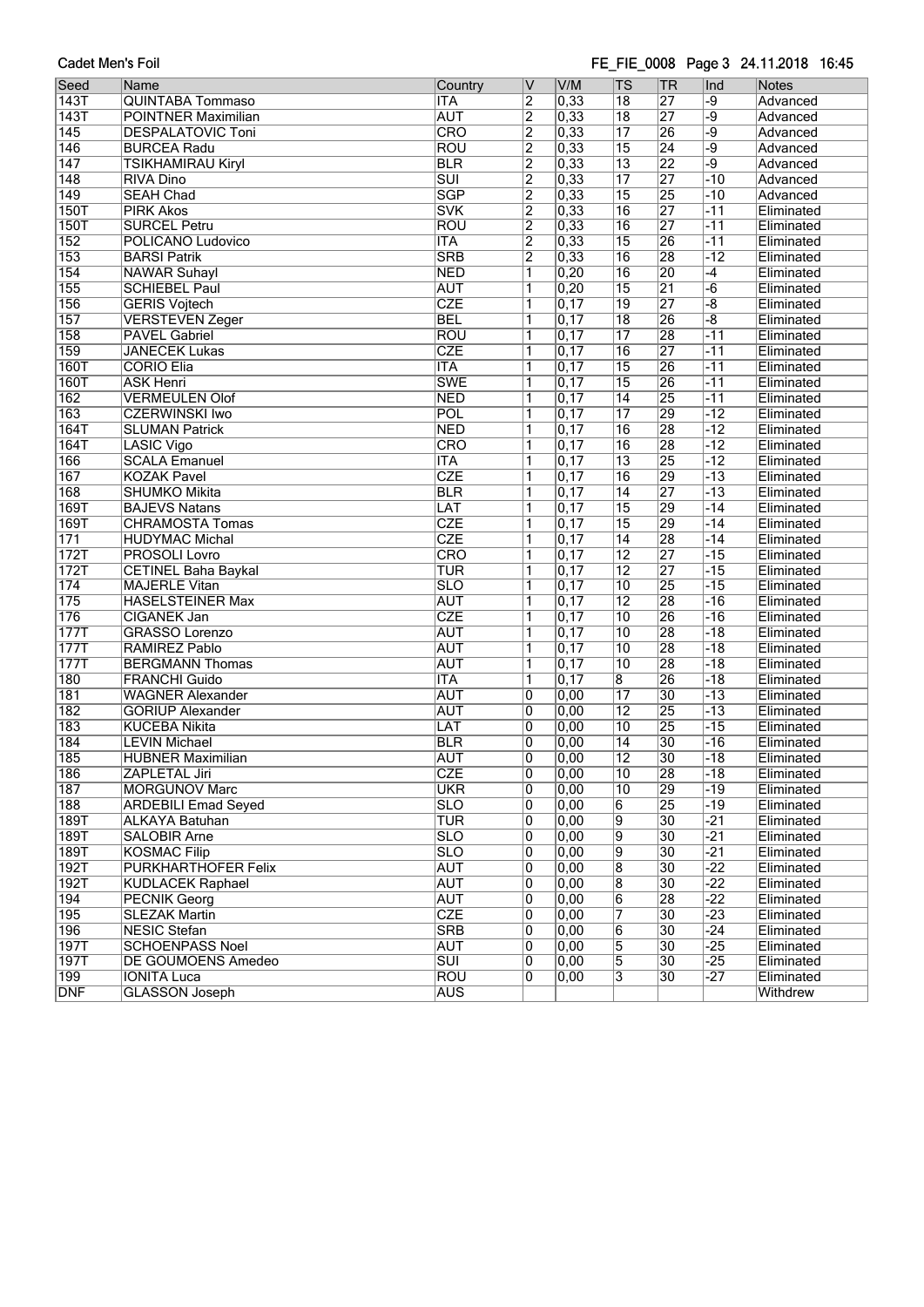| Table of 256                        | Table of 128                             | Table of 64                            | Table of 32                       | Table of 16                                 |
|-------------------------------------|------------------------------------------|----------------------------------------|-----------------------------------|---------------------------------------------|
| $(1)$ YU Eric                       |                                          |                                        |                                   |                                             |
| <b>USA</b><br>1                     | (1) YU Eric                              |                                        |                                   |                                             |
| <u>(256) -BYE-</u>                  |                                          |                                        |                                   |                                             |
| (129) TARIMCI Arda                  | $\mathbf{1}$                             | $(1)$ YU Eric<br>15 - 5                |                                   |                                             |
| <b>TUR</b><br>$\overline{c}$        | (128) SURMA Jakub                        | Ref: VRBANC Tin (CRO)                  |                                   |                                             |
| (128) SURMA Jakub                   | $15 - 5$<br>Ref: CELLEROVA Michala (SVK) |                                        |                                   |                                             |
| POL                                 |                                          |                                        | (1) YU Eric<br>15 - 5             |                                             |
| (65) PAZ Ethan<br><b>AUS</b>        | (65) PAZ Ethan                           |                                        | Ref: LANGE Robert (GER)           |                                             |
| 3<br>(192) -BYE-                    |                                          |                                        |                                   |                                             |
|                                     | $\overline{c}$                           | <mark>(64) PAZ Ethan</mark><br> 15 - 3 |                                   |                                             |
| <u>(193) -BYE-</u>                  |                                          | Ref: FRERES HUGO (BEL)                 |                                   |                                             |
| $\overline{4}$<br>(64) POSUNKO Luka | (64) POSUNKO Luka                        |                                        |                                   |                                             |
| <b>UKR</b>                          |                                          |                                        |                                   | (1) YU Eric                                 |
| (33) BIEDRZYCKI Mateusz             |                                          |                                        |                                   | 15 - 4<br>Ref: LUKASHEVICH Aliaksandr (BLR) |
| POL<br>$\overline{5}$               | (33) BIEDRZYCKI Mateusz                  |                                        |                                   |                                             |
| <u>(224) -BYE-</u>                  |                                          |                                        |                                   |                                             |
| (161) -BYE-                         | 3                                        | (33) BIEDRZYCKI Mateusz<br> 15 - 8     |                                   |                                             |
| 6                                   | (96) KWIATKOWSKI Mateusz                 | Ref: OZSANAT Adnan (TUR)               |                                   |                                             |
| (96) KWIATKOWSKI Mateusz<br>POL     |                                          |                                        |                                   |                                             |
| (97) SEMINERIO Giuliano             |                                          | $\overline{c}$                         | 32) BIEDRZYCKI Mateusz<br>15 - 4  |                                             |
| AUT<br>$\overline{7}$               | (97) SEMINERIO Giuliano                  |                                        | Ref: BALOGH Reka (ROU)            |                                             |
| (160) -BYE-                         |                                          |                                        |                                   |                                             |
|                                     |                                          | 4 (32) BRESSLAUER Tobias<br>15 - 12    |                                   |                                             |
| (225) -BYE-                         | (32) BRESSLAUER Tobias                   | Ref: MIDDELVELD Remco (NED)            |                                   |                                             |
| 8<br>(32) BRESSLAUER Tobias         |                                          |                                        |                                   |                                             |
| AUT                                 |                                          |                                        |                                   |                                             |
| (17) BOROWIAK Arwen<br>GER          |                                          |                                        |                                   |                                             |
| 9<br>(240) -BYE-                    | (17) BOROWIAK Arwen                      |                                        |                                   |                                             |
|                                     | 5                                        | <u> 17) BOROWIAK Arwen</u>             |                                   |                                             |
| (145) DESPALATOVIC Toni             |                                          | $15 - 5$<br>Ref: GREEN Michael (USA)   |                                   |                                             |
| CRO<br>10                           | (112) ROSSI Lorenzo<br>15 - 6            |                                        |                                   |                                             |
| (112) ROSSI Lorenzo<br>ITA          | Ref: FRANKEN Leo (GER)                   |                                        | (17) BOROWIAK Arwen               |                                             |
| (81) VOGLER Justin                  |                                          | 3                                      | $15 - 11$                         |                                             |
| <b>USA</b><br>11                    | (81) VOGLER Justin                       |                                        | Ref: MILONE Dominika (POL)        |                                             |
| <u>(176) -BYE-</u>                  |                                          |                                        |                                   |                                             |
| (209) -BYE-                         | 6                                        | (48) VOGLER Justin<br>15 - 5           |                                   |                                             |
| 12                                  | (48) LEONARD Alexandre                   | Ref: LUKASHEVICH Aliaksandr (BLR)      |                                   |                                             |
| (48) LEONARD Alexandre              |                                          |                                        |                                   |                                             |
| BEL                                 |                                          |                                        | 2                                 | (16) REID Clayton<br>$15 - 6$               |
| (49) HELLMUND Vincent<br>GER        | (49) HELLMUND Vincent                    |                                        |                                   | Ref: BALOGH Reka (ROU)                      |
| 13<br>(208) -BYE-                   |                                          |                                        |                                   |                                             |
|                                     |                                          | $7$ $(49)$ HELLMUND Vincent<br>15 - 12 |                                   |                                             |
| <u>(177) -BYE-</u>                  | (80) GYORGY Bendeguz                     | Ref: KUNDERA Vaclav (CZE)              |                                   |                                             |
| 14<br>(80) GYORGY Bendeguz          |                                          |                                        |                                   |                                             |
| <b>SVK</b>                          |                                          | 4                                      | (16) REID Clayton<br>15 - 12      |                                             |
| (113) POMPILIO Matteo<br>ITA        |                                          |                                        | Ref: LUKASHEVICH Aliaksandr (BLR) |                                             |
| 15<br>(144) QUINTABA Tommaso        | (113) POMPILIO Matteo<br>15 - 7          |                                        |                                   |                                             |
| <b>ITA</b>                          | Ref: MILONE Dominika (POL)               | 8 (16) REID Clayton                    |                                   |                                             |
| (241) -BYE-                         |                                          | Ref: STRZELECKI Alex Kasper (POL)      |                                   |                                             |
| 16                                  | (16) REID Clayton                        |                                        |                                   |                                             |
| (16) REID Clayton<br><b>USA</b>     |                                          |                                        |                                   |                                             |
|                                     |                                          |                                        |                                   |                                             |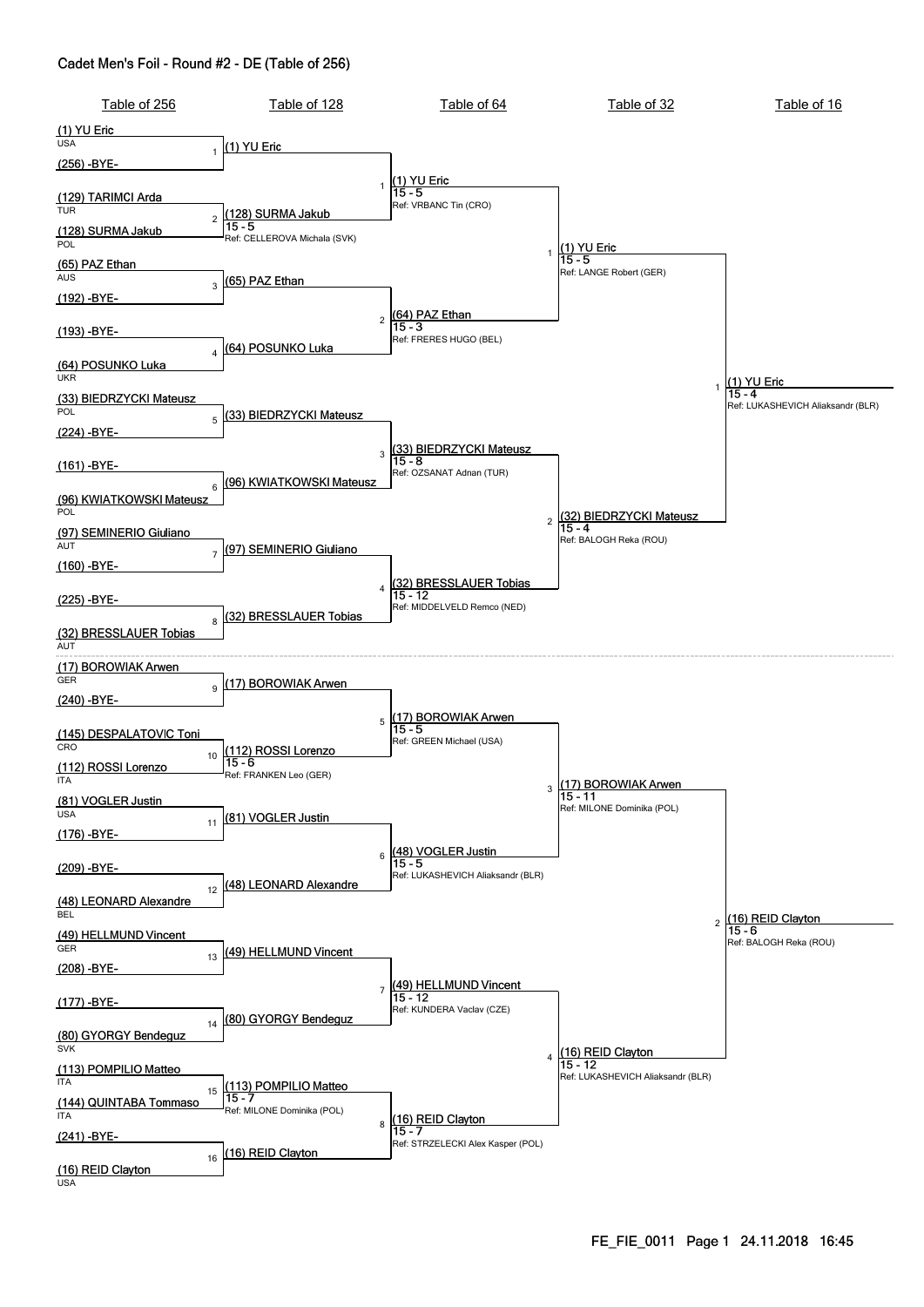| Table of 256                               | Table of 128                                                       | Table of 64                                                      | Table of 32                                            | Table of 16                             |
|--------------------------------------------|--------------------------------------------------------------------|------------------------------------------------------------------|--------------------------------------------------------|-----------------------------------------|
| (9) HU Oliver<br><b>USA</b>                |                                                                    |                                                                  |                                                        |                                         |
| 17<br><u>(248) -BYE-</u>                   | (9) HU Oliver                                                      |                                                                  |                                                        |                                         |
| (137) KYTAIEV Vladyslav<br><b>UKR</b>      | 9                                                                  | (9) HU Oliver<br>15 - 6<br>Ref: FRANKEN Leo (GER)                |                                                        |                                         |
| 18<br><u>(120) AYDIN Ege</u><br><b>TUR</b> | (120) KYTAIEV Vladyslav<br>$15 - 5$<br>Ref: MIDDELVELD Remco (NED) |                                                                  |                                                        |                                         |
| (73) KRAUTSOU Viachaslau<br><b>BLR</b>     |                                                                    | 5                                                                | (9) HU Oliver<br>15 - 14<br>Ref: SOMOSKEOY Peter (HUN) |                                         |
| 19<br>$(184) - BYE-$                       | <u>(73) KRAUTSOU Viachaslau</u>                                    |                                                                  |                                                        |                                         |
| (201) -BYE-                                | 10<br>(56) HOLLAND Niklas                                          | 56) HOLLAND Niklas<br>$15 - 6$<br>Ref: BALOGH Reka (ROU)         |                                                        |                                         |
| 20<br>(56) HOLLAND Niklas<br>CAN           |                                                                    |                                                                  |                                                        | 3 (9) HU Oliver                         |
| (41) FABINGER Nils<br>GER                  | (41) FABINGER Nils                                                 |                                                                  |                                                        | $15 - 13$<br>Ref: SOMOSKEOY Peter (HUN) |
| 21<br>(216) -BYE-                          |                                                                    |                                                                  |                                                        |                                         |
| (169) -BYE-                                | (88) BOLDZILO Igor                                                 | 11 (41) FABINGER Nils<br>15 - 10<br>Ref: CELLEROVA Michala (SVK) |                                                        |                                         |
| 22<br>(88) BOLDZILO Igor<br>POL            |                                                                    |                                                                  | (24) MLICKI Szymon                                     |                                         |
| <u>(105) RAMPIONI Riccardo</u><br>ITA      | (105) RAMPIONI Riccardo                                            | 6                                                                | 15 - 11<br>Ref: BLAHUT Jan (CZE)                       |                                         |
| 23<br>$(152) - BYE-$                       | 12                                                                 | (24) MLICKI Szymon<br>15 - 5                                     |                                                        |                                         |
| (233) -BYE-<br>24                          | (24) MLICKI Szymon                                                 | Ref: BLAHUT Jan (CZE)                                            |                                                        |                                         |
| (24) MLICKI Szymon<br>POL                  |                                                                    |                                                                  |                                                        |                                         |
| (25) HUBNER Alexander<br>AUT<br>25         | (25) HUBNER Alexander                                              |                                                                  |                                                        |                                         |
| (232) -BYE-                                | 13                                                                 | <u> 25) HUBNER Alexander</u>                                     |                                                        |                                         |
| (153) -BYE-<br>26                          | (104) JUCH Nikolaus                                                | $15 - 11$<br>Ref: STAKANOV Oleksandr (UKR)                       |                                                        |                                         |
| (104) JUCH Nikolaus<br>AUT                 |                                                                    | $\overline{7}$                                                   | (25) JAKUBOWSKI Adam                                   |                                         |
| (89) JAKUBOWSKI Adam<br>POL<br>27          | (89) JAKUBOWSKI Adam                                               |                                                                  | $15 - 9$<br>Ref: FRANKEN Leo (GER)                     |                                         |
| <u>(168) -BYE-</u>                         | 14                                                                 | (40) JAKUBOWSKI Adam                                             |                                                        |                                         |
| (217) -BYE-<br>28                          | <u>(40) HUSAINOVS Zans</u>                                         | Ref: BRIGOLA Peter (AUT)                                         |                                                        |                                         |
| (40) HUSAINOVS Zans<br>LAT                 |                                                                    |                                                                  |                                                        | (8) LIU Justin                          |
| (57) LENSCHOW Nick-malte<br>GER<br>29      | (57) LENSCHOW Nick-malte                                           |                                                                  |                                                        | $15 - 6$<br>Ref: FRERES HUGO (BEL)      |
| (200) -BYE-                                | 15                                                                 | (57) LENSCHOW Nick-malte                                         |                                                        |                                         |
| <u>(185) -BYE-</u><br>30                   | (72) WISNIK Olaf                                                   | $15 - 14$<br>Ref: SOMOSKEOY Peter (HUN)                          |                                                        |                                         |
| (72) WISNIK Olaf<br>POL                    |                                                                    | 8                                                                | (8) LIU Justin                                         |                                         |
| (121) LEHNER Leon<br>AUT<br>31             | (121) LEHNER Leon                                                  |                                                                  | $15 - 7$<br>Ref: SOMOSKEOY Peter (HUN)                 |                                         |
| (136) BIELCIK Dominik<br><b>SVK</b>        | $15 - 13$<br>Ref: BRAUN Lara (GER)                                 | 16 (8) LIU Justin                                                |                                                        |                                         |
| <u>(249) -BYE-</u><br>32                   | (8) LIU Justin                                                     | Ref: TENBERGEN Paul (GER)                                        |                                                        |                                         |
| (8) LIU Justin<br><b>USA</b>               |                                                                    |                                                                  |                                                        |                                         |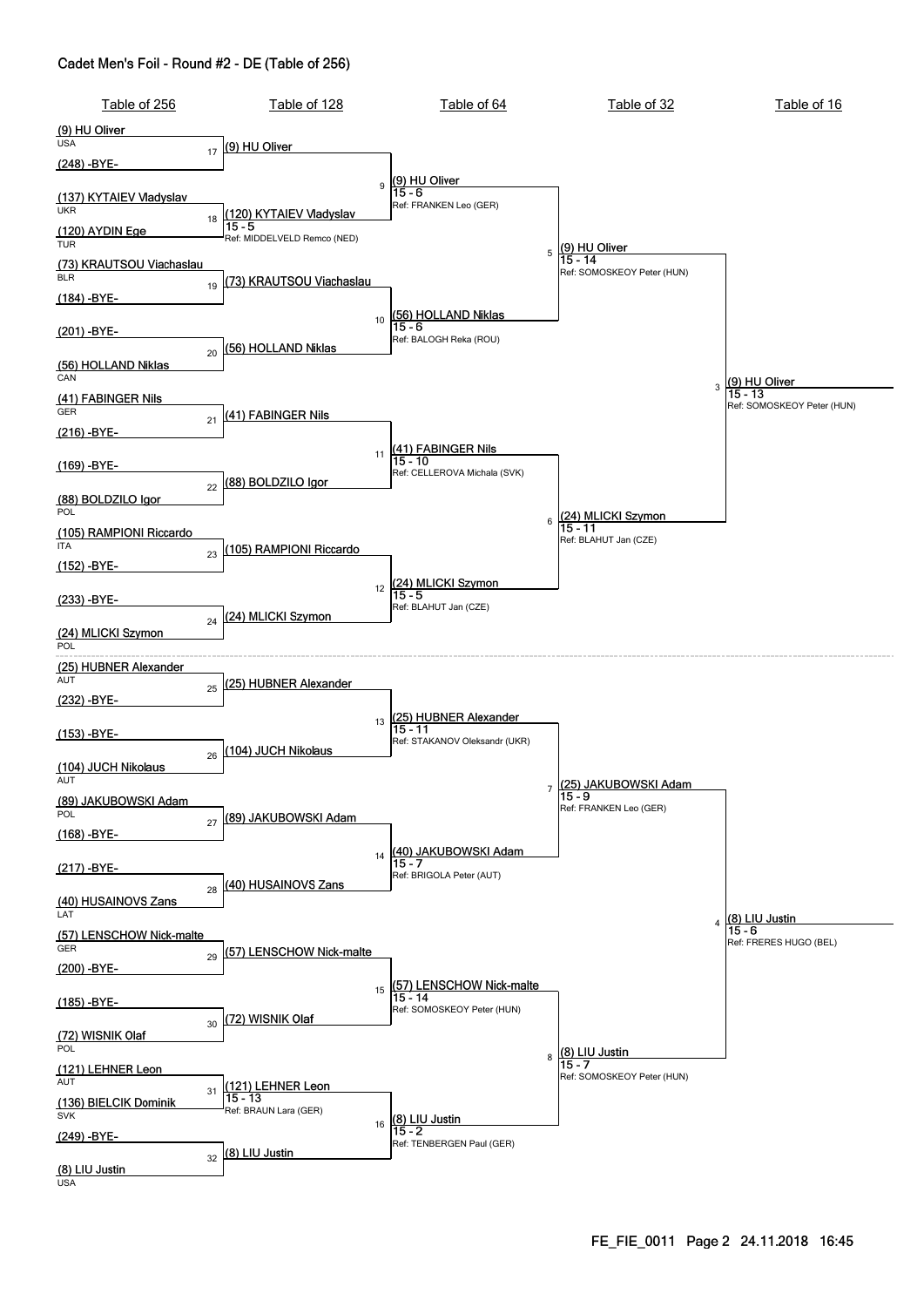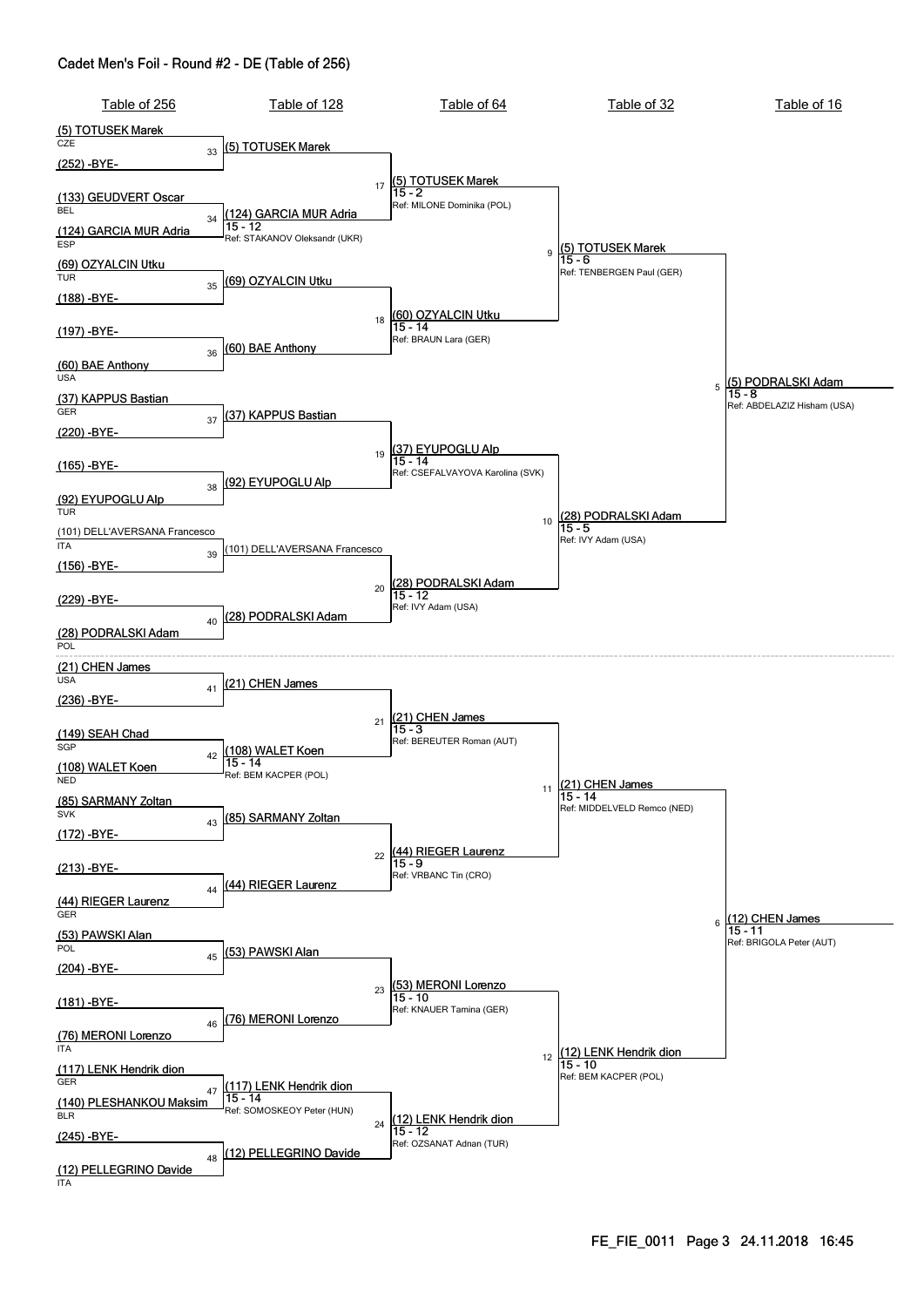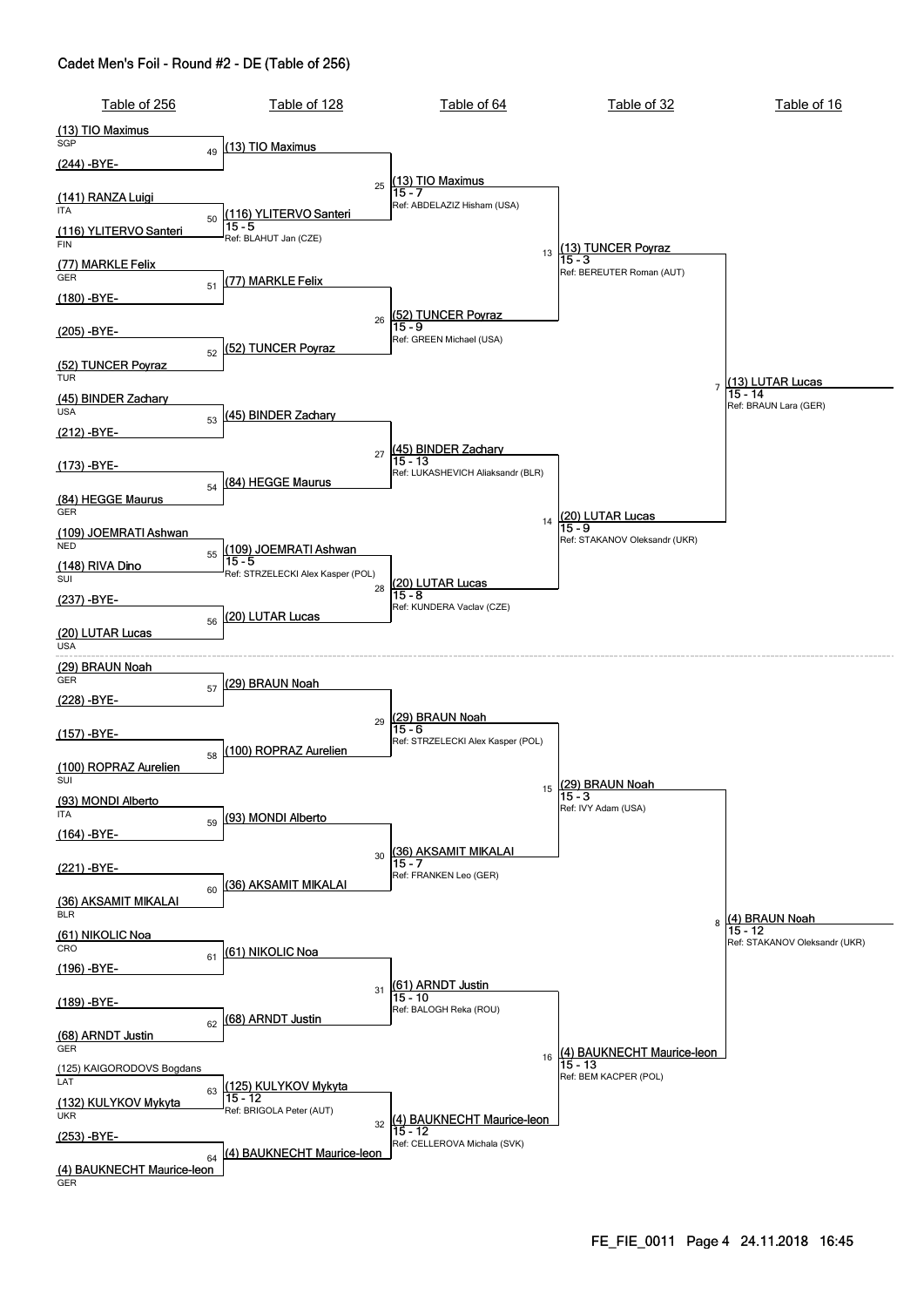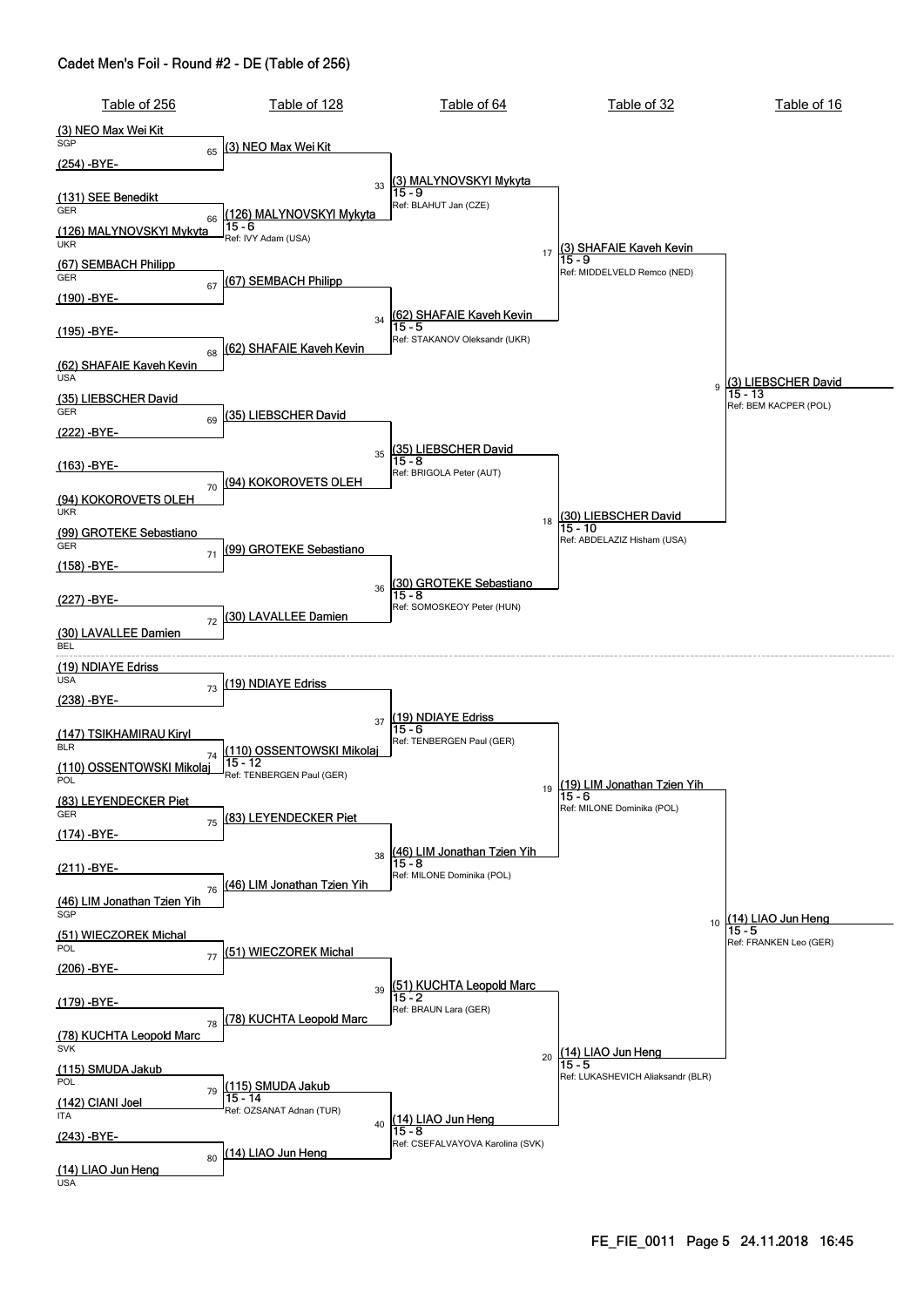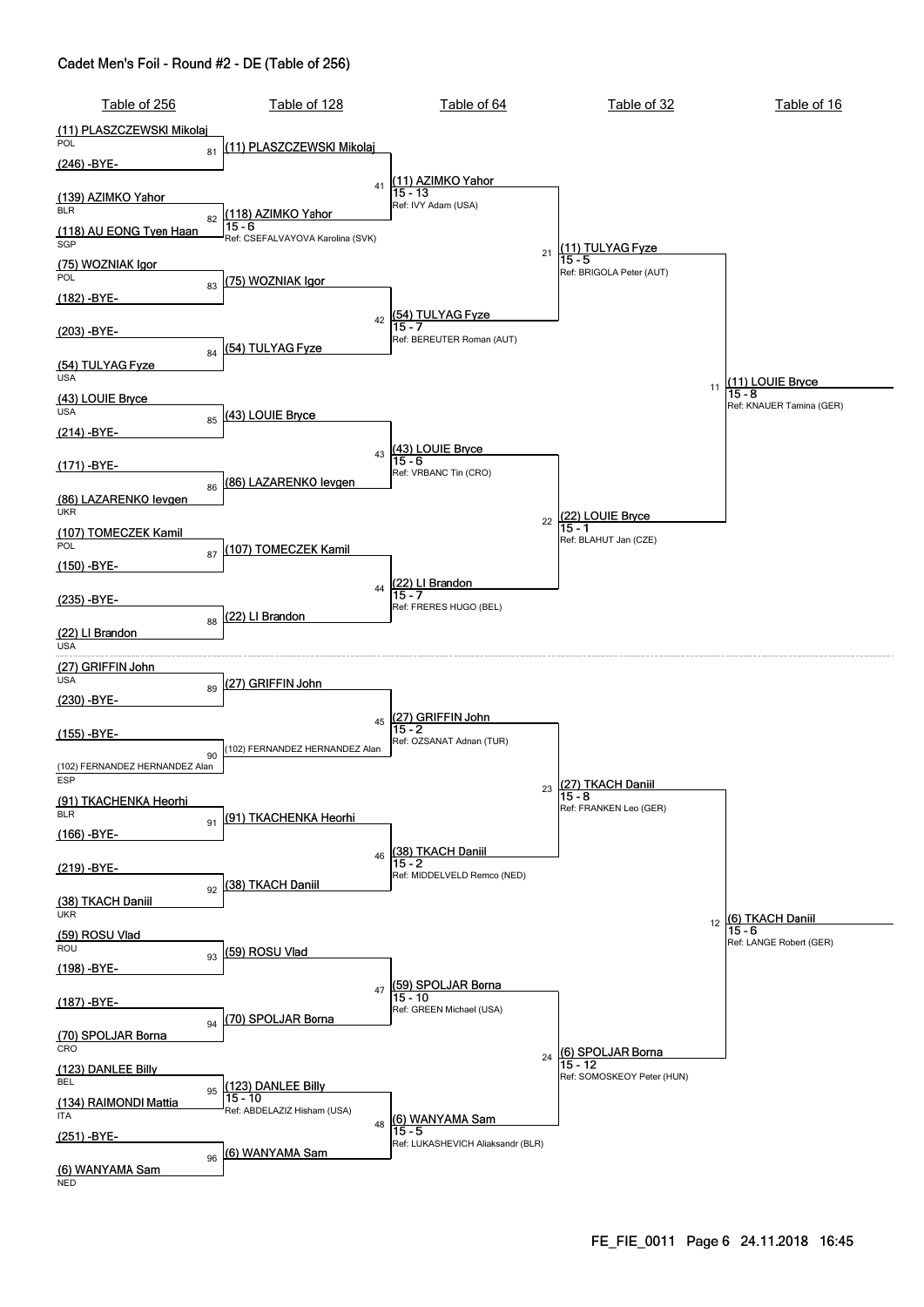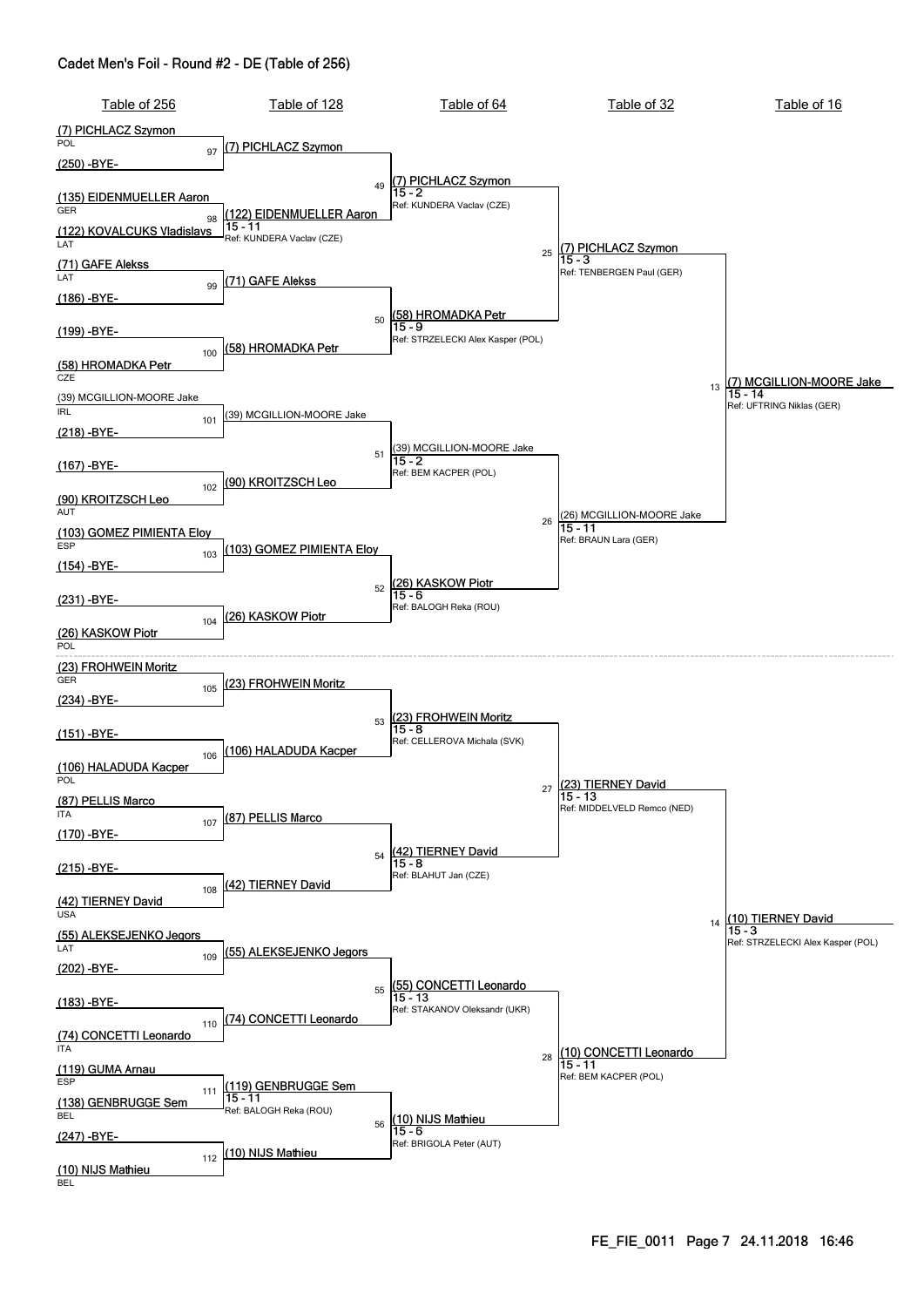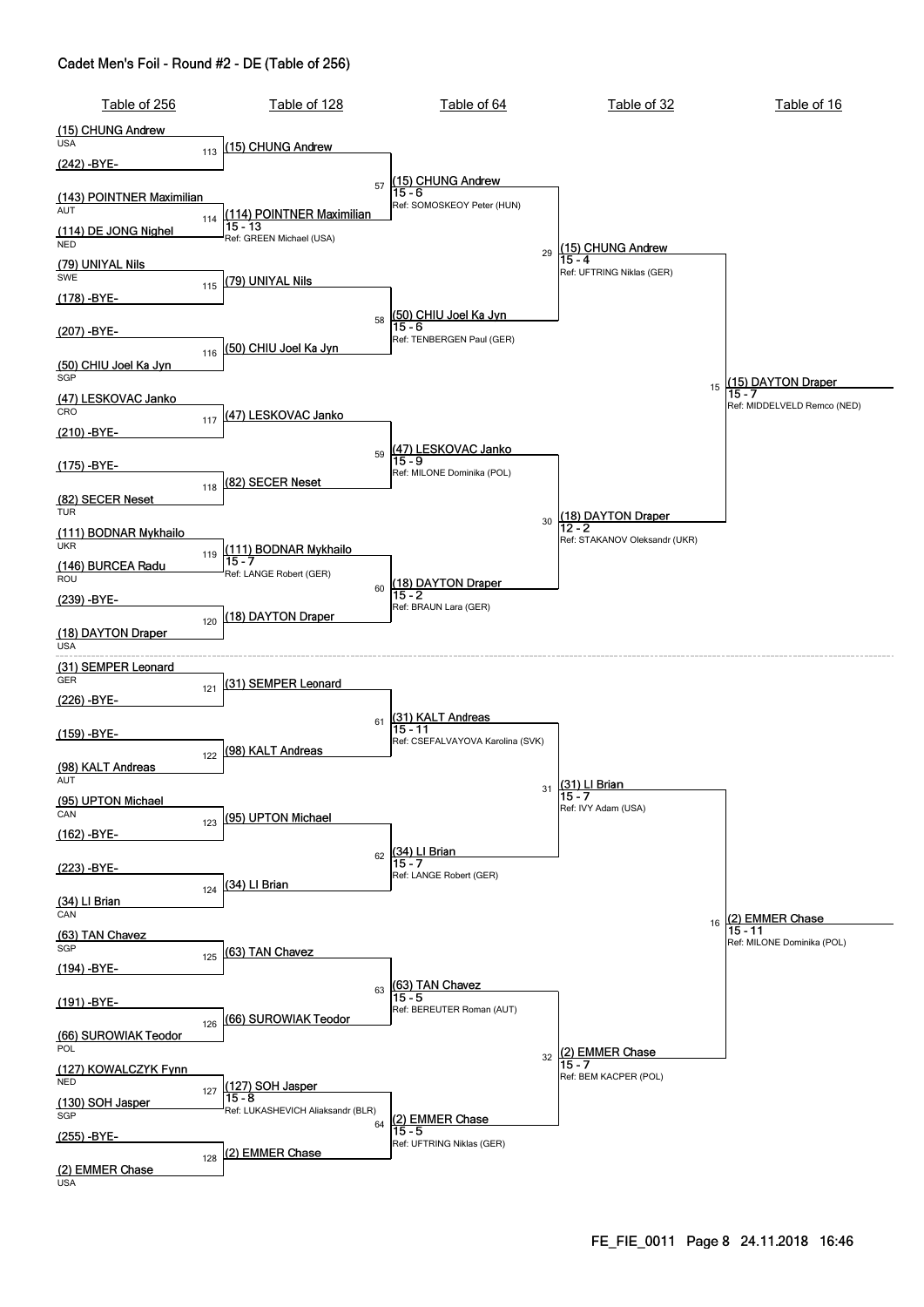| Table of 8                                                         | Semi-Finals                                                                           | Finals                                |                                                                                                               |
|--------------------------------------------------------------------|---------------------------------------------------------------------------------------|---------------------------------------|---------------------------------------------------------------------------------------------------------------|
| $(1)$ YU Eric<br><b>USA</b><br>(8) HU Oliver<br><b>USA</b>         | (1) YU Eric<br>$15 - 8$<br>Ref: MIDDELVELD Remco (NED)                                | (1) CHEN James<br>15 - 8              |                                                                                                               |
| (5) CHEN James<br><b>USA</b><br>(4) LUTAR Lucas<br><b>USA</b>      | (4) CHEN James<br>$15 - 14$<br>Ref: MILONE Dominika (POL)                             | Ref: BALOGH Reka (ROU)                | <b>DAYTON Draper</b>                                                                                          |
| (3) LIAO Jun Heng<br><b>USA</b><br>(6) LOUIE Bryce<br><b>USA</b>   | (3) LIAO Jun Heng<br>3<br>15 - 14<br>Ref: FRERES HUGO (BEL)<br>$\overline{2}$         | (2) DAYTON Draper                     | Opponent withdrew<br>Ref: UFTRING Niklas (GER)<br>Assist: BALOGH Reka (ROU)<br>Assist: MIDDELVELD Remco (NED) |
| (7) TIERNEY David<br><b>USA</b><br>(2) DAYTON Draper<br><b>USA</b> | (2) DAYTON Draper<br>$\overline{\mathbf{A}}$<br>$15 - 0$<br>Ref: UFTRING Niklas (GER) | 15 - 9<br>Ref: MIDDELVELD Remco (NED) |                                                                                                               |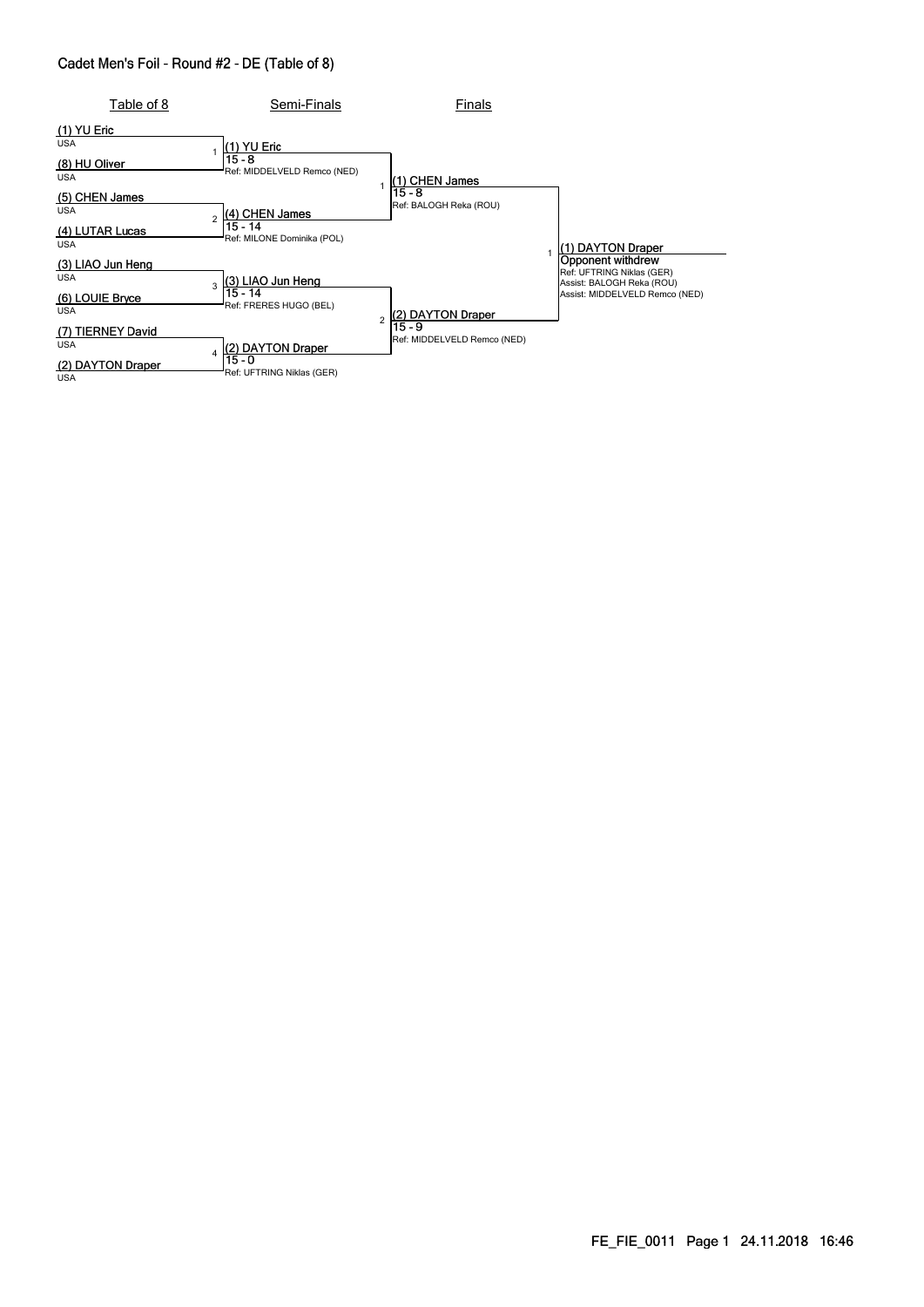

**Final Ranking** 

Tournament:<br>Date:<br>FIE Document:

ECC Foil Moedling 2018<br>Samstag, 24. November 2018 - 08:30<br>FE\_FIE\_0012



| Place           | Name                          | Country                 | <b>Birthdate</b> |
|-----------------|-------------------------------|-------------------------|------------------|
| 1               | <b>DAYTON Draper</b>          | <b>USA</b>              | 03.04.2002       |
| $\overline{2}$  | <b>CHEN James</b>             | <b>USA</b>              | 18.06.2003       |
|                 |                               | <b>USA</b>              |                  |
| $\overline{3T}$ | <b>LIAO Jun Heng</b>          |                         | 02.02.2002       |
| $\overline{3T}$ | <b>YU Eric</b>                | <b>USA</b>              | 27.03.2003       |
| 5               | <b>HU Oliver</b>              | <b>USA</b>              | 30.09.2002       |
| 6               | <b>LUTAR Lucas</b>            | <b>USA</b>              | 14.11.2003       |
| 7               | <b>TIERNEY David</b>          | <b>USA</b>              | 11.03.2002       |
|                 |                               | <b>USA</b>              | 06.03.2002       |
| $\overline{8}$  | <b>LOUIE Bryce</b>            |                         |                  |
| 9               | <b>EMMER Chase</b>            | <b>USA</b>              | 11.07.2004       |
| 10              | <b>LIU Justin</b>             | <b>USA</b>              | 05.06.2003       |
| 11              | <b>REID Clayton</b>           | <b>USA</b>              | 10.05.2002       |
| $\overline{12}$ | PODRALSKI Adam                | POL                     | 24.01.2002       |
| $\overline{13}$ | <b>BRAUN Noah</b>             | <b>GER</b>              | 13.05.2002       |
|                 |                               |                         |                  |
| 14              | LIEBSCHER David               | <b>GER</b>              | 12.06.2002       |
| $\overline{15}$ | <b>TKACH Daniil</b>           | <b>UKR</b>              | 17.12.2002       |
| $\overline{16}$ | MCGILLION-MOORE Jake          | <b>IRL</b>              | 07.03.2002       |
| 17T             | <b>TOTUSEK Marek</b>          | CZE                     | 06.08.2002       |
| 17T             | <b>BAUKNECHT Maurice-leon</b> | <b>GER</b>              | 05.06.2004       |
|                 |                               |                         |                  |
| 19              | PICHLACZ Szymon               | POL                     | 04.04.2002       |
| $\overline{20}$ | <b>CHUNG Andrew</b>           | <b>USA</b>              | 05.08.2003       |
| $\overline{21}$ | <b>BOROWIAK Arwen</b>         | <b>GER</b>              | 07.03.2002       |
| $\overline{22}$ | <b>MLICKI Szymon</b>          | <b>POL</b>              | 15.03.2002       |
| $\overline{23}$ | <b>BIEDRZYCKI Mateusz</b>     | POL                     | 27.02.2002       |
|                 |                               |                         |                  |
| $\overline{24}$ | LI Brian                      | CAN                     | 08.03.2002       |
| $\overline{25}$ | <b>LIM Jonathan Tzien Yih</b> | <b>SGP</b>              | 30.05.2002       |
| 26              | <b>TUNCER Poyraz</b>          | TUR                     | 12.05.2003       |
| $\overline{27}$ | <b>TULYAG Fyze</b>            | <b>USA</b>              | 18.03.2003       |
| $\overline{28}$ | <b>SHAFAIE Kaveh Kevin</b>    | <b>USA</b>              | 29.06.2002       |
|                 |                               |                         |                  |
| 29              | <b>SPOLJAR Borna</b>          | <b>CRO</b>              | 04.04.2002       |
| $\overline{30}$ | <b>CONCETTI Leonardo</b>      | <b>ITA</b>              | 02.07.2003       |
| $\overline{31}$ | <b>JAKUBOWSKI Adam</b>        | POL                     | 14.01.2003       |
| $\overline{32}$ | <b>LENK Hendrik dion</b>      | <b>GER</b>              | 08.03.2002       |
| $\overline{33}$ | <b>WANYAMA Sam</b>            | <b>NED</b>              | 21.02.2004       |
|                 |                               |                         |                  |
| $\overline{34}$ | <b>NIJS Mathieu</b>           | <b>BEL</b>              | 04.02.2002       |
| $\overline{35}$ | <b>TIO Maximus</b>            | <b>SGP</b>              | 28.08.2002       |
| $\overline{36}$ | <b>NDIAYE Edriss</b>          | <b>USA</b>              | 07.06.2002       |
| $\overline{37}$ | LI Brandon                    | <b>USA</b>              | 02.05.2004       |
| 38              | <b>FROHWEIN Moritz</b>        | <b>GER</b>              | 21.08.2002       |
| 39              | <b>HUBNER Alexander</b>       | <b>AUT</b>              | 19.05.2004       |
|                 |                               |                         |                  |
| $\overline{40}$ | <b>KASKOW Piotr</b>           | POL                     | 12.07.2003       |
| $\overline{41}$ | <b>GRIFFIN John</b>           | <b>USA</b>              | 15.07.2003       |
| 42              | <b>BRESSLAUER Tobias</b>      | <b>AUT</b>              | 23.06.2002       |
| $\overline{43}$ | <b>AKSAMIT MIKALAI</b>        | <b>BLR</b>              | 16.08.2002       |
| 44              |                               | <b>GER</b>              | 17.03.2002       |
|                 | <b>FABINGER Nils</b>          |                         |                  |
| 45T             | <b>RIEGER Laurenz</b>         | GER                     | 07.01.2002       |
| 45T             | <b>BINDER Zachary</b>         | <b>USA</b>              | 21.03.2003       |
| 47              | LESKOVAC Janko                | CRO                     | 31.08.2003       |
| 48              | <b>HELLMUND Vincent</b>       | <b>GER</b>              | 19.12.2002       |
| 49              | CHIU Joel Ka Jyn              | $\overline{\text{SGP}}$ | 01.01.2003       |
|                 |                               |                         |                  |
| $\overline{50}$ | <b>HOLLAND Niklas</b>         | CAN                     | 23.09.2002       |
| $\overline{51}$ | <b>LENSCHOW Nick-malte</b>    | <b>GER</b>              | 19.03.2002       |
| $\overline{52}$ | <b>HROMADKA Petr</b>          | <b>CZE</b>              | 10.09.2003       |
| $\overline{53}$ | <b>TAN Chavez</b>             | <b>SGP</b>              | 01.01.2002       |
| $\overline{54}$ | PAZ Ethan                     | <b>AUS</b>              | 21.10.2002       |
|                 |                               |                         |                  |
| $\overline{55}$ | <b>ARNDT Justin</b>           | <b>GER</b>              | 01.08.2003       |
| 56              | <b>OZYALCIN Utku</b>          | <b>TUR</b>              | 04.09.2002       |
| $\overline{57}$ | <b>MERONI</b> Lorenzo         | <b>ITA</b>              | 02.02.2004       |
| $\overline{58}$ | <b>KUCHTA Leopold Marc</b>    | <b>SVK</b>              | 05.11.2003       |
| 59              | <b>VOGLER Justin</b>          | <b>USA</b>              | 06.02.2003       |
| 60              | <b>EYUPOGLU Alp</b>           | TUR                     | 29.01.2002       |
|                 |                               |                         |                  |
| 61T             | <b>KALT Andreas</b>           | <b>AUT</b>              | 12.04.2002       |
| 61T             | <b>GROTEKE Sebastiano</b>     | <b>GER</b>              | 25.04.2003       |
| 63              | MALYNOVSKYI Mykyta            | <b>UKR</b>              | 05.04.2002       |
| 64              | <b>AZIMKO Yahor</b>           | <b>BLR</b>              | 01.07.2002       |
|                 |                               |                         |                  |
| 65              | NEO Max Wei Kit               | <b>SGP</b>              | 08.08.2002       |
| 66              | PLASZCZEWSKI Mikolaj          | <b>POL</b>              | 02.01.2003       |
| 67              | <b>PELLEGRINO Davide</b>      | ITA                     | 23.04.2003       |
| $\overline{68}$ | <b>LAVALLEE Damien</b>        | <b>BEL</b>              | 15.04.2002       |
|                 |                               |                         |                  |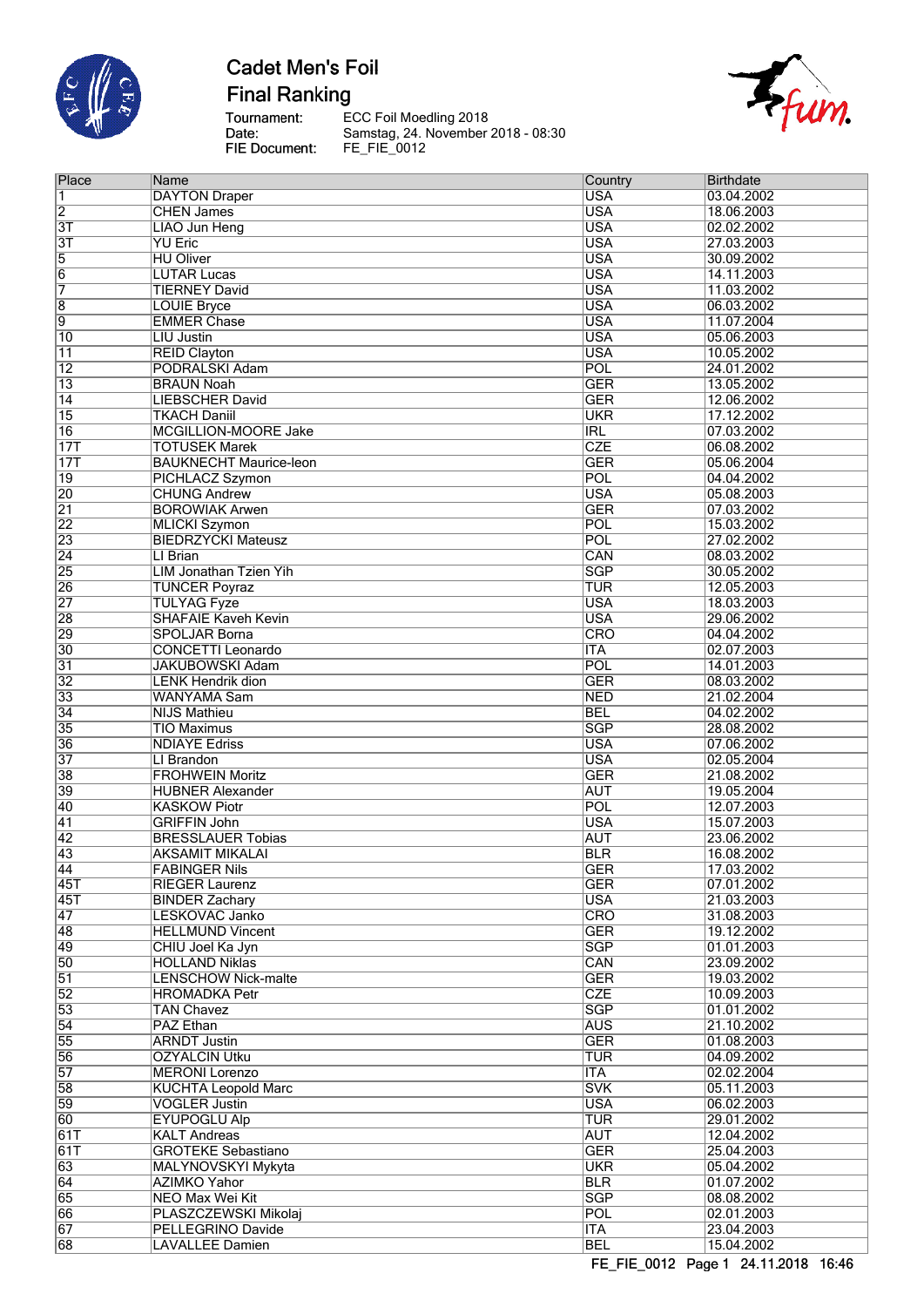| Place            | Name                            | Country          | <b>Birthdate</b> |
|------------------|---------------------------------|------------------|------------------|
|                  |                                 |                  |                  |
| 69               | <b>SEMPER Leonard</b>           | <b>GER</b>       | 23.06.2002       |
| 70               | <b>KAPPUS Bastian</b>           | <b>GER</b>       | 13.09.2004       |
| 71               | <b>HUSAINOVS Zans</b>           | LAT              | 17.03.2003       |
| $\overline{72}$  | <b>LEONARD Alexandre</b>        | <b>BEL</b>       | 18.06.2003       |
| 73               | <b>WIECZOREK Michal</b>         | POL              | 03.02.2004       |
| $\overline{74}$  | <b>PAWSKI Alan</b>              | POL              | 27.09.2002       |
| $\overline{75}$  |                                 |                  |                  |
|                  | <b>ALEKSEJENKO Jegors</b>       | LAT              | 22.10.2002       |
| 76               | <b>ROSU Vlad</b>                | <b>ROU</b>       | 15.07.2003       |
| $\overline{77}$  | <b>BAE Anthony</b>              | <b>USA</b>       | 08.01.2002       |
| 78               | <b>NIKOLIC Noa</b>              | CRO              | 29.03.2002       |
| 79               | POSUNKO Luka                    | <b>UKR</b>       | 07.12.2002       |
| 80               | <b>SUROWIAK Teodor</b>          | POL              | 30.10.2002       |
| $\overline{81}$  | <b>SEMBACH Philipp</b>          | <b>GER</b>       | 27.03.2003       |
| $\overline{82}$  | <b>GAFE Alekss</b>              | LAT              | 01.01.2005       |
| $\overline{83}$  | <b>WISNIK Olaf</b>              | POL              | 20.11.2002       |
|                  |                                 |                  |                  |
| 84               | <b>KRAUTSOU Viachaslau</b>      | <b>BLR</b>       | 11.04.2003       |
| 85               | <b>WOZNIAK Igor</b>             | POL              | 04.04.2004       |
| 86               | <b>MARKLE Felix</b>             | <b>GER</b>       | 20.12.2002       |
| 87               | <b>UNIYAL Nils</b>              | <b>SWE</b>       | 07.10.2002       |
| 88               | <b>GYORGY Bendeguz</b>          | <b>SVK</b>       | 04.03.2004       |
| 89               | <b>SECER Neset</b>              | TUR              | 03.04.2002       |
| 90               | <b>LEYENDECKER Piet</b>         | <b>GER</b>       | 11.04.2002       |
|                  |                                 |                  |                  |
| $\overline{91}$  | <b>HEGGE Maurus</b>             | <b>GER</b>       | 18.02.2003       |
| $\overline{92}$  | <b>SARMANY Zoltan</b>           | <b>SVK</b>       | 01.02.2002       |
| 93T              | LAZARENKO levgen                | <b>UKR</b>       | 20.11.2003       |
| 93T              | <b>PELLIS Marco</b>             | <b>ITA</b>       | 11.07.2003       |
| 95               | <b>BOLDZILO Igor</b>            | POL              | 25.02.2002       |
| 96               | <b>KROITZSCH Leo</b>            | <b>AUT</b>       | 03.07.2003       |
| $\overline{97}$  | <b>TKACHENKA Heorhi</b>         | <b>BLR</b>       | 28.04.2004       |
| 98               | <b>MONDI Alberto</b>            | <b>ITA</b>       | 09.08.2002       |
|                  |                                 | <b>UKR</b>       |                  |
| 99               | <b>KOKOROVETS OLEH</b>          |                  | 24.08.2003       |
| 100T             | <b>KWIATKOWSKI Mateusz</b>      | POL              | 06.06.2003       |
| <b>100T</b>      | <b>UPTON Michael</b>            | CAN              | 01.10.2003       |
| 102              | <b>SEMINERIO Giuliano</b>       | <b>AUT</b>       | 28.03.2002       |
| 103T             | ROPRAZ Aurelien                 | $\overline{SUI}$ | 22.02.2003       |
| 103T             | <b>DELL'AVERSANA Francesco</b>  | <b>ITA</b>       | 26.02.2003       |
| 105              | <b>FERNANDEZ HERNANDEZ Alan</b> | <b>ESP</b>       | 22.06.2004       |
| 106              | <b>GOMEZ PIMIENTA Eloy</b>      | <b>ESP</b>       | 12.12.2002       |
| 107              | <b>JUCH Nikolaus</b>            | <b>AUT</b>       | 19.03.2002       |
|                  |                                 |                  |                  |
| 108              | RAMPIONI Riccardo               | <b>ITA</b>       | 14.11.2003       |
| 109              | <b>HALADUDA Kacper</b>          | POL              | 25.07.2002       |
| 110              | <b>TOMECZEK Kamil</b>           | POL              | 10.10.2004       |
| 111              | <b>WALET Koen</b>               | <b>NED</b>       | 30.01.2004       |
| 112              | <b>JOEMRATI Ashwan</b>          | <b>NED</b>       | 02.08.2002       |
| 113              | <b>OSSENTOWSKI Mikolaj</b>      | POL              | 14.05.2003       |
| 114              | <b>BODNAR Mykhailo</b>          | <b>UKR</b>       | 27.06.2002       |
| 115              | ROSSI Lorenzo                   | <b>ITA</b>       | 01.04.2002       |
|                  |                                 |                  |                  |
| 116              | POMPILIO Matteo                 | <b>ITA</b>       | 25.12.2003       |
| $\overline{117}$ | <b>SMUDA Jakub</b>              | POL              | 28.05.2003       |
| $\overline{118}$ | <b>YLITERVO Santeri</b>         | <b>FIN</b>       | 03.04.2002       |
| $\overline{119}$ | <b>LEHNER Leon</b>              | <b>AUT</b>       | 17.05.2003       |
| 120              | <b>DANLEE Billy</b>             | <b>BEL</b>       | 08.04.2003       |
| 121              | <b>GARCIA MUR Adria</b>         | <b>ESP</b>       | 02.05.2003       |
| 122              | SURMA Jakub                     | POL              | 27.08.2003       |
| 123              | <b>SOH Jasper</b>               | <b>SGP</b>       | 17.02.2002       |
| 124              | <b>KULYKOV Mykyta</b>           | <b>UKR</b>       | 10.05.2003       |
|                  |                                 |                  |                  |
| 125              | <b>EIDENMUELLER Aaron</b>       | <b>GER</b>       | 08.11.2002       |
| 126              | <b>KYTAIEV Vladyslav</b>        | <b>UKR</b>       | 06.08.2002       |
| $\overline{127}$ | <b>GENBRUGGE Sem</b>            | <b>BEL</b>       | 13.11.2004       |
| 128              | POINTNER Maximilian             | <b>AUT</b>       | 27.12.2002       |
| 129              | <b>DE JONG Nighel</b>           | <b>NED</b>       | 12.02.2003       |
| 130              | <b>AU EONG Tyen Haan</b>        | <b>SGP</b>       | 17.07.2003       |
| 131              | <b>GUMA Arnau</b>               | <b>ESP</b>       | 03.04.2003       |
| 132              | <b>AYDIN Ege</b>                | <b>TUR</b>       | 11.04.2002       |
|                  |                                 |                  |                  |
| 133              | <b>KOVALCUKS Vladislavs</b>     | LAT              | 19.08.2002       |
| $\overline{134}$ | <b>KAIGORODOVS Bogdans</b>      | LAT              | 20.02.2002       |
| 135              | <b>KOWALCZYK Fynn</b>           | <b>NED</b>       | 19.05.2003       |
| 136T             | <b>SEE Benedikt</b>             | <b>GER</b>       | 02.01.2002       |
| 136T             | <b>TARIMCI Arda</b>             | TUR              | 29.05.2005       |
| 138              | <b>GEUDVERT Oscar</b>           | <b>BEL</b>       | 13.11.2004       |
| 139              | RAIMONDI Mattia                 | <b>ITA</b>       | 08.09.2004       |
| 140              |                                 | <b>SVK</b>       | 21.03.2003       |
|                  | <b>BIELCIK Dominik</b>          |                  |                  |
| 141T             | PLESHANKOU Maksim               | <b>BLR</b>       | 26.07.2002       |
| 141T             | <b>RANZA Luigi</b>              | <b>ITA</b>       | 11.04.2004       |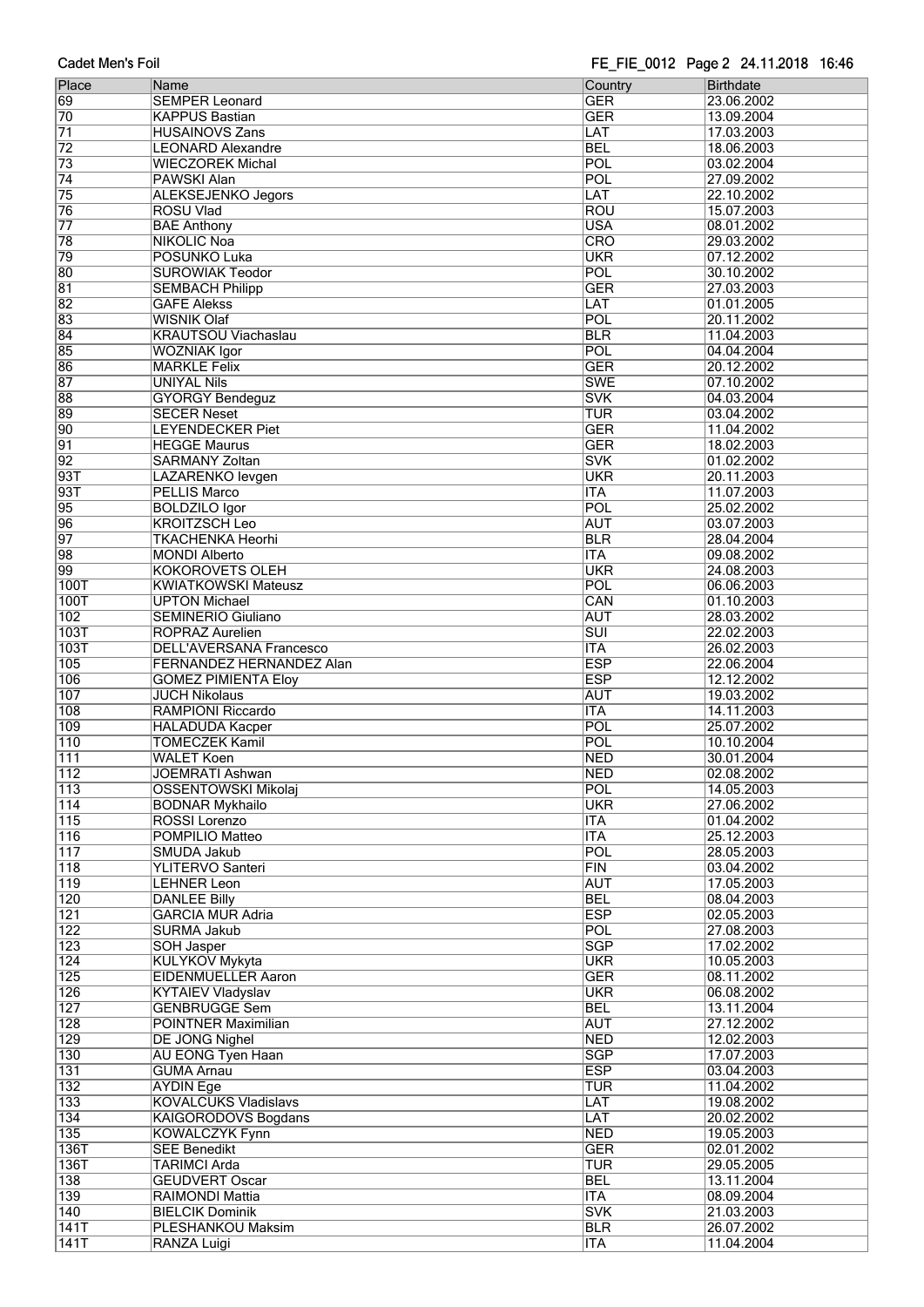| Place            | Name                       | Country                 | <b>Birthdate</b> |
|------------------|----------------------------|-------------------------|------------------|
| 143              | <b>CIANI Joel</b>          | <b>ITA</b>              | 24.03.2004       |
| 144              | <b>QUINTABA Tommaso</b>    | <b>ITA</b>              | 06.09.2004       |
| 145              | <b>DESPALATOVIC Toni</b>   | $\overline{\text{CRO}}$ | 23.04.2004       |
| $\overline{146}$ | <b>BURCEA Radu</b>         | <b>ROU</b>              | 10.10.2003       |
| 147              | TSIKHAMIRAU Kiryl          | <b>BLR</b>              | 19.12.2004       |
| $\overline{148}$ | <b>RIVA Dino</b>           | $\overline{\text{SUI}}$ | 20.02.2003       |
| 149              | <b>SEAH Chad</b>           | <b>SGP</b>              | 30.10.2004       |
| <b>150T</b>      | <b>PIRK Akos</b>           | <b>SVK</b>              | 24.11.2004       |
| <b>150T</b>      | <b>SURCEL Petru</b>        | <b>ROU</b>              | 09.02.2003       |
| 152              | POLICANO Ludovico          | <b>ITA</b>              | 14.07.2004       |
| 153              | <b>BARSI Patrik</b>        | <b>SRB</b>              | 24.01.2004       |
| 154              | <b>NAWAR Suhayl</b>        | <b>NED</b>              | 11.01.2004       |
| 155              | <b>SCHIEBEL Paul</b>       | <b>AUT</b>              | 26.02.2002       |
| 156              | <b>GERIS Vojtech</b>       | <b>CZE</b>              | 09.09.2004       |
| 157              | <b>VERSTEVEN Zeger</b>     | <b>BEL</b>              | 23.02.2003       |
| 158              | <b>PAVEL Gabriel</b>       | <b>ROU</b>              | 16.04.2003       |
| 159              | <b>JANECEK Lukas</b>       | <b>CZE</b>              | 25.02.2002       |
| <b>160T</b>      | <b>CORIO Elia</b>          | <b>ITA</b>              | 15.03.2003       |
| <b>160T</b>      | <b>ASK Henri</b>           | <b>SWE</b>              | 01.07.2003       |
| 162              | <b>VERMEULEN Olof</b>      | <b>NED</b>              | 15.10.2002       |
| 163              | <b>CZERWINSKI Iwo</b>      | <b>POL</b>              | 17.03.2002       |
| 164T             | <b>SLUMAN Patrick</b>      | <b>NED</b>              | 11.07.2003       |
| 164T             | LASIC Vigo                 | CRO                     | 05.11.2004       |
|                  |                            |                         |                  |
| 166              | <b>SCALA Emanuel</b>       | <b>ITA</b>              | 21.12.2002       |
| 167              | <b>KOZAK Pavel</b>         | <b>CZE</b>              | 15.07.2003       |
| 168              | <b>SHUMKO Mikita</b>       | <b>BLR</b>              | 21.08.2005       |
| 169T             | <b>CHRAMOSTA Tomas</b>     | <b>CZE</b>              | 29.01.2004       |
| 169T             | <b>BAJEVS Natans</b>       | LAT                     | 01.01.2002       |
| $\overline{171}$ | <b>HUDYMAC Michal</b>      | <b>CZE</b>              | 15.08.2004       |
| 172T             | <b>CETINEL Baha Baykal</b> | <b>TUR</b>              | 15.04.2002       |
| 172T             | PROSOLI Lovro              | CRO                     | 06.10.2004       |
| $\overline{174}$ | <b>MAJERLE Vitan</b>       | $\overline{\text{SLO}}$ | 20.05.2003       |
| $\overline{175}$ | <b>HASELSTEINER Max</b>    | <b>AUT</b>              | 16.03.2002       |
| 176              | <b>CIGANEK Jan</b>         | <b>CZE</b>              | 18.02.2004       |
| 177T             | RAMIREZ Pablo              | <b>AUT</b>              | 19.03.2004       |
| 177T             | <b>BERGMANN Thomas</b>     | <b>AUT</b>              | 23.06.2002       |
| 177T             | <b>GRASSO Lorenzo</b>      | <b>AUT</b>              | 11.09.2004       |
| 180              | <b>FRANCHI Guido</b>       | <b>ITA</b>              | 18.09.2002       |
| 181              | <b>WAGNER Alexander</b>    | <b>AUT</b>              | 06.03.2004       |
| 182              | <b>GORIUP Alexander</b>    | <b>AUT</b>              | 31.05.2002       |
| 183              | <b>KUCEBA Nikita</b>       | LAT                     | 01.01.2004       |
| 184              | <b>LEVIN Michael</b>       | <b>BLR</b>              | 02.04.2004       |
| 185              | <b>HUBNER Maximilian</b>   | <b>AUT</b>              | 16.03.2006       |
| 186              | <b>ZAPLETAL Jiri</b>       | <b>CZE</b>              | 04.07.2004       |
| 187              | <b>MORGUNOV Marc</b>       | <b>UKR</b>              | 23.01.2005       |
| 188              | <b>ARDEBILI Emad Seyed</b> | <b>SLO</b>              | 13.07.2003       |
| 189T             | <b>KOSMAC Filip</b>        | $\overline{\text{SLO}}$ | 15.10.2002       |
| 189T             | <b>ALKAYA Batuhan</b>      | <b>TUR</b>              | 30.09.2003       |
| 189T             | <b>SALOBIR Arne</b>        | <b>SLO</b>              | 12.10.2003       |
| 192T             | <b>KUDLACEK Raphael</b>    | <b>AUT</b>              | 04.07.2002       |
| 192T             | <b>PURKHARTHOFER Felix</b> | <b>AUT</b>              | 03.04.2004       |
| 194              | <b>PECNIK Georg</b>        | <b>AUT</b>              | 24.05.2006       |
| 195              | <b>SLEZAK Martin</b>       | <b>CZE</b>              | 19.04.2003       |
| 196              | <b>NESIC Stefan</b>        | <b>SRB</b>              | 31.05.2004       |
| 197T             | DE GOUMOENS Amedeo         | $\overline{\text{SUI}}$ | 16.09.2004       |
| 197T             | <b>SCHOENPASS Noel</b>     | <b>AUT</b>              | 19.08.2005       |
| 199              | <b>IONITA Luca</b>         | <b>ROU</b>              | 28.07.2003       |
| <b>DNF</b>       | <b>GLASSON Joseph</b>      | <b>AUS</b>              | 24.01.2006       |
|                  |                            |                         |                  |